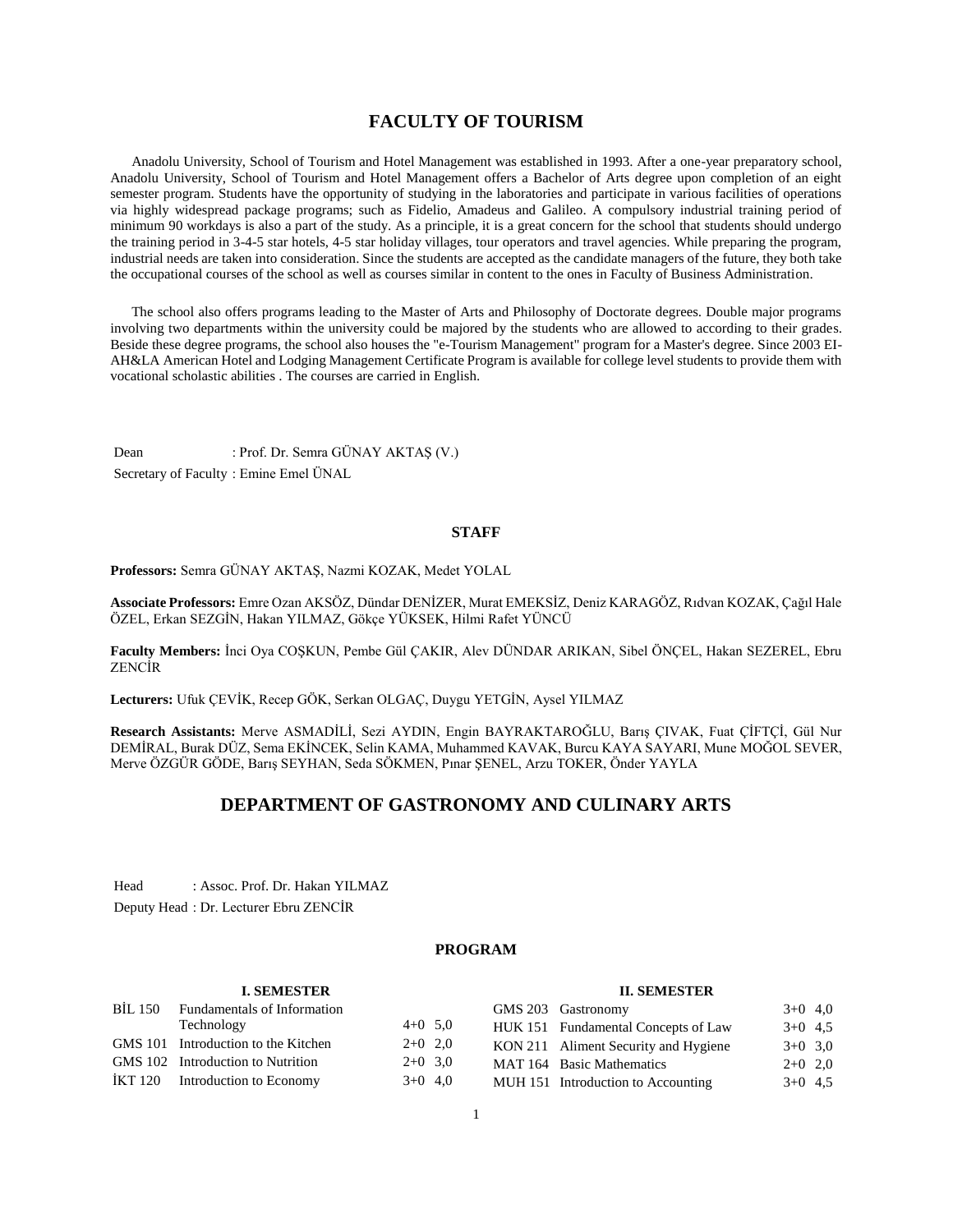|         | ISL 151 Introduction to Business | $3+0$ 3.0 |      |
|---------|----------------------------------|-----------|------|
| TRZ 145 | Introduction to Tourism          | $2+0$     | 2,0  |
| TÜR 125 | Turkish Language I               | $2+0$     | 2,0  |
|         | Elective Courses (0)             |           | 6,0  |
|         | Foreign Language Courses (1)     |           | 3,0  |
|         |                                  |           | 30,0 |
|         | <b>III. SEMESTER</b>             |           |      |
|         | GMS 207 Service Technique        | $2+$      |      |

|         | GMS 209 Basic Cooking Techniques I          | $1+3$ 4,0 |      |
|---------|---------------------------------------------|-----------|------|
|         | GMS 211 Turkish Cuisine Culture             | $3+0$ 3.0 |      |
| ILT 107 | Introduction to Communication               | $3+0$ 3.5 |      |
|         | MUH 239 Cost Accounting                     | $3+0$ 4,0 |      |
|         | TAR 166 Atatürk's Principles and History of |           |      |
|         | <b>Turkish Revolution II</b>                | $2+0$ 2.0 |      |
|         | Elective Courses (0)                        |           | 11.5 |
|         |                                             |           |      |

# **V. SEMESTER**<br>Cuisine Practices I

| <b>GMS 301</b> | <b>Cuisine Practices I</b>               | $0 + 4$ | 4.0  |
|----------------|------------------------------------------|---------|------|
| <b>ISL 301</b> | Human Resources Management               | $3+0$   | 4.0  |
| <b>TRZ 106</b> | Food and Beverage Management             | $3+0$   | 4.0  |
|                | ISL 301 (Eng) Human Resources Management | $3+0$   | 4,0  |
|                | Departmental Elective Courses (0)        |         | 8,0  |
|                | Elective Courses (0)                     |         | 6,0  |
|                | Foreign Language Courses (1)             |         | 4,0  |
|                |                                          |         | 30,0 |
|                |                                          |         |      |

## **VII. SEMESTER**

|         | ARY 307 Scientific Research Methods | $3+0$ | 4.0  |
|---------|-------------------------------------|-------|------|
| TRZ 429 | Project Management                  | $3+0$ | 4.0  |
|         | Departmental Elective Courses (0)   |       | 10,0 |
|         | Elective Courses (0)                |       | 8.0  |
|         | Foreign Language Courses (1)        |       | 4.0  |
|         |                                     |       | 30,0 |

## **DEPARTMENTAL ELECTIVE COURSES**

| <b>ANP 201</b> | <b>Nutrition Anthropolog</b>      | $2+0$     | 3,0 |
|----------------|-----------------------------------|-----------|-----|
| <b>BIL 468</b> | Computer Applications in Food and |           |     |
|                | <b>Beverage Management</b>        | $3+0$     | 4.0 |
| <b>ETK 204</b> | <b>Professional Ethics</b>        | $2+0$ 3.0 |     |
| <b>FOT 201</b> | <b>Basic Photography</b>          | $2+2$ 5,0 |     |
| FOT 403        | Food Styling and Photography      | $3+0$     | 4,0 |
| GMS 205        | Geography of Wood                 | $3+0$     | 3,0 |
| <b>GMS 208</b> | <b>Banquet Management</b>         | $2+0$     | 3.0 |
| GMS 303        | Gastronomy Seminar I              | $3+0$     | 4.0 |
| GMS 304        | Gastronomy Seminar II             | $3+0$     | 4.0 |
| GMS 305        | Career Opportunities in Food and  |           |     |
|                | Beverage Industry                 | $3+0$     | 4.0 |
| GMS 307        | Food Technology                   | $3+0$ 3.0 |     |
| GMS 352        | <b>Creative Kitchen Practices</b> | $2+2$     | 4.0 |
|                |                                   |           |     |

| $SA\ddot{G}$ 408 Basic Health Information and First Aid 1+1 3,0 |                          |      |
|-----------------------------------------------------------------|--------------------------|------|
| TÜR 126 Turkish Language II                                     | $2+0$ 2.0                |      |
| Elective Courses (0)                                            |                          | 4.0  |
| Foreign Language Courses (1)                                    | $\overline{\phantom{0}}$ | 3.0  |
|                                                                 |                          | 30.0 |

## **IV. SEMESTER**

| <b>EST 201</b> Aesthetics and Philosophy    | $3+0$ 4,0 |      |
|---------------------------------------------|-----------|------|
| GMS 206 Food and Beverage Cost Control      | $3+0$ 4,0 |      |
| GMS 210 Basic Cooking Techniques II         | $1+3$ 4,0 |      |
| PZL 256 F&B Marketing                       | $3+0$ 4,0 |      |
| TAR 166 Atatürk's Principles and History of |           |      |
| <b>Turkish Revolution II</b>                | $2+0$ 2.0 |      |
| Elective Courses (0)                        |           | 12.0 |
|                                             |           |      |

30,0

## **VI. SEMESTER**

| GMS 302 Cuisine Practices II          | $0 + 4$ | 4.0  |
|---------------------------------------|---------|------|
| HUK 356 Labor and Social Security Law | $3+0$   | 4.0  |
| KON 301 Cuisine Management            | $3+0$   | 4.0  |
| Departmental Elective Courses (0)     |         | 8.0  |
| Elective Courses (0)                  |         | 6,0  |
| Foreign Language Courses (1)          |         | 4.0  |
|                                       |         |      |
|                                       |         | 30.0 |

## **VIII. SEMESTER**

| TRZ 408 | <b>Industrial Tourism Project</b> | $2+4$ 8.0 |               |
|---------|-----------------------------------|-----------|---------------|
|         | Departmental Elective Courses (0) |           | 10.0          |
|         | Elective Courses (0)              |           | 8.0           |
|         | Foreign Language Courses (1)      |           | 4.0           |
|         |                                   |           | $\sim$ $\sim$ |

30,0

| GMS 353        | Distilled Drink                      | $3+0$   | 4,0 |
|----------------|--------------------------------------|---------|-----|
| GMS 354        | Ergonomical Restaurant Design and    |         |     |
|                | Safety                               | $3+0$   | 3,0 |
| GMS 356        | <b>Gastronomic Writing</b>           | $2 + 1$ | 3,0 |
| GMS 357        | Regional Cuisines I                  | $1 + 3$ | 4,0 |
| GMS 358        | <b>Regional Cuisines II</b>          | $1+3$   | 4.0 |
| GMS 359        | <b>Technical of Dough Shaping I</b>  | $1 + 3$ | 4,0 |
| <b>GMS 360</b> | <b>Technical of Dough Shaping II</b> | $1+3$   | 4,0 |
| <b>GMS 362</b> | Industrial Kitchen Planning          | $3+0$   | 3,0 |
| GMS 364        | Menu Planning                        | $3+0$   | 4.0 |
| <b>GMS 366</b> | <b>Fermanted Drinks</b>              | $3+0$   | 3,0 |
| <b>GMS 401</b> | Human and Taste                      | $2+0$   | 3,0 |
| <b>GMS 408</b> | Culinary Trends                      | $3+0$   | 3,0 |
| <b>GMS 410</b> | Food, Culture and Community          | $3+0$   | 3,0 |
| GMS 451        | <b>Green Restaurants</b>             | $3+0$   | 3.0 |
|                |                                      |         |     |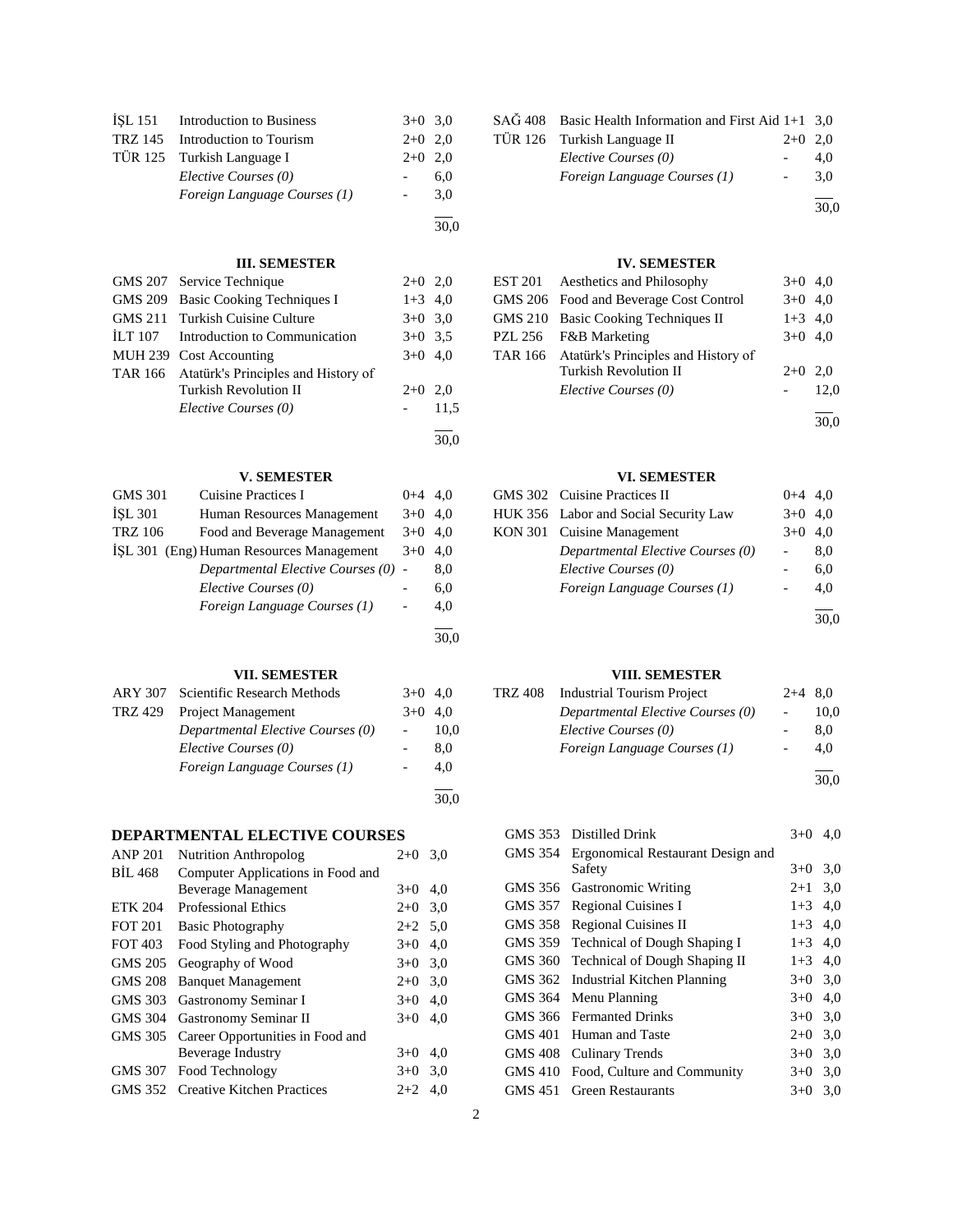| GMS 452        | <b>Ottoman Culinary</b>                     | $1+3$ 4.0 |     | <b>MÜZ 151</b>            | Short History of Music                    | $2+0$ 3,0 |  |
|----------------|---------------------------------------------|-----------|-----|---------------------------|-------------------------------------------|-----------|--|
| GMS 453        | Culinary Arts of World I                    | $1+3$     | 4,0 | <b>PZL 210</b>            | <b>Customer Relations</b>                 | $2+0$ 3,0 |  |
| <b>GMS 454</b> | Culinary Arts of World II                   | $1 + 3$   | 4,0 | RUS 151 (Rus) Russian I   |                                           | $4+0$ 4,0 |  |
| GMS 455        | Wild Edible Plants                          | $2 + 0$   | 3.0 | RUS 152 (Rus) Russian II  |                                           | $4+0$ 4,0 |  |
| <b>GMS 457</b> | Pastry                                      | $1 + 3$   | 4,0 | <b>SAN 155</b>            | <b>Hall Dances</b>                        | $0+2$ 2,0 |  |
| <b>GMS 459</b> | Mixology                                    | $2+0$     | 3,0 | <b>SNT 155</b>            | History of Art                            | $2+0$ 2,0 |  |
| <b>GMS 460</b> | <b>Banquet Practices</b>                    | $1+1$     | 3.0 | SOS 336                   | Folklore                                  | $2+0$ 3,0 |  |
| <b>GMS 462</b> | Coffee Industry                             | $2+0$     | 3,0 | <b>STV 404</b>            | Intercultural Communication               | $3+0$ 4,0 |  |
| <b>ISL 103</b> | <b>Business Management</b>                  | $3+0$     | 3.5 |                           | STV 404 (Eng) Intercultural Communication | $3+0$ 4,0 |  |
| ISL 433        | <b>Restaurant Management Issues</b>         | $3+0$     | 3,0 | <b>THU 203</b>            | <b>Community Services</b>                 | $0+2$ 3.0 |  |
| <b>KON 204</b> | <b>Bar Management</b>                       | $1+2$ 3,0 |     | <b>TİY 308</b>            | Republic Era Turkish Theatre              | $2+0$ 3,0 |  |
| <b>SAN 408</b> | Creativity                                  | $3+0$ 3.0 |     | <b>TRZ 269</b>            | Ecology and Tourism                       | $3+0$ 3,5 |  |
|                |                                             |           |     | <b>TRZ 281</b>            | <b>Restaurant Management</b>              | $3+0$ 4,0 |  |
|                | <b>ELECTIVE COURSES</b>                     |           |     | <b>TRZ 312</b>            | Tourism, Media, Communication 3+0 4,0     |           |  |
|                | ALM 255 (Ger) German I                      | $3+0$ 4,0 |     | <b>TRZ 415</b>            | Institutionalization of Tourism           | $2+0$ 3,0 |  |
|                | ALM 256 (Ger) German II                     | $3+0$ 4,0 |     | <b>TÜR 120</b>            | Turkish Sign Language                     | $3+0$ 3,0 |  |
| <b>BEÖ 155</b> | Physical Education                          | $2+0$ 2,0 |     |                           |                                           |           |  |
|                | ERA 195 (Eng) Cultural Heritage of Turkey   | $2+0$ 3,0 |     |                           | <b>FOREIGN LANGUAGE COURSES</b>           |           |  |
|                | ERA 197 (Eng) Culture and Tourism in Turkey | $2+0$ 3.0 |     | FRA 255 (Fra) French I    |                                           | $3+0$ 4,0 |  |
|                | ERA 199 (Eng) Cultural Diversity and        |           |     | FRA 256 (Fra) French II   |                                           | $3+0$ 4,0 |  |
|                | Communication                               | $2+0$ 3.0 |     | FRA 357 (Fra) French III  |                                           | $3+0$ 4,0 |  |
| <b>GMS 309</b> | Food Laws and Regulations                   | $2+0$ 3,0 |     | FRA 358 (Fra) French IV   |                                           | $3+0$ 4,0 |  |
| <b>GMS 310</b> | Food Chemistry                              | $3+0$     | 3,0 | İNG 187 (Eng) English I   |                                           | $3+0$ 3,0 |  |
| <b>GMS 458</b> | <b>Bread Making</b>                         | $1 + 3$   | 4,0 | İNG 188 (Eng) English II  |                                           | $3+0$ 3,0 |  |
| <b>IKT 351</b> | <b>Tourism Economics</b>                    | $3+0$ 4,0 |     |                           | İNG 325 (Eng) Academic English III        | $3+0$ 3,0 |  |
| <b>ISN 102</b> | <b>Public Relations</b>                     | $3+0$     | 3,0 |                           | İNG 326 (Eng) Academic English IV         | $3+0$ 3,0 |  |
| ISP 151 (Spa)  | Spanish I                                   | $4 + 0$   | 4,0 | İTA 255 (İta) Italian I   |                                           | $3+0$ 4,0 |  |
| ISP 152 (Spa)  | Spanish II                                  | $4 + 0$   | 4,0 | İTA 256 (İta) Italian II  |                                           | $3+0$ 4,0 |  |
| <b>IST 245</b> | <b>Statistics</b>                           | $2+0$     | 3,0 | İTA 357 (İta) Italian III |                                           | $3+0$ 4,0 |  |
| ISL 421        | Entrepreneurship                            | $2+0$ 3,0 |     | İTA 358 (İta) Italian IV  |                                           | $3+0$ 4,0 |  |
| <b>KÜL 101</b> | <b>History of Culture</b>                   | $2+0$ 3,5 |     |                           |                                           |           |  |
| <b>KÜL 199</b> | <b>Cultural Activities</b>                  | $0+2$ 2,0 |     |                           |                                           |           |  |
|                |                                             |           |     |                           |                                           |           |  |

# **DEPARTMENT OF TOUR GUIDING**

Head : Prof. Dr. Medet YOLAL Deputy Head : Assoc. Prof. Dr. Gökçe YÜKSEK

## **PROGRAM**

## **I. SEMESTER**

| <b>ARK 117</b>            | Introduction to Classical<br>Archaeology | $3+0$ 3.0      |
|---------------------------|------------------------------------------|----------------|
| <b>BIL 150</b>            | <b>Fundamentals of Information</b>       |                |
|                           | Technology                               | $4+0$ 5.0      |
| $ING 147$ (Eng) English I |                                          | 6,0<br>$6 + 0$ |
| ISL 115                   | <b>Introduction to Business</b>          | 2.0<br>$2+0$   |
| <b>TAR 165</b>            | Atatürk's Principles and History of      |                |
|                           | Turkish Revolution I                     | 2,0<br>$2+0$   |
| <b>TRZ 145</b>            | Introduction to Tourism                  | 2,0<br>$2+0$   |
| <b>TÜR 125</b>            | Turkish Language I                       | 2.0<br>$2+0$   |
|                           |                                          |                |

## **II. SEMESTER**

| ING 148 (Eng) English II |                                     | $6 + 0$ | 6.0 |
|--------------------------|-------------------------------------|---------|-----|
| <b>MAT 164</b>           | <b>Basic Mathematics</b>            | $2+0$   | 2,0 |
| <b>SNT 104</b>           | Introduction to Art History         | $3+0$   | 4.0 |
| <b>TAR 166</b>           | Atatürk's Principles and History of |         |     |
|                          | Turkish Revolution II               | $2+0$   | 2,0 |
| <b>TAR 232</b>           | <b>History of Civilzation</b>       | $2+0$   | 3,0 |
| <b>TRR 104</b>           | Introduction to Tour Guidance and   |         |     |
|                          | <b>Professional Ethics</b>          | $3+0$   | 3,0 |
| <b>TÜR 126</b>           | Turkish Language II                 | $2+0$   | 2,0 |
|                          | Elective Courses (0)                |         | 2.0 |
|                          |                                     |         |     |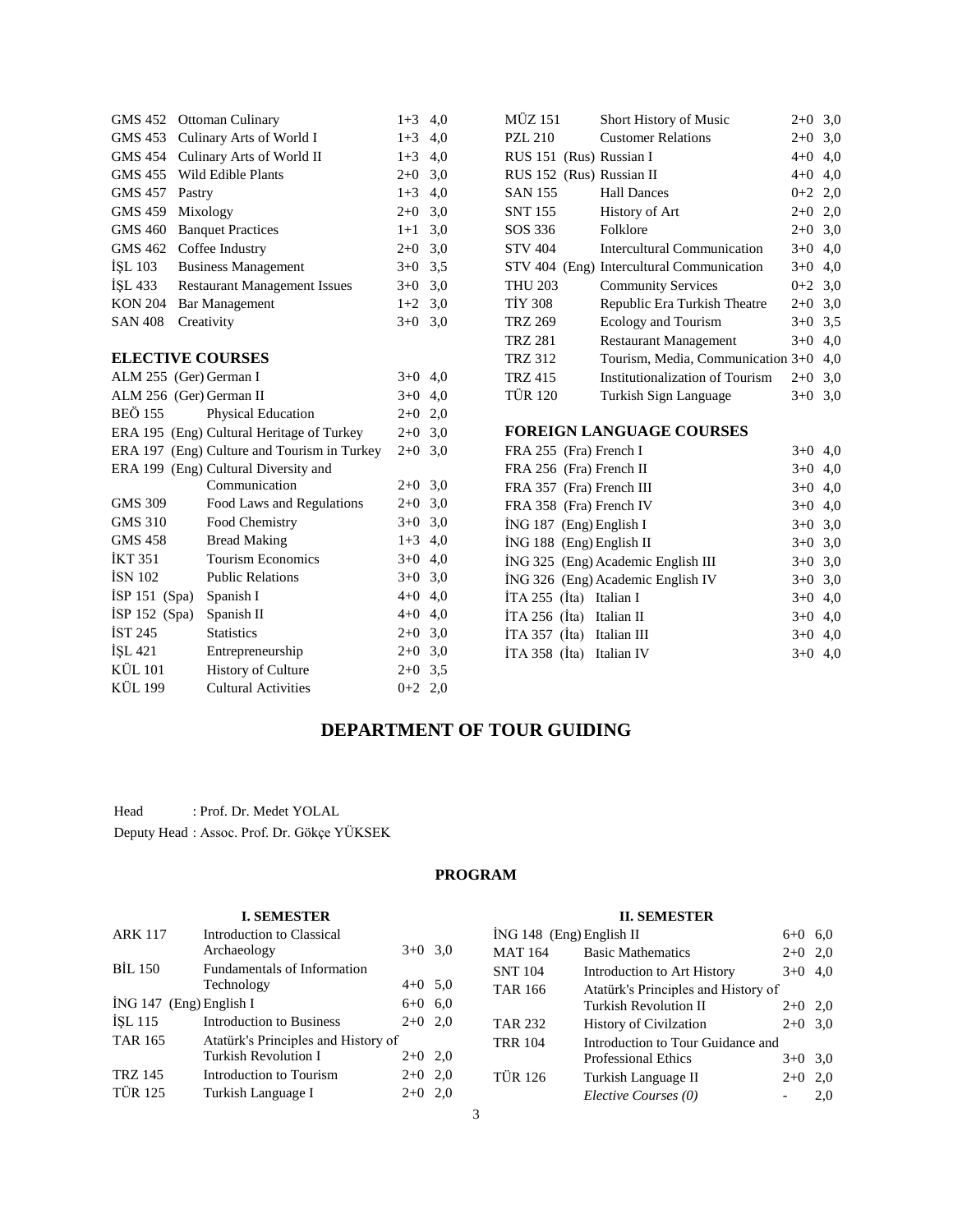| Elective Courses (0)         |                          | 2.0 |
|------------------------------|--------------------------|-----|
| Foreign Language Courses (1) | $\overline{\phantom{0}}$ | 6.0 |
|                              |                          |     |

30,0

## **III. SEMESTER**

| COG 209                     | Historical Geography of Turkey I $3+0$ 3,0 |           |     |
|-----------------------------|--------------------------------------------|-----------|-----|
| <b>EDB</b> 227              | Introduction to Turkish Literature $2+0$   |           | 2.0 |
| <b>IKT 221</b>              | <b>Economics and Tourism</b>               | $3+0$     | 3,0 |
| <b>ILT 107</b>              | Introduction to Communication              | $3+0$ 3.5 |     |
| $ING 247$ (Eng) English III |                                            | $6 + 0$   | 6.0 |
| SOS 217                     | Introduction to Sociology                  | $3+0$     | 3,0 |
|                             | Elective Courses (0)                       |           | 3.5 |
|                             | Foreign Language Courses (1)               |           | 6,0 |
|                             |                                            |           |     |
|                             |                                            |           |     |

## **V. SEMESTER**

| $3+0$ 3.0                           |      |
|-------------------------------------|------|
|                                     |      |
| $3+0$                               | 4.0  |
| $2+0$ 4.0                           |      |
| $0+2$ 2.0                           |      |
| $3+0$                               | 3,0  |
| Departmental Elective Courses (0) - | 8,0  |
|                                     | 3,0  |
|                                     | 3,0  |
|                                     | 30.0 |
|                                     |      |

## **VII. SEMESTER**

| <b>ARY 307</b> | Scientific Research Methods                | $3+0$     | 4.0  |
|----------------|--------------------------------------------|-----------|------|
|                | $ING 447$ (Eng) English VII                | $3+0$     | 3.0  |
| <b>TRR 301</b> | Tour Planning and Management               | $3+0$ 4.0 |      |
|                | TRR 301 (Eng) Tour Planning and Management | $3+0$ 4.0 |      |
| <b>TRR 405</b> | Museum and Historical Sites in             |           |      |
|                | Turkey                                     | $2+1$     | 4.0  |
|                | <b>Departmental Elective Courses</b>       |           |      |
|                | (0)                                        |           | 12,0 |
|                | Foreign Language Courses (1)               |           | 3,0  |
|                |                                            |           |      |

## **DEPARTMENTAL ELECTIVE COURSES**

| <b>ANT 212</b> | Mountaineering               | $1+2$ 2.5 |  |
|----------------|------------------------------|-----------|--|
| <b>ARK 240</b> | The Art of Hittites          | $2+0$ 4,0 |  |
| <b>ARK 435</b> | Gods and Sanctuaries         | $2+0$ 4.0 |  |
| <b>ARK 441</b> | Roman Period and Archaeology | $3+0$ 5.0 |  |
| <b>ARK 442</b> | Roman Period and Archaeology |           |  |
|                | in Anatolia                  | $3+0$ 4.5 |  |
| ARK 465        | Phrygian Archaeology         | $2+0$ 4.0 |  |
| <b>BEÖ 176</b> | Trekking                     | $1+2$ 4,0 |  |
|                |                              |           |  |

l 30,0

## **IV. SEMESTER**

| COĞ 210                  | Historical Geography of Turkey II $3+0$ 3,0 |           |      |
|--------------------------|---------------------------------------------|-----------|------|
| İNG 248 (Eng) English IV |                                             | 6+0       | 6.0  |
| REK 218                  | Recreation Leadership                       | $2+0$ 3.0 |      |
| TRZ 316                  | Tourism Law                                 | $3+0$     | 4.0  |
|                          | Departmental Elective Courses (0) -         |           | 5,0  |
|                          | Elective Courses (0)                        |           | 3,0  |
|                          | Foreign Language Courses (1)                |           | 6,0  |
|                          |                                             |           |      |
|                          |                                             |           | 30.0 |

## **VI. SEMESTER**

| COĞ 304                  | Turkey's Tourism Geography                | $3+0$ 3.0 |      |
|--------------------------|-------------------------------------------|-----------|------|
| ING 348 (Eng) English VI |                                           | $3+0$     | 3,0  |
| $SA\tilde{G}$ 408        | Basic Health Information and<br>First Aid | $1+1$     | 3,0  |
| SOS 437                  | Social Behaviours and Protocol            |           |      |
|                          | Rules                                     | $0+2$ 2,0 |      |
| <b>TRZ 308</b>           | Travel Management                         | $3+0$ 3.0 |      |
|                          | TRZ 308 (Eng) Travel Management           | $3+0$ 3.0 |      |
|                          | <b>Departmental Elective Courses</b>      |           |      |
|                          | (0)                                       |           | 10,0 |
|                          | Elective Courses (0)                      |           | 3,0  |
|                          | Foreign Language Courses (0)              |           | 3,0  |
|                          |                                           |           |      |

30,0

## **VIII. SEMESTER**

| BİY 486        | Flora and Fauna of Turkey           | $3+0$ 3.0 |      |
|----------------|-------------------------------------|-----------|------|
|                | $ING 448$ (Eng) English VIII        | $3+0$ 3.0 |      |
| <b>SAN 402</b> | Byzantyne Iconography               | $1+1$ 2.0 |      |
| <b>TRR 406</b> | Graduation Thesis in Tour           |           |      |
|                | Guiding                             | $2 + 4$   | 8.0  |
|                | Departmental Elective Courses (0) - |           | 11,0 |
|                | Foreign Language Courses (1)        |           | 3,0  |
|                |                                     |           |      |

30,0

| BEÖ 425        | <b>Sports Tourism</b>                     | $3+0$ 4,0 |  |
|----------------|-------------------------------------------|-----------|--|
| COĞ 403        | World Geography of Travel and             |           |  |
|                | Tourism                                   | $3+0$ 4,0 |  |
| EDB 313        | Turkish Folktales                         | $2+0$ 4,5 |  |
| <b>EDB</b> 322 | <b>Turkish Folk Myths</b>                 | $2+0$ 4.5 |  |
| <b>EDB 324</b> | <b>Turkish Fairy Tales</b>                | $2+0$ 4.5 |  |
| İLT 213        | <b>Effective Communication</b>            |           |  |
|                | Techniques                                | $2+0$ 3,0 |  |
| İSL 421        | Entrepreneurship                          | $2+0$ 3,0 |  |
| MİT 314        | Anatolian and Turkish Mythology $3+0$ 4,0 |           |  |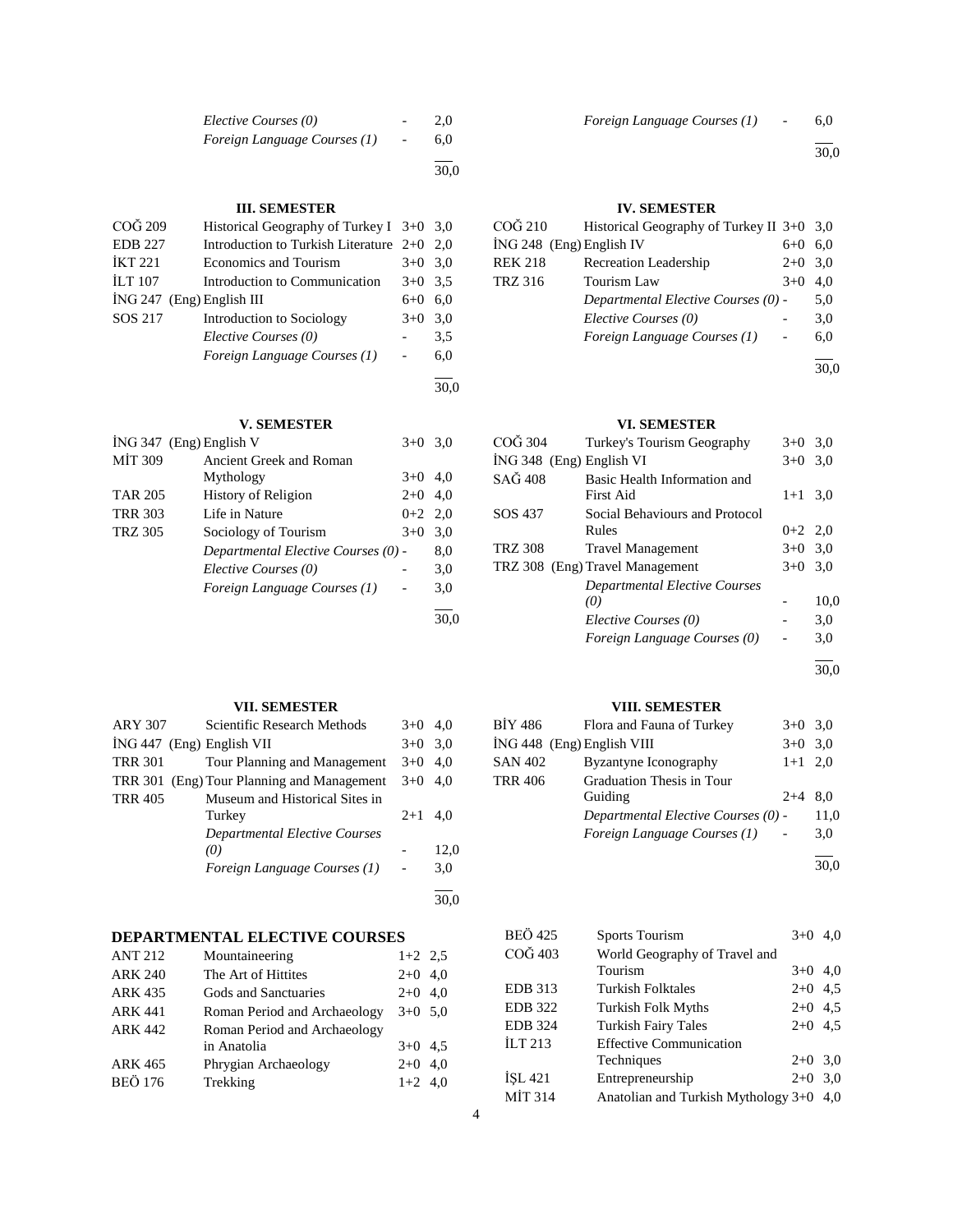| <b>PZL 306</b> | Consumer Behavior                                              | $2 + 0$        | 3,0        |
|----------------|----------------------------------------------------------------|----------------|------------|
|                | PZL 306 (Eng) Consumer Behavior                                | $2+0$          | 3,0        |
| <b>REK 412</b> | <b>Recreation Management</b>                                   | $3+0$ 5,0      |            |
| <b>REK 421</b> | Orienteering                                                   | $1+2$ 3,5      |            |
| <b>REK 423</b> | Recration in Disabled Group                                    | $3+0$          | 3,0        |
| <b>REK 429</b> | <b>Adventure Recreation</b>                                    | $3+0$          | 4,0        |
| <b>SHU 210</b> | Ticketing                                                      | $5+0$ 5,0      |            |
| <b>SNT 201</b> | Islamic Art                                                    | $2+0$ 3,5      |            |
| <b>SNT 205</b> | <b>Byzantine Art I</b>                                         | $2+0$ 5,0      |            |
| <b>SNT 206</b> | <b>Byzantine Art II</b>                                        | $2 + 0$        | 5,0        |
| <b>SNT 218</b> | Classic Otoman Architecture and                                |                |            |
|                | Mimar Sinan                                                    | $2+0$          | 4,5        |
| <b>SNT 301</b> | Art of Anatolian Seljukid I                                    | $2 + 0$        | 3,0        |
| <b>SNT 302</b> | Art of Anatolian Seljukid II                                   | $2 + 0$        | 3,0        |
| <b>SNT 311</b> | Turkish Handcraft I                                            | $2 + 0$        | 3,0        |
| <b>SNT 312</b> | Turkish Handcraft II                                           | $2 + 0$        | 3,0        |
| <b>SNT 335</b> | Ottoman Art I                                                  | $2 + 0$        | 4,5        |
| <b>SNT 336</b> | Ottoman Art II                                                 | $2 + 0$        | 4,5        |
| <b>SNT 339</b> | Early Ottoman Architecture                                     | $2 + 0$        | 4,5        |
| <b>SNT 353</b> | Early Christian and Byzantine                                  |                |            |
|                | Architecture I                                                 | $2+0$          | 4,5        |
| SNT 354        | Early Christian and Byzantine                                  |                |            |
|                | Architecture II                                                | $2+0$          | 4,5        |
| SOS 336        | Folklore                                                       | $2+0$          | 3,0        |
| STV 404        | <b>Intercultural Communication</b>                             | $3+0$          | 4,0        |
|                | STV 404 (Eng) Intercultural Communication                      | $3+0$          | 4,0        |
|                |                                                                |                |            |
| <b>TAR 106</b> | History of Islam                                               | $4 + 0$        | 6,0        |
| <b>TAR 114</b> | Phrygian Civilisation                                          | $2+0$          | 4,0        |
| <b>TAR 203</b> | <b>Byzantine History</b>                                       | $3+0$          | 5,0        |
| <b>TAR 206</b> | History of Ottoman Empire                                      |                |            |
|                | $(1300-1520)$                                                  | $4+0$ 5,0      |            |
| TAR 211        | Roman History                                                  | $3+0$ 5,0      |            |
| <b>TAR 218</b> | Religion of the Turks                                          | $2+0$          | 4,0        |
| <b>TAR 303</b> | History of Ottoman Empire                                      |                |            |
|                | $(1520-1730)$                                                  | $4+0$ 5,0      |            |
| <b>TAR 304</b> | Ottoman History (1730-1908)                                    | $4+0$ 5,0      |            |
| <b>TIY 423</b> | Drama                                                          | $1+1$          | 2,0        |
| <b>TRR 302</b> | <b>Tour Guiding Seminars</b>                                   | $2+0$ 3,0      |            |
| <b>TRR 304</b> | <b>Campus Tour Guiding</b>                                     | $0 + 2$        | 3,0        |
| <b>TRR 306</b> | Horse and Stable Care                                          | $0 + 3$        | 3,0        |
| <b>TRR 308</b> | Horseback-Riding                                               | $0 + 6$        | 6,0        |
| <b>TRR 407</b> | Quality Management in Service                                  |                |            |
|                | Sector                                                         | $3+0$          | 4,0        |
| <b>TRZ 269</b> | Ecology and Tourism                                            | $3+0$          | 3,5        |
| <b>TRZ 310</b> | <b>Destination Management</b>                                  | $3+0$          | 5,0        |
| <b>TRZ 424</b> | TRZ 310 (Eng) Destination Management<br>Tourism Transportation | $3+0$<br>$3+0$ | 5,0<br>5,0 |

| <b>TRZ 458</b> | <b>CRS</b> Applications-Amadeus             | $3+0$   | 5,0 |
|----------------|---------------------------------------------|---------|-----|
| <b>TRZ 461</b> | Processive Drama                            | $0 + 2$ | 2,0 |
| <b>TRZ 470</b> | Drama in Tourism                            | $0 + 2$ | 2,0 |
| <b>TÜR 120</b> | Turkish Sign Language                       | $3+0$   | 3,0 |
|                |                                             |         |     |
|                | <b>ELECTIVE COURSES</b>                     |         |     |
| <b>BEÖ 155</b> | Physical Education                          | $2+0$   | 2,0 |
|                | ERA 195 (Eng) Cultural Heritage of Turkey   | $2 + 0$ | 3,0 |
|                | ERA 197 (Eng) Culture and Tourism in Turkey | $2+0$   | 3,0 |
|                | ERA 199 (Eng) Cultural Diversity and        |         |     |
|                | Communication                               | $2+0$   | 3,0 |
| KÜL 101        | <b>History of Culture</b>                   | $2 + 0$ | 3,5 |
| <b>KÜL 199</b> | <b>Cultural Activities</b>                  | $0 + 2$ | 2,0 |
| <b>SAN 155</b> | <b>Hall Dances</b>                          | $0 + 2$ | 2,0 |
| <b>SAN 213</b> | Argentine Tango                             | $1+2$   | 4,0 |
| <b>THU 203</b> | <b>Community Services</b>                   | $0 + 2$ | 3,0 |
|                |                                             |         |     |
|                | FOREIGN LANGUAGE COURSES                    |         |     |
|                | ALM 147 (Ger) German I                      | 6+0     | 6,0 |
|                | ALM 148 (Ger) German II                     | $6 + 0$ | 6,0 |
|                | ALM 247 (Ger) German III                    | $6 + 0$ | 6,0 |
|                | ALM 248 (Ger) German IV                     | $6 + 0$ | 6,0 |
|                | ALM 347 (Ger) German V                      | $3+0$   | 3,0 |
|                | ALM 348 (Ger) German VI                     | $3+0$   | 3,0 |
|                | ALM 447 (Ger) German VII                    | $3+0$   | 3,0 |
|                | ALM 448 (Ger) German VIII                   | $3+0$   | 3,0 |
|                | ERA 199 (Eng) Cultural Diversity and        |         |     |
|                | Communication                               | $2+0$   | 3,0 |
| FRA 147        | (Fra) French I                              | $6+0$   | 6,0 |
|                | FRA 148 (Fra) French II                     | $6 + 0$ | 6,0 |
|                | FRA 247 (Fra) French III                    | $6 + 0$ | 6,0 |
| <b>FRA 248</b> | (Fra) French IV                             | $6 + 0$ | 6,0 |
| FRA 347        | (Fra) French V                              | $3+0$   | 3,0 |
|                | FRA 348 (Fra) French VI                     | $3+0$   | 3,0 |
| FRA 447        | (Fra) French VII                            | $3+0$   | 3,0 |
|                | FRA 448 (Fra) French VIII                   | $3+0$   | 3,0 |
|                | RUS 147 (Rus) Russian I                     | $6 + 0$ | 6,0 |
|                | RUS 148 (Rus) Russian II                    | $6 + 0$ | 6,0 |
| <b>RUS 247</b> | (Rus) Russian III                           | $6 + 0$ | 6,0 |
|                | RUS 248 (Rus) Russian IV                    | $6 + 0$ | 6,0 |
|                | RUS 347 (Rus) Russian V                     | $3+0$   | 3,0 |
|                | RUS 348 (Rus) Russian VI                    | $3+0$   | 3,0 |
|                | RUS 447 (Rus) Russian VII                   | $3+0$   | 3,0 |
| <b>RUS 448</b> | (Rus) Russian VIII                          | $3+0$   | 3,0 |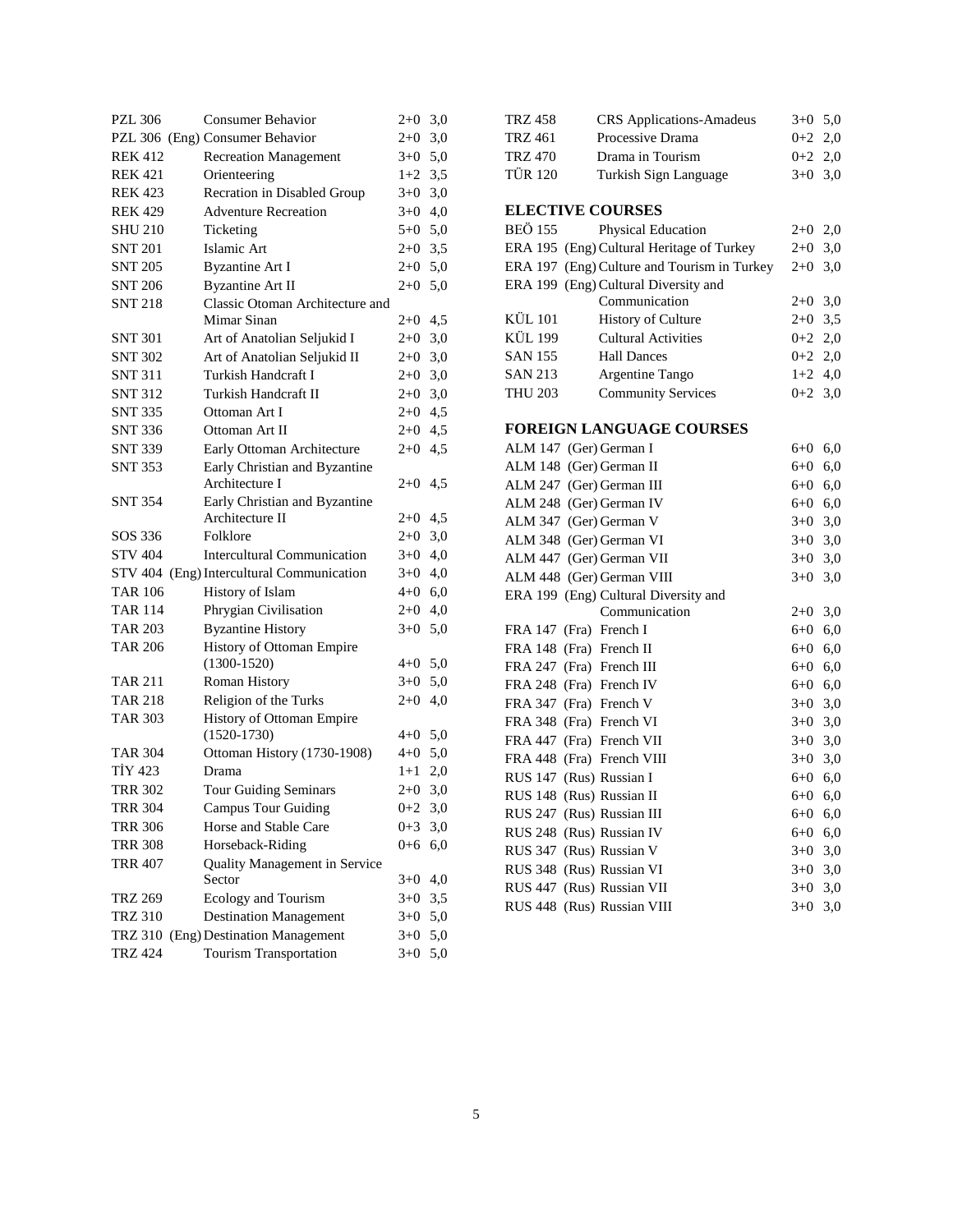## **DEPARTMENT OF TOURISM MANAGEMENT**

 Anadolu University, School of Tourism and Hotel Management was established in 1993. After a one-year preparatory school, Anadolu University, School of Tourism and Hotel Management offers a Bachelor of Arts degree upon completion of an eight semester program. Students have the opportunity of studying in the laboratories and participate in various facilities of the university. Front Office, Food and Beverage and Travel Agency Operations are tought via highly widespread package programs; such as Fidelio, Amadeus and Galileo. A compulsory industrial training period of minimum 90 workdays is also a part of the study. As a principle, it is a great concern for the school that students should undergo the training period in 3-4-5 star hotels, 4-5 star holiday villages, tour operators and travel agencies. While preparing the program, industrial needs are taken into consideration. Since the students are accepted as the candidate managers of the future, they take both the occupational courses of the school as well as courses similar in content to the Faculty of Business Administration.

 Double major programs involving two departments within the university could be majored by the students who are allowed to according to their grades. The school also offers programs leading to the Master of Arts and Philosophy of Doctorate degrees. Beside these degree programs, the school also houses the "e-Tourism Management" program for a Master's degree. Since 2003 EI-AH&LA American Hotel and Lodging Management Certificate Program is available for college level students to provide them with vocational scholastic abilities . The courses are carried in English.

Head : Prof. Dr. Semra GÜNAY AKTAŞ

Deputy Head : Assoc. Prof. Dr. Çağıl Hale ÖZEL

Deputy Head : Dr. Lecturer Hakan SEZEREL

## **PROGRAM**

| <b>BIL 150</b>            | <b>Fundamentals of Information</b>     |           |     |
|---------------------------|----------------------------------------|-----------|-----|
|                           | Technology                             | $4+0$ 5.0 |     |
| <b>IKT 120</b>            | Introduction to Economy                | $3+0$     | 4,0 |
| <b>ILT 107</b>            | Introduction to Communication          | $3+0$ 3.5 |     |
| ISL 151                   | <b>Introduction to Business</b>        | $3+0$     | 3,0 |
| SOS 129                   | Leisure Time                           | $2+0$     | 2.0 |
| <b>TRZ 151</b>            | Career Development in Tourism          |           |     |
|                           | Enterprises                            | $2+0$ 2,0 |     |
| <b>TRZ 269</b>            | Ecology and Tourism                    | $3+0$ 3.5 |     |
| <b>TÜR 125</b>            | Turkish Language I                     | $2+0$     | 2,0 |
| $ING 133$ (Eng) English I |                                        | $3+0$     | 3.0 |
|                           | ISL 151 (Eng) Introduction to Business | $3+0$     | 3.0 |
|                           | Elective Courses (0)                   |           | 2,0 |
|                           |                                        |           |     |

**I. SEMESTER**

## **III. SEMESTER**

| COG 403        | World Geography of Travel and       |           |     |
|----------------|-------------------------------------|-----------|-----|
|                | Tourism                             | $3+0$     | 4.0 |
| <b>ISN 102</b> | <b>Public Relations</b>             | $3+0$     | 3,0 |
| <b>IST 245</b> | <b>Statistics</b>                   | $2+0$     | 3,0 |
| PZL 251        | <b>Tourism Marketing</b>            | $3+0$     | 3,0 |
| SOS 225        | Critical Thinking                   | $2+0$     | 2.0 |
| <b>TAR 165</b> | Atatürk's Principles and History of |           |     |
|                | Turkish Revolution I                | $2+0$ 2,0 |     |
| <b>TRZ 305</b> | Sociology of Tourism                | $3+0$     | 3,0 |
|                | $ING 233$ (Eng) English III         | $3+0$     | 3.0 |
|                | PZL 251 (Eng) Tourism Marketing     | $3+0$     | 3.0 |
|                | Departmental Elective Courses (0) - |           | 4,0 |
|                | Elective Courses (0)                |           | 3,0 |
|                |                                     |           |     |

## **II. SEMESTER**

| <b>HUK 151</b>             | Fundamental Concepts of Law           | $3+0$     | 4,5 |
|----------------------------|---------------------------------------|-----------|-----|
| <b>ILT</b> 114             | Rhetoric                              | $1 + 1$   | 2,0 |
| <b>MAT 136</b>             | <b>Mathematics</b>                    | $3+0$     | 4.5 |
| SOS 128                    | Introduction to Behavioral            |           |     |
|                            | Sciences                              | $3+0$     | 4.0 |
| SOS 437                    | Social Behaviours and Protocol        |           |     |
|                            | Rules                                 | $0+2$ 2,0 |     |
| <b>TRZ 101</b>             | Introduction to Tourism               | $3+0$ 3.0 |     |
| <b>TÜR 126</b>             | Turkish Language II                   | $2+0$ 2,0 |     |
| $ING 134$ (Eng) English II |                                       | $3+0$ 3.0 |     |
|                            | TRZ 101 (Eng) Introduction to Tourism | $3+0$     | 3,0 |
|                            | Elective Courses (0)                  |           | 5,0 |
|                            |                                       |           |     |

30,0

## **IV. SEMESTER**

| <b>HUK 356</b>             | Labor and Social Security Law       | $3+0$ | 4.0 |
|----------------------------|-------------------------------------|-------|-----|
| <b>IKT 351</b>             | <b>Tourism Economics</b>            | $3+0$ | 4.0 |
| <b>KON 411</b>             | <b>Hotel Management</b>             | $3+0$ | 3,0 |
| <b>MUH 151</b>             | Introduction to Accounting          | $3+0$ | 4,5 |
| <b>TAR 166</b>             | Atatürk's Principles and History of |       |     |
|                            | Turkish Revolution II               | $2+0$ | 2,0 |
|                            | IKT 351 (Eng) Tourism Economics     | $3+0$ | 4.0 |
| $ING 234$ (Eng) English IV |                                     | $3+0$ | 3,0 |
|                            | Departmental Elective Courses (0) - |       | 4,5 |
|                            | Elective Courses (0)                |       | 3,0 |
|                            |                                     |       |     |

28,0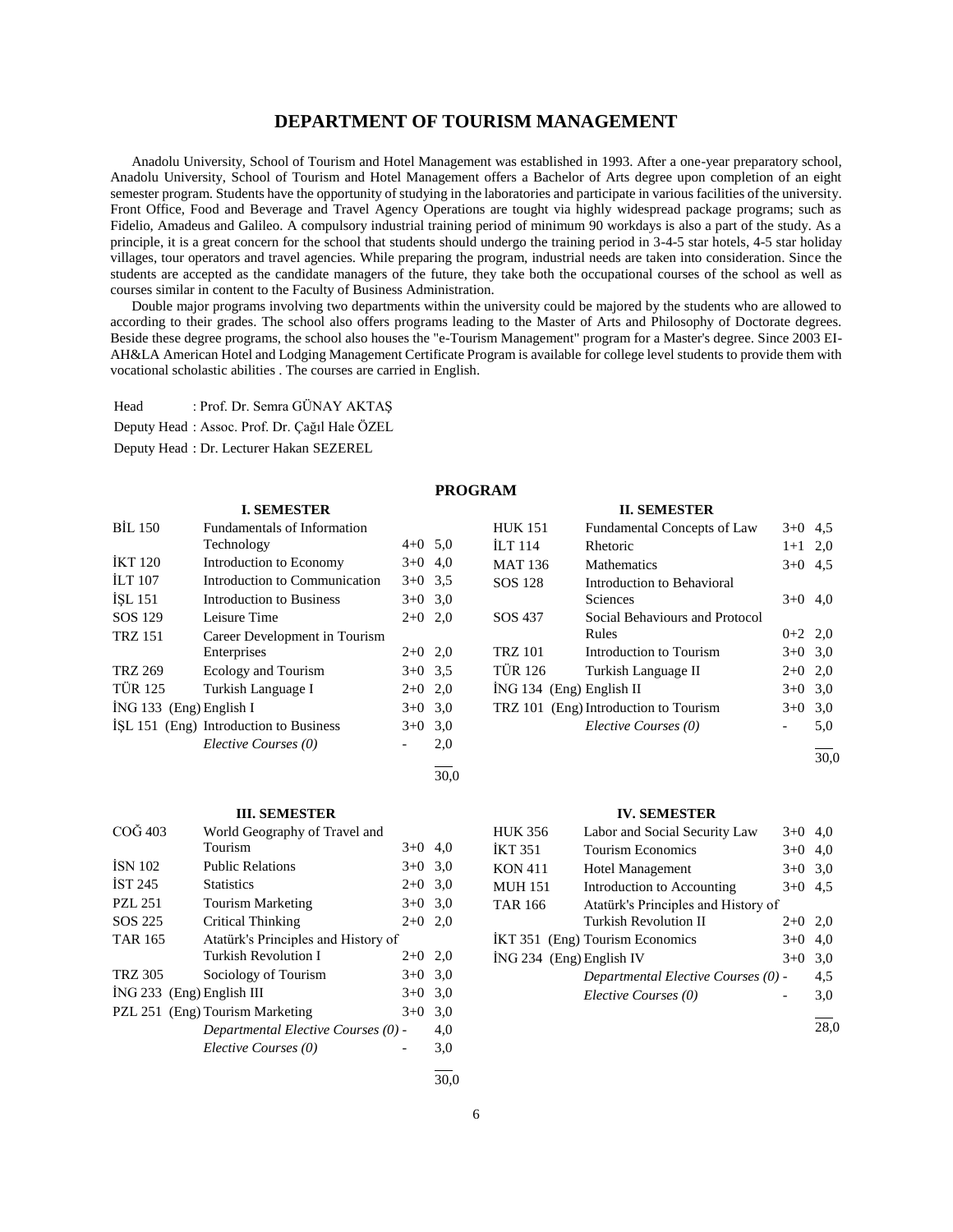## **V. SEMESTER**

| <b>ARY 307</b>          | Scientific Research Methods              | $3+0$ | 4.0  |
|-------------------------|------------------------------------------|-------|------|
| <b>İSL 301</b>          | Human Resources Management               | $3+0$ | 4.0  |
| <b>MUH 239</b>          | Cost Accounting                          | $3+0$ | 4.0  |
| ING 333 (Eng) English V |                                          | $3+0$ | 3.0  |
|                         | ISL 301 (Eng) Human Resources Management | $3+0$ | 4.0  |
|                         | Departmental Elective Courses (0) -      |       | 12.0 |
|                         | Elective Courses (0)                     |       | 3,0  |
|                         |                                          |       |      |

**VII. SEMESTER**

30,0

| <b>TRZ 431</b> | Project Preparation and             |           |      |
|----------------|-------------------------------------|-----------|------|
|                | Management                          | $1+2$ 4.0 |      |
| <b>TRZ 433</b> | Operations Management in            |           |      |
|                | <b>Tourism Enterprises</b>          | $3+0$ 3.0 |      |
|                | $ING 433$ (Eng) English VII         | $3+0$     | 3.0  |
|                | Departmental Elective Courses (0) - |           | 17,0 |
|                | Elective Courses (0)                |           | 3,0  |
|                |                                     |           |      |

## **DEPARTMENTAL ELECTIVE COURSE**

| KON 211 Aliment Security and Hygiene | $3+0$ 3,0 |  |
|--------------------------------------|-----------|--|
|                                      |           |  |

## **DEPARTMENTAL ELECTIVE COURSES**

| ALM 147 (Ger) German I   |                                      | $6 + 0$ | 6,0 |
|--------------------------|--------------------------------------|---------|-----|
| ALM 148 (Ger) German II  |                                      | $6 + 0$ | 6,0 |
| ALM 247 (Ger) German III |                                      | $6 + 0$ | 6,0 |
| ALM 248 (Ger) German IV  |                                      | $6 + 0$ | 6,0 |
| <b>ARK 117</b>           | Introduction to Classical            |         |     |
|                          | Archaeology                          | $3+0$   | 3,0 |
| <b>BIY 486</b>           | Flora and Fauna of Turkey            | $3+0$   | 3,0 |
| COĞ 209                  | Historical Geography of Turkey I 3+0 |         | 3,0 |
| COĞ 210                  | Historical Geography of Turkey       |         |     |
|                          | П                                    | $3+0$   | 3,0 |
| COĞ 304                  | Turkey's Tourism Geography           | $3+0$   | 3,0 |
| <b>EST 201</b>           | Aesthetics and Philosophy            | $3+0$   | 4,0 |
| FRA 147 (Fra) French I   |                                      | $6 + 0$ | 6,0 |
| FRA 148 (Fra) French II  |                                      | $6 + 0$ | 6,0 |
| FRA 247 (Fra) French III |                                      | 6+0     | 6,0 |
| FRA 248 (Fra) French IV  |                                      | 6+0     | 6,0 |
| <b>GMS 102</b>           | Introduction to Nutrition            | $2+0$   | 3,0 |
| GMS 206                  | Food and Beverage Cost Control 3+0   |         | 4,0 |
| <b>GMS 208</b>           | <b>Banquet Management</b>            | $2+0$   | 3,0 |
| <b>GMS 364</b>           | Menu Planning                        | $3+0$   | 4,0 |
| <b>GRA 208</b>           | Web Design                           | $2+2$   | 4,0 |
| HYO 332                  | Airline Management                   | $2+0$   | 3,0 |
| <b>IKT 470</b>           | <b>Experience Economy</b>            | $2+0$   | 3,0 |
| $ISP 151$ (Spa)          | Spanish I                            | $4 + 0$ | 4,0 |
| ISP 152 (Spa)            | Spanish II                           | $4 + 0$ | 4,0 |
|                          |                                      |         |     |

## **VI. SEMESTER**

| <b>FIN 312</b> | <b>Financial Management</b>          | $3+0$ 4,0 |      |
|----------------|--------------------------------------|-----------|------|
| <b>PZL 306</b> | <b>Consumer Behavior</b>             | $2+0$ 3,0 |      |
| <b>TRZ 304</b> | Tourism Policy and Planning          | $3+0$ 3.0 |      |
| <b>TRZ 308</b> | <b>Travel Management</b>             | $3+0$ 3.0 |      |
|                | $ING 334$ (Eng) English VI           | $3+0$ 3.0 |      |
|                | PZL 306 (Eng) Consumer Behavior      | $2+0$ 3.0 |      |
|                | TRZ 308 (Eng) Travel Management      | $3+0$ 3.0 |      |
|                | <b>Departmental Elective Courses</b> |           |      |
|                | (0)                                  |           | 11,0 |
|                | Elective Courses (0)                 |           | 3,0  |
|                |                                      |           |      |

l 30,0

## **VIII. SEMESTER**

| <b>TRZ 474</b> | <b>Tourism Management Graduation</b> |           |      |
|----------------|--------------------------------------|-----------|------|
|                | Project                              | $2+4$ 8.0 |      |
|                | $ING 434$ (Eng) English VIII         | $3+0$ 3.0 |      |
|                | Departmental Elective Courses (0) -  |           | 16,0 |
|                | Elective Courses (0)                 |           | 3.0  |
|                |                                      |           |      |

| IST 320                   | <b>Statistics with Computer</b>    |           |     |
|---------------------------|------------------------------------|-----------|-----|
|                           | Applications                       | $1+2$ 4,0 |     |
| ISL 230                   | Life Style Entrepreneurship        | $0+2$     | 3,0 |
| İŞL 315                   | Strategic Management               | $3+0$ 5,0 |     |
| <b>ISL 421</b>            | Entrepreneurship                   | $2+0$ 3,0 |     |
| <b>İSL 435</b>            | <b>Yield Management</b>            | $3+0$ 4,0 |     |
| İTA 151<br>(Ita)          | Italian I                          | $4+0$ 5,0 |     |
| $ITA 152$ (Ita)           | Italian II                         | $4+0$ 5,0 |     |
| <b>KON 301</b>            | <b>Cuisine Management</b>          | $3+0$ 4,0 |     |
| <b>KÜL 402</b>            | Culture - Art Management           | $2+0$ 3,0 |     |
| <b>MUH 311</b>            | Auditing and Financial Analysis    | $3+0$ 4,0 |     |
| <b>MUH 419</b>            | <b>Financial Accounting</b>        | $3+0$ 4,0 |     |
| PSİ 104                   | Social Psychology                  | $3+0$ 3,0 |     |
| <b>PZL 320</b>            | <b>Event Marketing</b>             | $3+0$ 4,0 |     |
| <b>REK 218</b>            | Recreation Leadership              | $2+0$ 3,0 |     |
| <b>REK 412</b>            | <b>Recreation Management</b>       | $3+0$ 5,0 |     |
| <b>REK 421</b>            | Orienteering                       | $1+2$ 3,5 |     |
| <b>REK 435</b>            | Therapeutic Recreation             | $0+2$ 3,0 |     |
| RUS 147 (Rus) Russian I   |                                    | $6+0$ 6,0 |     |
| RUS 148 (Rus) Russian II  |                                    | $6+0$ 6,0 |     |
| RUS 247 (Rus) Russian III |                                    | $6+0$ 6,0 |     |
| RUS 248 (Rus) Russian IV  |                                    | $6+0$ 6,0 |     |
| <b>SAN 216</b>            | <b>Recreation and Dance</b>        | $0+2$ 3,0 |     |
| <b>SHU 210</b>            | Ticketing                          | $5+0$ 5,0 |     |
| SOS 312                   | Organizational Behavior            | $3+0$ 4,5 |     |
| SOS 336                   | Folklore                           | $2+0$ 3,0 |     |
| <b>STV 404</b>            | <b>Intercultural Communication</b> | $3+0$ 4,0 |     |
| <b>STV 404</b>            | (Eng) Intercultural Communication  | $3+0$     | 4,0 |
| <b>TİY 423</b>            | Drama                              | $1+1$     | 2,0 |
| <b>TKY 305</b>            | <b>Oulity Management</b>           | $3+0$     | 4,0 |
|                           |                                    |           |     |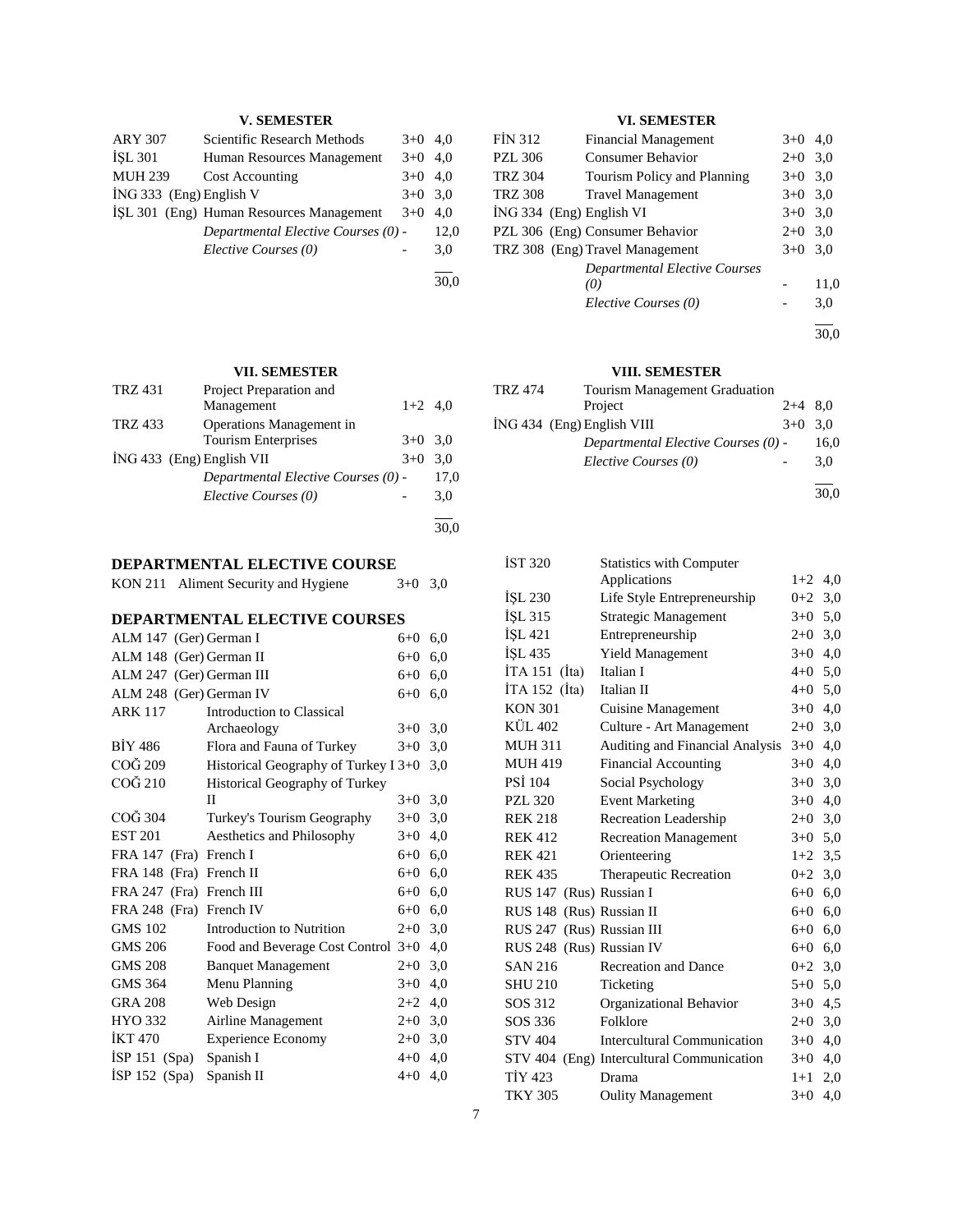| <b>TRR 104</b> | <b>Introduction to Tour Guidance</b><br>and Professional Ethics | $3+0$   | 3,0 |
|----------------|-----------------------------------------------------------------|---------|-----|
| <b>TRR 301</b> | Tour Planning and Management                                    | $3+0$   | 4.0 |
| <b>TRR 405</b> | Museum and Historical Sites in                                  |         |     |
|                | Turkey                                                          | $2+1$   | 4,0 |
| <b>TRZ 106</b> | Food and Beverage Management 3+0                                |         | 4,0 |
| <b>TRZ 139</b> | (Eng) Technical English I                                       | $2+0$   | 3,0 |
|                | TRZ 140 (Eng) Technical English II                              | $2+0$   | 3,0 |
| <b>TRZ 143</b> | Accessible Tourism                                              | $3+0$   | 4,0 |
| <b>TRZ 281</b> | <b>Restaurant Management</b>                                    | $3+0$   | 4,0 |
| <b>TRZ 283</b> | Psychology of Tourism                                           | $2+0$   | 2,0 |
| <b>TRZ 285</b> | <b>Individual Outdoor Activities</b>                            | $2+2$   | 3,0 |
| <b>TRZ 294</b> | Thermal and SPA Services                                        | $3+0$   | 4,0 |
| TRZ 307        | <b>Support Services in Hospitality</b>                          | $3+0$   | 4,0 |
| <b>TRZ 309</b> | Environmental Management in                                     |         |     |
|                | <b>Tourism Businesses</b>                                       | $3+0$   | 4,0 |
| <b>TRZ 310</b> | <b>Destination Management</b>                                   | $3+0$   | 5,0 |
| <b>TRZ 312</b> | Tourism, Media, Communication 3+0                               |         | 4,0 |
| <b>TRZ 314</b> | <b>Investment and Project Analysis</b>                          | $3+0$   | 4,0 |
| <b>TRZ 352</b> | Tourism Legislation                                             | $3+0$   | 4,0 |
| <b>TRZ 353</b> | <b>International Tourism</b>                                    |         |     |
|                | Management                                                      | $3+0$   | 4,0 |
| <b>TRZ 354</b> | Conference and Event                                            |         |     |
|                | Management                                                      | $3+0$   | 4,0 |
| <b>TRZ 355</b> | Computerized Front Office                                       |         |     |
|                | Management                                                      | $2 + 2$ | 4,0 |
| <b>TRZ 356</b> | Housekeeping Management                                         | $2 + 2$ | 4,0 |
| <b>TRZ 357</b> | Ergonomics in Tourism                                           | $2+0$   | 3,0 |
| <b>TRZ 358</b> | Digital Tourism                                                 | $2+0$   | 3,0 |
| <b>TRZ 359</b> | <b>Creative Cities</b>                                          | $2+0$   | 3,0 |
| <b>TRZ 361</b> | World Culinary Culture                                          | $3+0$   | 4,0 |
| <b>TRZ 415</b> | <b>Institutionalization of Tourism</b>                          | $2+0$   | 3,0 |
| <b>TRZ 419</b> | Public Relations Campaigns in                                   |         |     |
|                | Tourism                                                         | 2+2     | 5,0 |
| <b>TRZ 420</b> | <b>Mass Food Production</b>                                     | $3+0$   | 5,0 |
| <b>TRZ 424</b> | <b>Tourism Transportation</b>                                   | $3+0$   | 5,0 |
| <b>TRZ 457</b> | Ethics in Tourism                                               | $3+0$   | 4,0 |
| <b>TRZ 458</b> | <b>CRS</b> Applications-Amadeus                                 | $3+0$   | 5,0 |
| TRZ 463        | <b>Tourism Field Studies</b>                                    | $0 + 3$ | 4.0 |
| <b>TRZ 465</b> | Product Development in Tourism 3+0                              |         | 4.0 |

| <b>TRZ 469</b>          | Space and Experience                        | $2+0$ 3,0 |     |  |  |  |  |  |
|-------------------------|---------------------------------------------|-----------|-----|--|--|--|--|--|
| <b>TRZ 470</b>          | Drama in Tourism                            | $0 + 2$   | 2,0 |  |  |  |  |  |
| <b>TRZ 471</b>          | Productivity Management in                  |           |     |  |  |  |  |  |
|                         | <b>Tourism Enterprises</b>                  | $3+0$     | 4,0 |  |  |  |  |  |
| <b>TRZ 472</b>          | <b>Animation Services Management</b>        |           |     |  |  |  |  |  |
|                         | in Tourism Enterprises                      | $2+0$     | 3,0 |  |  |  |  |  |
| <b>TRZ 473</b>          | Local Authorities and Regional              |           |     |  |  |  |  |  |
|                         | Development                                 | $3+0$     | 3,0 |  |  |  |  |  |
| <b>TRZ 475</b>          | Innovation in Tourism                       |           |     |  |  |  |  |  |
|                         | Enterprises                                 | $2 + 0$   | 3,0 |  |  |  |  |  |
| <b>TRZ 476</b>          | Simulation Applications in<br>Hotels        |           |     |  |  |  |  |  |
|                         | Practices in Convention                     | $1+2$ 4,0 |     |  |  |  |  |  |
| <b>TRZ 477</b>          | Management                                  | $0 + 2$   | 3,0 |  |  |  |  |  |
| <b>TRZ 478</b>          | Spatial Design at Touristic Areas 3+0       |           | 5,0 |  |  |  |  |  |
| <b>TRZ 480</b>          | Tour Operation Applications-                |           |     |  |  |  |  |  |
|                         | Sejour                                      | $1+2$     | 4,0 |  |  |  |  |  |
| <b>TRZ 482</b>          | Globalization and Competitive               |           |     |  |  |  |  |  |
|                         | Strategies in Tourism                       | $3+0$     | 4,0 |  |  |  |  |  |
| <b>TRZ 484</b>          | <b>Customer Relationship</b>                |           |     |  |  |  |  |  |
|                         | Management                                  | $2+0$     | 3,0 |  |  |  |  |  |
| <b>TRZ 486</b>          | Contemporary Issues in Tourism 3+0          |           | 4,0 |  |  |  |  |  |
| <b>TRZ 801</b>          | Types of Tourism I                          | $2+0$     | 3,0 |  |  |  |  |  |
| <b>TRZ 802</b>          | Types of Tourism II                         | $2+0$     | 3,0 |  |  |  |  |  |
|                         |                                             |           |     |  |  |  |  |  |
| <b>ELECTIVE COURSES</b> |                                             |           |     |  |  |  |  |  |
| <b>BEÖ 155</b>          | Physical Education                          | $2+0$     | 2,0 |  |  |  |  |  |
|                         | ERA 195 (Eng) Cultural Heritage of Turkey   | $2+0$     | 3,0 |  |  |  |  |  |
|                         | ERA 197 (Eng) Culture and Tourism in Turkey | $2+0$     | 3,0 |  |  |  |  |  |
|                         | ERA 199 (Eng) Cultural Diversity and        |           |     |  |  |  |  |  |
|                         | Communication                               | $2+0$     | 3,0 |  |  |  |  |  |
| <b>KÜL 101</b>          | <b>History of Culture</b>                   | $2 + 0$   | 3,5 |  |  |  |  |  |
| <b>KÜL 199</b>          | <b>Cultural Activities</b>                  | $0+2$ 2,0 |     |  |  |  |  |  |
| <b>SAN 155</b>          | <b>Hall Dances</b>                          | $0+2$ 2,0 |     |  |  |  |  |  |
| <b>SAN 213</b>          | Argentine Tango                             | $1+2$ 4,0 |     |  |  |  |  |  |
| <b>SNT 155</b>          | History of Art                              | $2+0$ 2,0 |     |  |  |  |  |  |
| SOS 155                 | Folkdance                                   | $2+0$ 2,0 |     |  |  |  |  |  |
| <b>THU 203</b>          | <b>Community Services</b>                   | $0 + 2$   | 3,0 |  |  |  |  |  |
| <b>TÜR 120</b>          | Turkish Sign Language                       | $3+0$     | 3,0 |  |  |  |  |  |

## **COURSE CONTENTS**

## **ALM 147 German I 6+0 6,0**

Greeting Friends; Asking Someone How They are; Asking About a Place; Saying Goodbye; Introducing Yourself and Others; Asking Where Someone Is From; Asking For a Request; Asking About Price; Asking The Type of Food And Beverage; Learning Courtesy Sentences Used In Restaurants or Official Sites; Asking The Time and Telling The Time; Setting A Time and Date; Conveying Choises and Flavours or Asking About Them; Asking The Amount Of Something; Quantity and Measurement Reporting; Learning Conversations Used At Phone; Using Appropriate Grammar Forms for The Given Situation.

## **ALM 148 German II 6+0 6,0**

Modal verbs: Können, Müssen, Wollen, Dürfen, Sollen, Mögen; Tenses: Present tense, future tense; Names: Types of names; Description Prepositions: Prepositions of Specific definition, Indefinite prepositions, Prepositions of negative and ambiguous definition; Singular and Plural Status: Words used only in singular or plural form, Plural types, Plural form of indefinite article; Forms of Names: Nominative, Accusative, Dative; Grammar exercises Paralel to These Topics.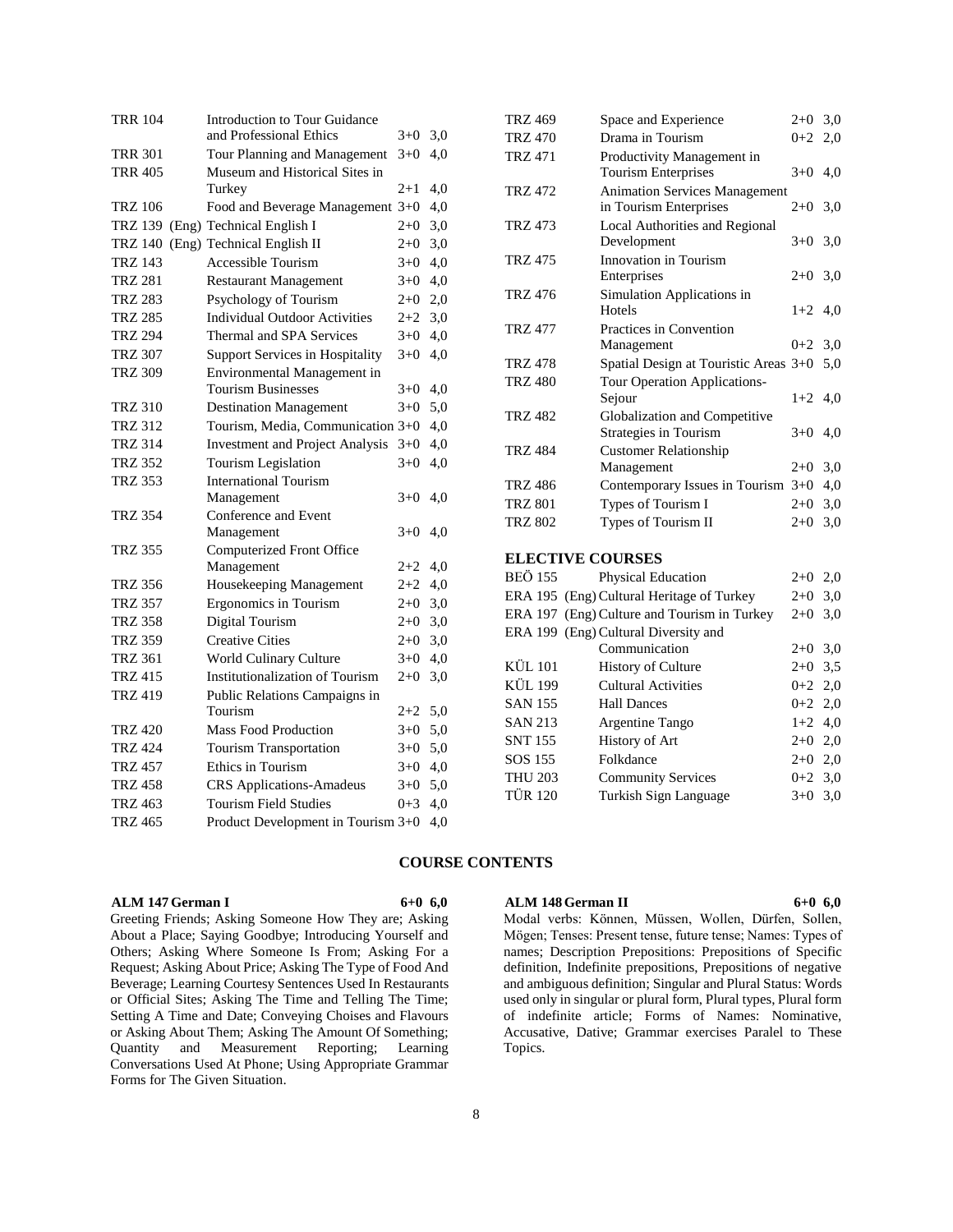## **ALM 247 German III 6+0 6,0**

Asking for a request; Conveying a Request; To be Sorry For Something; Recognition of The Disease and The Human Body; Learning Phrases Used in Cases Such As Being Amazed, Surprised; Responding to Misunderstandings; Clarification About an Issue, Asking For Something From Someone; Telling About Someone's Idea Concerning To Furniture, Pictures, Clothes and People; Verbs: Strong Conjugation, Weak conjugation, Mixed Conjugation; Adjectives: Use of adjectives, Adjective phrases, Comparison of adjectives.

## **ALM 248 German IV 6+0 6,0**

Tenses: Present Tense, Past tense, Past participle tense, Future perfect tense; Subordinate Clauses Related to Tenses: "Nachdem, Bever, Als, Wenn, Wenn İmmer, Seitan I, Solange, Sobald Bis, İndem"; Cause Reporting Subordinate Clauses; Conditional Sentences; Auxiliary Verbs Z + Infinitive; Subordinate Clauses Made with "Ob"; Relative Clauses: Relative pronouns, The conjugation of relative Pronouns; German in the Workplace: Legal writing, Response; Petition Writing; Job Application.

### **ALM 255 German I 3+0 4,0**

Greeting Friends; Asking for Someone's Health; Asking for Directions; Asking Where People are From; Making Requests; Asking for Prices; asking for Prices; Asking for Different Kinds of Food and Drink; Formal Sentences Used in Restaurants and Formal Places; Asking For and Telling People about Preferences; Likes and Dislikes; Asking for the Amount of Something and Telling the Amount of Something: Structures Used in Telephone Conversations; Using Appropriate Grammar Forms for the Given Situations.

## **ALM 256 German II 3+0 4,0**

Modal verbs: Können, Müssen, Wollen, Dürfen, Sollen, Mögen; Tenses: Simple Present Tense, Future Tense; Nouns and Types of Nouns; Articles; Singular and Plural Forms: Words that are used as Singular or Plural only, Plural Form of the Indefinite Article; Cases of a Noun: Uninflected Case, Accusative, Dative, Possessive Cases; Exercises about these Grammar Points.

## **ALM 347 German V 3+0 3,0**

Welcoming guests: To communicate with guests in the reception; Making Reservations: Reservation form and booking process; Travel Agents: Taking reservation on phone and responding requests, Transfer to the airport from the hotel and vice-versa; Apprising Hotels and Rooms: Assessment of complaints related with the hotel and rooms and finding solutions; Taking Order of Food & Beverage; Terms Related with Food & Beverage, Table Reservation at a Restaurant; Wake Up Service by Phone; Turkish Cuisine.

#### **ALM 348 German VI 3+0 3,0**

Country Orientation: Geographical position, Political structure, Education system, National and religious holidays, Traditions and customs, beliefs; Tangible Assets Included in Unesco World Cultural Heritage Sites: Istanbul Historic Areas, Divriği Great Mosque and Hospital, Hattushash,

Mount Nemrut, Xanthos-Letoon, Safranbolu, Troy, Edirne Selimiye Mosque and Complex, Çatalhöyük, Pergamum, , Bursa and Cumalikizik Göreme National Park and Cappadocia, Pamukkale-Hierapolis.

## **ALM 447 German VII 3+0 3,0**

Wonders of the Ancient World: Keops Pyramide, Hanging Gardens of Babylon, Statue of Zeus, Statue of Rhodes, The Lighthouse of Alexandria, The Mausoleum at Halicarnassus, The Temple of Artemis (Ephesus); Modern Wonders of the World: Ancient City of Petra in Jordan, Great Wall of China, Christ the Redeemer in Brasil, Ancient City of Machu Picchu in Peru, Chichen Itza Pyramid in Mexico, Colloseum in Rome, Tac Majal in India.

## **ALM 448 German VIII 3+0 3,0**

Written and Oral Narration Activities Using Documents Introducing Germany; Informing About Tourism Regions in Germany; Travel Agencies and Tourism Information Services in Germany: Getting information from travel agencies and informing customers; Preparing a Promotional Brochure About a Tourism Region; Making Reservations at a Hotel; Job Opportunities in Tourism: Writing application letters, Replying job advertisements; Thermal Tourism and Winter Tourism in Germany

## **ANP 201 Nutrition Anthropolog 2+0 3,0**

Culture; Definition, Dimensions, Anthropology; Definition, Branches, Terminology, Key concepts, Principles, Processes, Cultural variety of people; Social Behavior of People; Cultural Anthropology; Definition, History, Concepts, Human being; Relationship with ecology and social environment, Form of social organizing, Systems of family and relatives, Philosophy, Celebrity and rituals; Food habits in variety cultures, Relationship food and environment.

**ANT 212 Mountaineering 1+2 2,5** Quality of Clothes, Tools and Other Equipments, Walking, Slope, Tents, Camping, Tactics of Camping; Nutrition; Techniques of Using Pickaxe and Wearing Crampon; Climbing on Ice and Snow, Slope and Defense.

**ARK 117 Introduction to Classical Archaeology 3+0 3,0** What is Archaeology?; Classical archaeology, First studies in Europe, Beginning of Classiacal Archaeology as a science with Winkelmann, Studies of foreign scientists in Turkey in 18th century, Turks developing awareness of archaeology and Osman Hamdi Bey, Spreading of archaeology in Turkish universities, Fundamentals of classical archaeology, Researches in the Republic era, Classical archaeology as a branch of science.

## **ARK 240 The Art of Hittites 2+0 4,0**

Anatolia before Hittites; Origin of Hittites; Migration to Anatolia; Political structure; Language, Religion, Structure of Government; Old Hittite Kingdom; Hittite Empire Period; Destruction of the Hittite Empire; Hittite Cities; Yazilikaya: Hittite Pantheon; Architecture of Hittites: Religious buildings, Military structures, Civilian buildings; Art of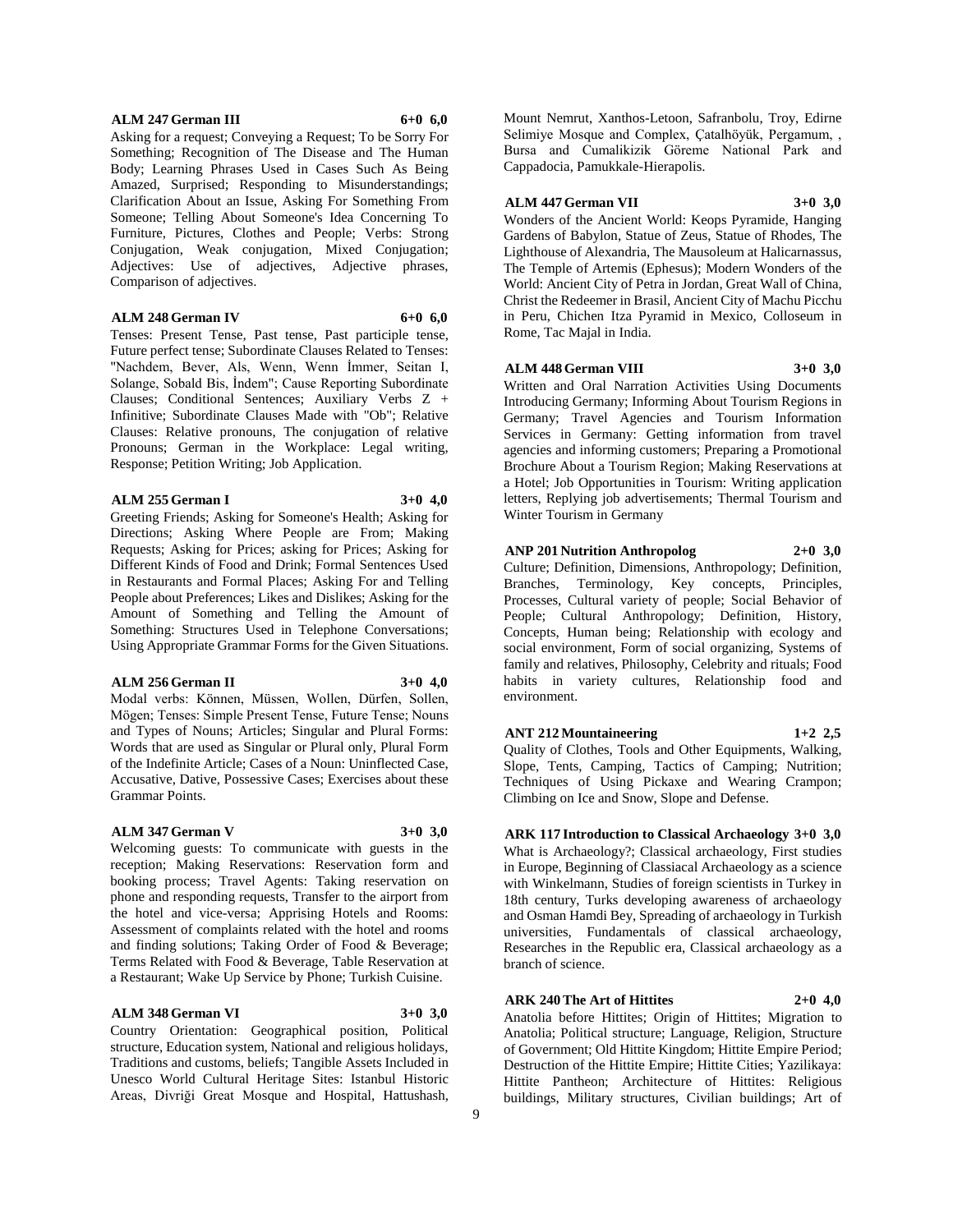ceramics; Art of metal objects; Art of Figurines; Weapons; Rhytons; Art of Statues and Reliefs; Art of Hittite Glyptic.

**ARK 435 Gods and Sanctuaries 2+0 4,0** Pan Hellenic Cults and Cult Centrum; Zeus: Olympia and Olympic games, Nemea, Aizanoi; Hera: Argos, Samos; Poseidon: Istmia, Panionia; Demeter: Eleusian and Mysteries Cult; Athena: Parthenon and Panathenai; Apollon: Delphi, Didyma, Claros, Patara; Artemis: Ephesus, Perge; Leto-Artemis-Apollon: Letoon; Hekate: Lagina; Aphrodite: Aphrodisias; Dionysos: Athen Eleuterios, Teos; Asklepios: Epidauros, Pergamun.

**ARK 441 Roman Period and Archaeology 3+0 5,0** Italian Peninsula, Etruscans, City of Rome, Rome in Etruscan Sovereignty, Roman Republic, Rome: From Republic to the Empire; Roman Provinces: Italy, Gallia, Germania, Britannia, Hispania, Africa, Dalmatia, Dacia, Achaia, Macedonia, Asia Minor, Syria, Palaestina, Aegyptus; Government Systems; Roman Social Structure; Roman Law, Roman Army; Roman Economics; Development of Marine and Land Route Networks through Trade; Roman Handcrafts, Painting and Mosaic: Pompeian Painting Styles.

### **ARK 442 Roman Period and Archaeology in Anatolia 3+0 4,5**

The End of Hellenistic States in Anatolia; Foundation of Asia Minor, Cilicia, Pontus et Bythina, Galatia, Cappadocia, Lycia et Pamhylia, Trachia Provinces, Removal of the Hellenic Ideal and Beginning of Romanization; Imperial Cult; Neokoriae, Political Developments, Situation of City States in Anatolia, Development of Trade and Change in the Economic Structure; Glass, Metal and Jewelry; Painting and Mosaic, Important Roman Centers in Anatolia.

## **ARK 465 Phrygian Archaeology 2+0 4,0**

The Historical Geography of Phrygia; The Origin of Phrygians and the Mushki Problem; The Foundation and Fall of Phrygian Kingdom: Capital City Gordion and archaeological excavations; Phrygian Architecture: Gordion citadel, City walls and megarons; Phrygian Religion: The Cult of the Mother goddess; Religious Architecture: Open air shrines; Burial Customs and Tombs: The tumuli, Rock cut tombs; Phrygian Pottery: Grey Pottery and painted pottery, Pottery forms; Metal Works; Sculpture: Reliefs, statues and statuettes; Wood Industry: Techniques and wooden objects; Architectural Terracotta Revetment Plaques.

## **ARY 307 Scientific Research Methods 3+0 4,0**

Basic Concepts: Science, Scientific research, Variable, Hypothesis; The Purpose of Science: Information resources, Ways to access to information; Scientific Method: Scientific research, Types of scientific research; Scientific Research Process: Problem, Objective, Importance, Limitations, Definitions, Pattern, Population and sampling, Data sources and data collection methods; Validity and Reliability; Analysis of the Data; Results and Interpretation; Reporting of Scientific Research; Ethics in Scientific Research; Investigation of Research Article.

## **BEÖ 155 Physical Education 2+0 2,0**

Definition of Physical Education and Sports; Aims, Disadvantages of Inactive Life; Various Activities for Physical Education; Recreation; Human Physiology; First Aid; Sports Branches: Definition, Rules and Application; Keep Fit Programs.

## **BEÖ 176 Trekking 1+2 4,0**

The Definition of Trekking; The Essentials which Must Be Done Before Trekking, At The Time of Trekking, After Trekking; Trekking Equipments; Backpack and Essential Equipments in Backpack; The Characteristics of Clothes; The Characteristics of Shoes; Sleeping Bags: Their kinds and characteristics; The Characteristics of Mats; Tents: Their kinds and characteristics; The Methods of Direction Determination: Scrip, GPS, Pole star, Sun, Watch; The Problems According to Weather Conditions in Trekking.

## **BEÖ 425 Sports Tourism 3+0 4,0**

Sport and Tourism; Developing Sports Tourism; Tourism and Tourist; Purpose; Sport Activities; Animation; Information, Work Opportunities; Sport Tourism in Turkey; Rafting, Tracking, Paragliding, Skiing, Horsemanship, Cycling, Water sports; Surfing in Turkey.

## **BİL 150 Fundamentals of Information Technology 4+0 5,0**

Introduction to Computer: History of Computer; Operating Systems: Introduction to operating systems; Office Software-Word Processors and Document Systems: General Characteristics of the Office Software; Office-Software-Spreadsheets Programs: Spreadsheets Programs; Office Software-Presentation Programs: Presentation Programs; E Mail-Personal Communication Management: General Characteristics of the E Mailing System; Effective use of the Internet and Internet Security; Network Technologies. Computer Hardware and Error Detection: Types of Computers; Social Networks and Social Media: Social Media and Introduction to Social Media; Special Application Software: Multimedia; Law and Ethics of Informatics: Intellectual Property and Informatics Law; E-Learning: Developments in E-Learning; E-Government Applications; Computer and Network Security; Latest Strategic Technologies of Informatics: Factors Affecting Technological Developments.

## **BİL 468 Computer Applications in Food and Beverage Management 3+0 4,0**

Use of Computers in Food and Beverage Management; Hardware; Software; Recipe Management; Purchase Analysis; Menu Management; Efficient management; Beverage and Food Control Systems; Fidelio Packet Program for Food and Beverage Module; calculation of food and beverage costs; stock control; sales; stock; purchase; sale; applications.

**BİY 486 Flora and Fauna of Turkey 3+0 3,0** Paleontology in Turkey: Contribution of Paleogeography and Paleoclimatology on Current Biogeography; Formation and Compound of Terrestrial Fauna, Zoogeography and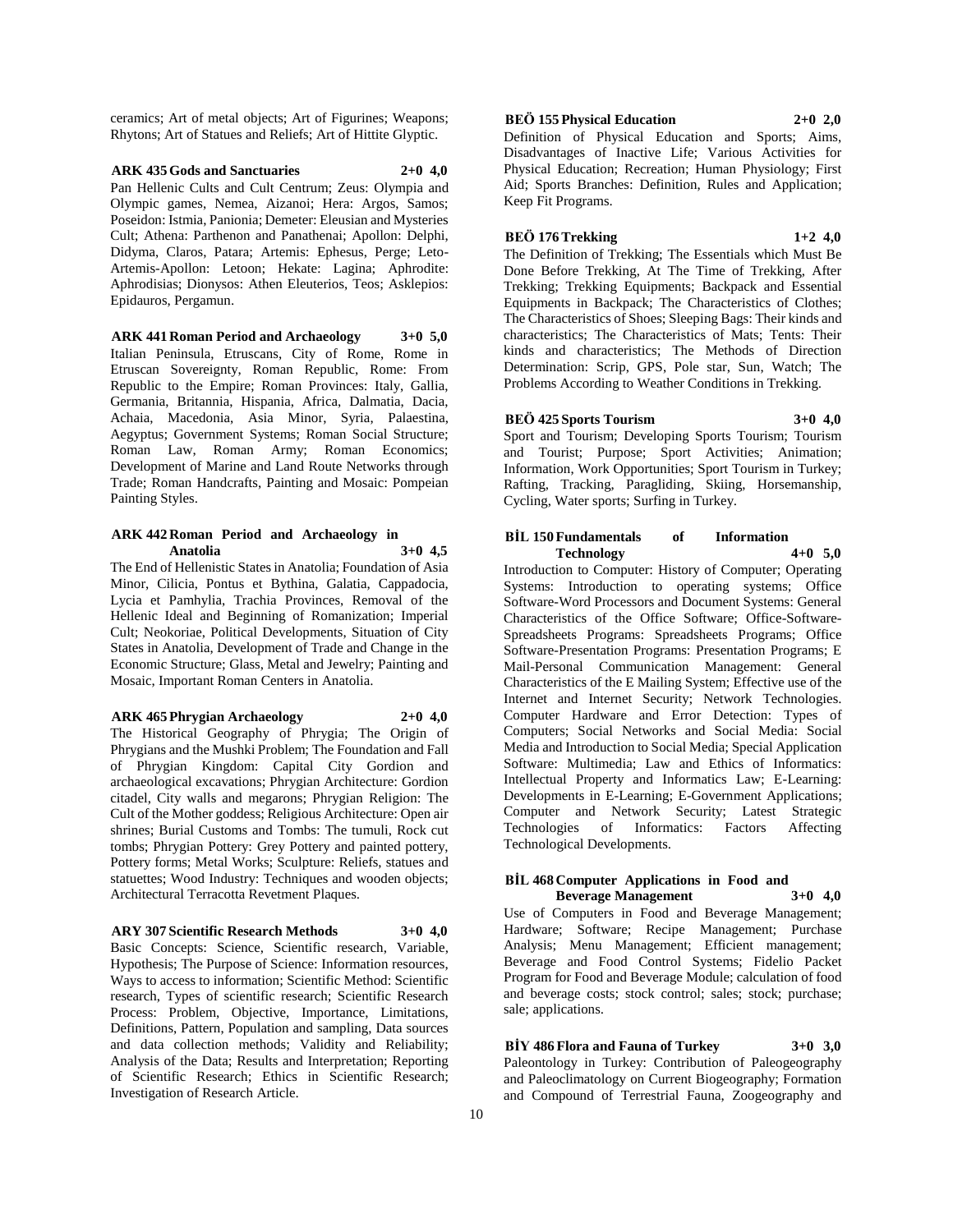Fitogeography kingdoms and regions; Generation of Vegetation Formation and Flouristic Regions; Bio Diversity in Turkey; Main Trees, Step Plants, Bushes and Alpine Meadows of Turkey; Relict Area, Relict Plants and Animals; Endemism: Endemic plants and animals; Endangered Species in Turkey.

**COĞ 209 Historical Geography of Turkey I 3+0 3,0** Central Anatolia Region: Natural attractions, Cultural attractiveness, Services, Tourism-related issues; The Black Sea Region: Natural attractions, Cultural attractiveness, Services, Tourism-related issues; Marmara Region: Natural attractions, Cultural attractiveness, Services, Tourismrelated issues; Aegean Region: Natural attractions, Cultural attractiveness, Services, Tourism-related issues; Mediterranean Region: Natural attractions, Cultural attractiveness, Services, Tourism-related issues; South Eastern Anatolia Region: Natural attractions, Cultural attractiveness, Services, Tourism-related issues; Eastern Anatolia Region: Natural attractions, Cultural attractiveness, Services, Tourism-related issues; Implementation of Tourism Geography for Tour Guides.

**COĞ 210 Historical Geography of Turkey II 3+0 3,0** Anatolia in Pre-Classical Age: Hittites, Dark Ages in Anatolia, Geographical segmentation, Terrain names; Relations with the Aegean World; Anatolia in Classical Age: Major Cultural Groups and Communities after Immigrations: Ionians, Phrygian, Lydian, Lycian, Mysians; Greek, Hellenistic and Roman region and terrain names; North-Western Anatolia; History of Ionia and Caria: Cultural groups, Studying major cities; Foundation of Byzantium, Kalkhedon and Istanbul; Ancient cities of Nikaia, Pergamon, Neandria, Assos, Ephesus, Miletus, Priene, Magnesia, Smyrna, Aphrodisias, Halicarnassus, Mylass.

**COĞ 304 Turkey's Tourism Geography 3+0 3,0** Central Anatolia Region: Natural attractions, Cultural attractiveness, Services, Tourism-related issues; The Black Sea Region: Natural attractions, Cultural attractiveness, Services, Tourism-related issues; Marmara Region: Natural attractions, Cultural attractiveness, Services, Tourismrelated issues; Aegean Region: Natural attractions, Cultural attractiveness, Services, Tourism-related issues; Mediterranean Region: Natural attractions, Cultural attractiveness, Services, Tourism-related issues; South Eastern Anatolia Region: Natural attractions, Cultural attractiveness, Services, Tourism-related issues; Eastern Anatolia Region: Natural attractions, Cultural attractiveness, Services, Tourism-related issues; Implementation of Tourism Geography for Tour Guides.

## **COĞ 403 World Geography of Travel and Tourism 3+0 4,0**

American Geography and Tourism: Physical and tourism characteristics, destinations and attractions; European Geography and Tourism: Physical and tourism characteristics, destinations and attractions; Geography and Tourism of the Balkans: Physical and tourism characteristics, destinations and attractions; Africa Geography and Tourism:

Physical and tourism characteristics, destinations and attractions; Asia Geography and Tourism: Physical and tourism characteristics, destinations and attractions; Australia, New Zealand and the Pacific Islands Geography and Tourism: Physical and tourism characteristics, destinations and attractions.

**EDB 227 Introduction to Turkish Literature 2+0 2,0** General Information on Concepts of Literature and Literary History; History of Old Turkish Literature: Stages of Turkish literature, Old Turkish literary works and general characteristics: Divans, Mesnevis, Proses; Assessment of Literary Components in the Old Turkish Literature: Figurative Language; Pastiche in the Turkish Literature; Sources Supporting the Modern Turkish Literature: Divan literature, Western literature, folk literature; Formation and Development of New Turkish Literature; Sources of Modern Turkish Literature.

**EDB 313 Turkish Folktales 2+0 4,5**

Methods of Collecting Anonymous Turkish Folktale; Analyses of Selected Folktales: Origins, Properties, Content, Function, Language, Style; Classificaton: According to Scope, theme (love, hero etc.); Analysis of Selected Turkish Folktale; Tales of Dede Korkut.

## **EDB 322 Turkish Folk Myths 2+0 4,5**

Overview on types of legend: Language, narrator, structure, content and functional properties; Classifications of legends; Myth, Saint legends, urban legends; Reality in legends: Reasons for emergence of the legends, Difference between scientific reality and the reality of legends; Evolutionist theory and legends; Theory and method of description and analysis of legends: Structuralism, Psychoanalyst; Functionalism, Myth ? Ritual Theory, Euhemerism, mono and multi source approach to legend. Rumor: Themes of rumor, rumor and reality, relationship rumor and legends; Collecting legends: Ethnographic method, writing field notes, observation and interview techniques, transformation of raw field notes to ethnographic text.

## **EDB 324 Turkish Fairy Tales 2+0 4,5**

Overview on types of folk tales: Language, narrator, structure, content and functional properties; structural properties of folk tale: Epic rules, motifs, formulas and, the quality of tale characters; Tale types and type catalogues; Rigmarole and rigmarole classification; Theory and method of description and analysis of tales: Structuralism, Narratorcentered approach, Historic- geographic method; Different approaches to the study of folk tales: Tale and reality, the educational function of tales; Collecting folk tales: Ethnographic method, writing field notes, observation and interview techniques, transformation of raw field notes to ethnographic text.

**ERA 195 Cultural Heritage of Turkey 2+0 3,0** Prehistorical Ages; Historical Ages; Aegean Immmigrations; Hellenistic and Roman Heritages in Anatolia; Jewish and Christianity Heritages in Anatolia; Otoman Heritage in Anatolia; Foundation of Modern Turkey; Lausanne Pact;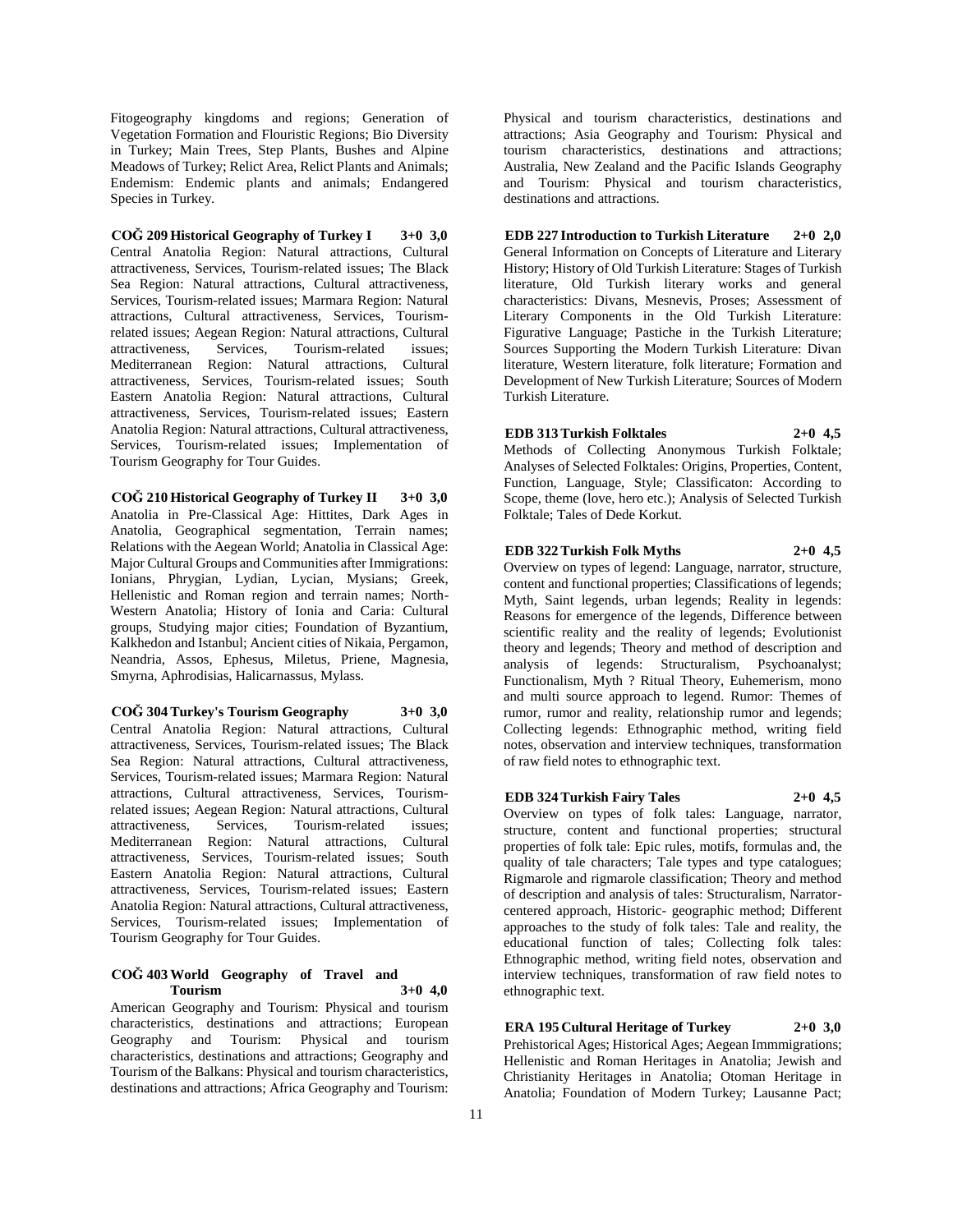Turkey and European Union; Minorities in Turkey; Ethnic Problems of Turkey; Laicism and Islam; General Discussion.

**ERA 197 Culture and Tourism in Turkey 2+0 3,0** An Overview of Cultural Formation of Turkey; The Prehistoric and Historic Times; Hittites; Aegean Migration, Phrygians, Lydian's and Persians ; The Oration Kingdom; Helen and Roman Civilization; The Byzantine Empire; Turkish Period in Asia Minor; Foundation of Turkish Republic; Art and Culture in Anatolia; Social Life; Ancient Ruins of Anatolia.

## **ERA 199 Cultural Diversity and Communication 2+0 3,0**

Introduction, Anthropological View; Definition of Culture, Diversity; Globalization, Identity & Affinity; Language and Culture; Religion and Culture; Class in countries; Gender and Society; Prejudices and Stereotypes; European Culture; Media and Culture; Media and Representations; Cultural stereotypes in Media

## **EST 201 Aesthetics and Philosophy 3+0 4,0**

Scope and Methods of Aesthetics; Concept of Beauty and Aesthetic Judgment; Main Philosophical Perspectives; Concept of Art; Classification of Art; Requirements for Artistic Creativity; Types of Art; Accurate Determination of Evaluation Criteria in Arts; Methods of Criticizing Artworks and Philosophical Criticism; Platos Reflection Theory; Aristotles Substance and Essence Concepts, Mimesis Concept; Aesthetics in the Islam, Christianity and Renaissance; Philosophers in the Age of Enlightenment (Baumgarten, Kant and Hegel) and Expressionism; Formalism, Theory of Art for Art.

#### **ETK 204 Professional Ethics 2+0 3,0**

Ethics in Gastronomy; Ethics and Related Concepts; Ethics Theories; Basic Principles of Ethics; Types of Ethics: Individual ethics, Business ethics; World Tourism Organizations Code of Ethics; Ethical Problems in Gastronomy Organizations; Sources of Ethical Problems; Ethical Problems in Food & Beverage Organizations; Ethics and Customer Complaints; Customer Rights in Tourism Sector.

## **FİN 312 Financial Management 3+0 4,0**

Purposes of a Company: Historical evolution of finance; Legal Foundations and Types of Companies; Time Value of Money; Financial Analysis; Financial Planning And Control; Working Capital Management; Short-Term Financing; Medium-Term Financing; Capital Structure; Capital Structure; Cost of Capital; Dividend Policy; Forms of Cooperation Between Companies; Business Failure and Crises; International Financial Management; Contemporary Techniques in Financial Management.

## **FOT 201 Basic Photography 2+2 5,0**

The short history of photography: Cameras; 35 mm, Medium and large format cameras; Lenses; Normal focus, Wide angle, Narrow angle (Tele) and Zoom lenses; exposure control mechanisms; Diaphragm, Shutter; Stop motion;

Depth of field; Film: Film types according to formats, Film types according to light-power sensitivity, Film types according to color sensitivity, Contrast, Clearness and grain structure; Light: light Measuring, the different ways of light measuring, Exposure modes, Filters and asset accessories; Image design; Developing and printing black and white films.

**FOT 403 Food Styling and Photography 3+0 4,0** Artistic Interventions in Photography; Food Photography: Composition I; Food Photography: Composition II; Special Effects; Projecting the Images; Camera Effects I; Camera Effects II; Effects with Filter; Motion; Darkroom Effects I; Darkroom Effects II.

## **FRA 147 French I 6+0 6,0**

Language Functions:Meeting, Greeting, Talking about thoughts, Describing own town, Thanking, Giving directions, Asking prices, Weather, Occupations, Accepting and refusing suggestions, Asking about time, Talking about the past; Grammer: Alphabet, Masculin-feminin vocables and adjectives, Definite-indefinite pronouns, Être, avoir ve s'appeler verbs; Possessive adjectives, Interrogative sentences, Conjugation, Cause and effect sentences, Demonstrative adjectives; Auxilary verbs: Vouloir-Pouvoir-Devoir, Imperative, Double pronoun verbs, Past tense, Immediate future tense; Vocabulary: Numbers, Languages and nationalities, Days, Seasons and months; Masculin-Feminin Occupations; Personal Characteristics; Sports

## **FRA 148 French II 6+0 6,0**

Events.

Language Functions: Talking about others, Phone calls, Talking about the past, Expressing feelings and thoughts, Talking about free time and cultural activities, Writing holiday letters, Preparing menus, Describing outfits, Advising, Choosing gifts; Restaurant conversations: Taking and giving orders; Talking about memories, converstions with neighbours; Grammer: Immediate past tense, Past Tense with double pronoun verbs, Y and en pronouns, Future tense; Relative pronouns: Qui and Que; Imparfait; Vocabulary: Food, Colours, dress and shoe sizes, Restaurant and food related vocables, House descriptions, Country and city life vocables.

## **FRA** 247 French III 6+0 6,0

Language Functions: Character desrciptions; Neighbours, Reading job advertisements, Writing resume and formal letters; Advising; Reservations; Discussing television programs; Interpreting movies; Talking about projects; Reading and understanding book summaries; Grammer: Relative pronouns: Qui, Que, À Qui, Où, Dont; Direct and indirect speech; Comparative Structures; Conditional Clauses with Si; Subjonctif; Plus-Que-Parfait; Gérondif; Passive Sentences; Vocabulary: Character descriptions, Comparative adjectives, Greeting and business life, Jobs and finding a job, Reservation and tourism vocables: Terms of Accommodation, Food, Excursions, City Publicity Materials and Cinema.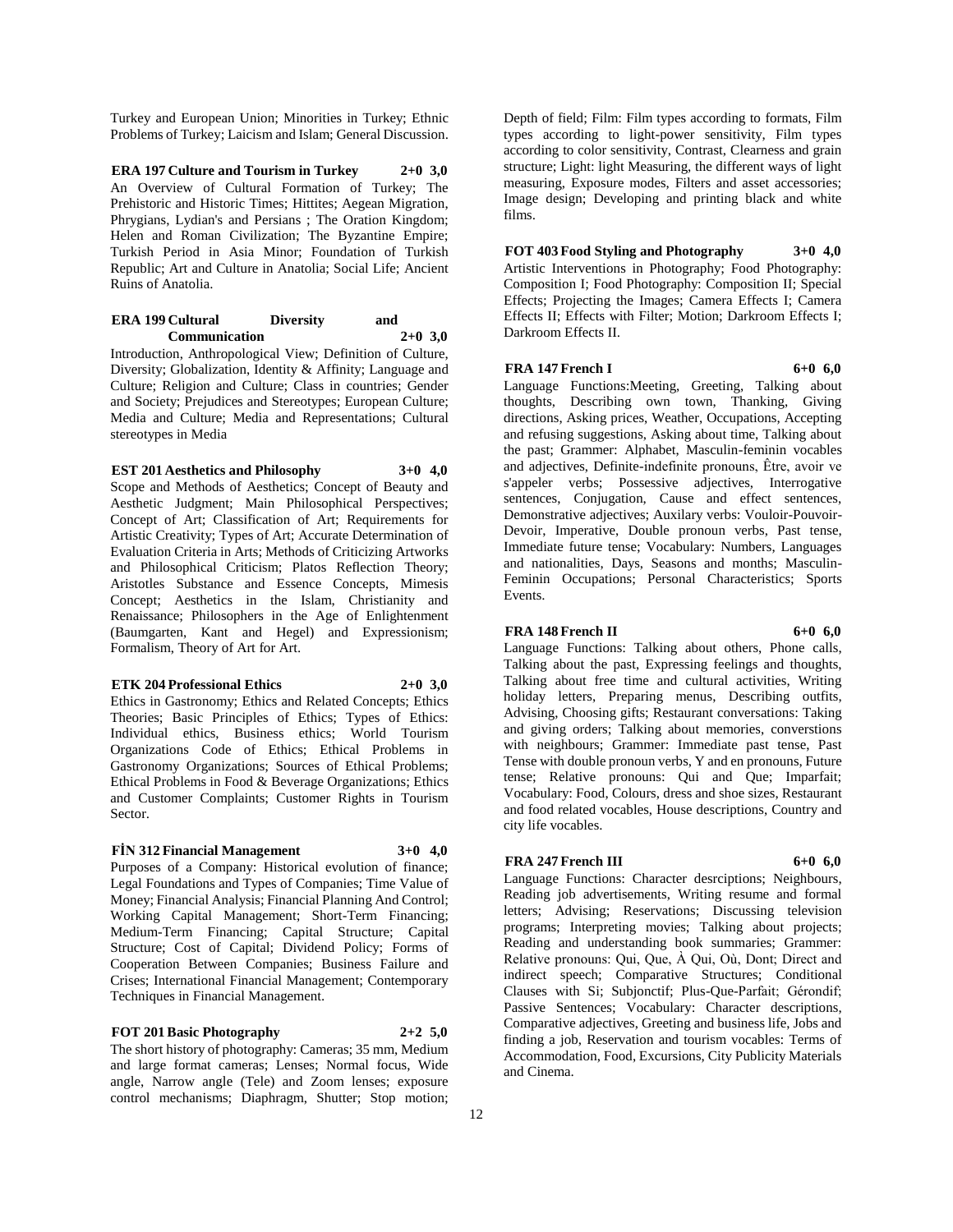## **FRA** 248 French IV 6+0 6,0

Language Functions: Writing and Understanding Biographies; Talking About Extraordinary Events; Conversations on Worries and Regrets; Expressing a Thought; Explaining Different Phases of an Event; Understanding and Interpreting News on Different Subjects; Complaining; Expressing Displeasure: Expostulating, Protesting; Answering Announcements; Grammer: Indirect Speech in Past Tense; Conditionnel Passé Tense; Tense Terms: Dès Que, Depuis Que, Jusqu'à Ce Que;Contradictory Strucutres: Pourtant, Cependant; Compensation Term Bien Que; Combined Relative Pronouns; Vocabulary: Biography vocables, Emotional and Responsive vocables, environment and environmental terms.

## **FRA 255 French I 3+0 4,0**

Language Functions: Greetings, Invitations, accepting or refusing invitations; Vocabulary Knowledge: Nourishment, Accommodation, Clothing and colors, Bairams and activities; Grammar: Expressions showing quantity, Demonstrative and possessive adjectives, Prepositions and time indicators, Stressed personal pronouns, Imperatives, Verbs with double pronouns; Learning About French Culture: An area in France: La Baurgogne; Pronunciation, Semi-vowels, Gliding.

## **FRA 256 French II 3+0 4,0**

Language functions: Imperatives and wishes; Evaluation, Proving and Thanking; Vocabulary: Nourishment, Accommodation, Clothing and colors, Bairams and activities; Ordinal Numbers; Grammar: Expressions showing quantity, Demonstrative and Possessive Adjectives, Prepositions and Time indicators, Stressed personal pronouns: Imperative moods, Verbs with double pronouns; Learning about Target Culture: An Area in France: La Bourgogne; Pronunciation: Intonation, Semi-Vowels, Gliding.

#### **FRA** 347 French V 3+0 3,0

Dialog Examples for Tourism Related Subjects; Written and Oral Text Anaysis; Orl and Written Understanding and Expression Activities; Transportation Vehicles: Asking-Anwering Train, plane and boat schedules, Train, plane and boat services, Ticketing-reservation; Other Transportation Vehicles: Metro; Vacations: Writing Postcards, Weather conditions; Vacational Activities: Recration, sports and entertainment, health, business and cultural vacations.

## **FRA 348 French VI 3+0 3,0**

Written and Oral Understanding and Narration Activities with Promotional Documents About France and Paris: Giving Information About Tourism Regions in France; Travel Agencies and Tourism Information Services: Getting information from travel agencies and informing customers; Preparing a Promotional Brochure About a Tourism Region; Making Reservations at a Hotel; Job Opportunities in Tourism: Writing application letters, Replying job advertisements; Tourism Industry in France.

## **FRA 357 French III 3+0 4,0**

Language Functions: Expressing One's Opinion, Asking for Somebody's Opinion, Giving Negative Reaction, Confirmation, Asking for Explanation, Making Suggestions; Vocabulary: Education, Transportation, Communication, Family, Health; Grammar: Pronouns, Indirect Speech, Futur Proche and Future Tense, Passé Composé, Imparfait, Negation; Pronunciation: Intonation, Gliding, Vowels; Learning about French Culture: Regions and Social Life in France.

## **FRA 358 French IV 3+0 4,0**

Language Functions: Expressing Wishes, Prohibition and Acceptance, Expressing Opinions and Debating, Expressing Regrets; Vocabulary: Press and Media, Weather Forecast and Seasons, Means of Communication; Grammar: Compound Pronouns, Comparatives, Futur, Imperatives, Passé Recent - Présent Continu, Conditionnel, Impersonnel Verbs, Group III Verbs, Conditional Clauses; Pronunciation: Intonation, Complex Sounds; Learning about French Culture: Regional Life, Economical and Ecological Problems, Traditions and Modern Life.

## **FRA** 447 French VII 3+0 3,0

Turkey-Physical Structure: Mountains, Plains, Rivers, Seas; Regions and Climates; Population; Political Structure: Distribution of authorization; Major Political Parties; Election System; Family Structure: Marriages and Divorces; City and Country Life; Education: Primary, Secondary and Higher Education; Art; Turkish and Other Languages; Turks Abroad; Turkey in Europe and the World; Economic Structure: Agriculture and Industry; Energy; Business Life; Health System.

## **FRA 448 French VIII 3+0 3,0**

Leisure Time: Cinema, Theater, Music; Holiday Destinations; Official and Religious Holidays; Food Culture: Breakfast, Lunch, Dinner; Soups, Food and Deserts; Transportation: Bus, Train, Plane, Boat; Tourism in Turkey: Winter and summer tourism; İstanbul History and Major Monments: Topkapi Palace, Hagia Sophia, Blue Mosque, Yerebatan Cistern, Bosphorus and Golden Horn; Ankara: Anıtkabir, Castle and anatolian Civilizations Museum; Cappadoccia: Fairy Chimneys, Underground Cities and Churches; Lycian Coasts: Olymphos, Phaselis; Aegean Coasts: Ephesus, Milet; Other Important Areas: Sumela Monastery, Nemrut Mountain; Diyarbakır Castle, Zeugma.

## **GMS 101 Introduction to the Kitchen 2+0 2,0**

Basic Kitchen Information; Introduction, Characteristics that individuals must have, Dress, Communication, Kitchen practice standards and rules, Code of conduct, Knife skills, Mise en place, Professional kitchens; Kitchen, Kitchen parts, Hot kitchen, Cold kitchen, Patisserie cuisine, Personnel cuisine, Restaurant kitchen, Hotel kitchen, School application kitchen, Other Kitchens, Kitchen Organization; Kitchen Management, Purchasing, Receiving, Procedures, Controls, Measuring, Packaging, Protection, Sales and distribution, Occupational health and safety; First aid, Working style, Work ethics, Communication security, Food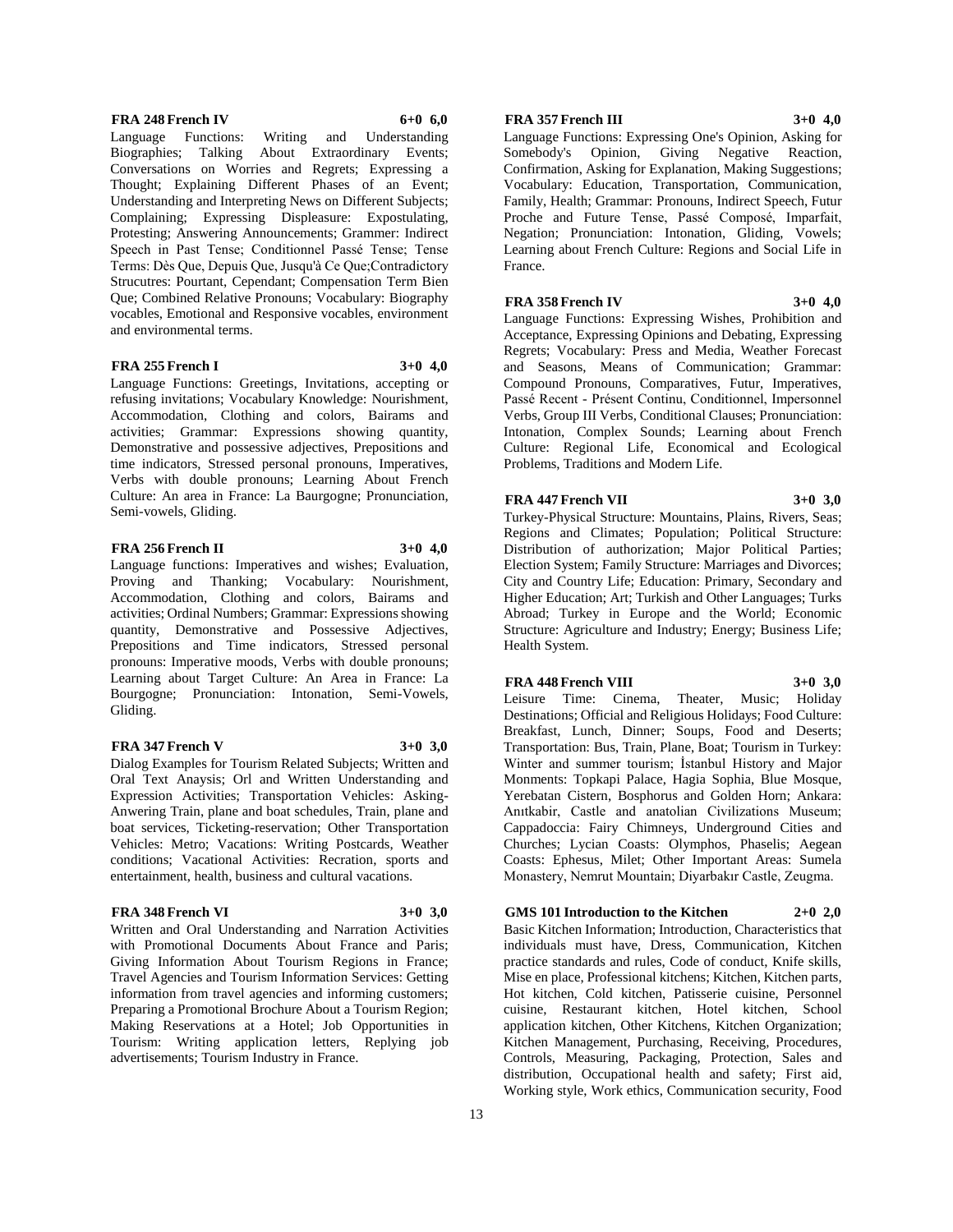safety; Hygiene and Sanitation, Storage, Cooking, Cleaning, Dishwashing, Garbage, Quality management, Haccp, İso Standards, Kitchen equipments; Kitchen Tools, Kitchen utensils, Cutting boards, Knives, Knife types, Hand tools.

## **GMS 102 Introduction to Nutrition 2+0 3,0**

Fundamentals of Personal Nutrition: Energy requirements and calculations, Carbohydrates, Lipids, Fats and oils, Proteins, Vitamins and minerals; Nutrition in Life Cycle; Weight Management and Exercising; Nutrition and Health; Nutrition Topics Relevant to Foodservices: Nutrition and Menu Planning; Developing Healthy Recipes; Marketing Healthy Menu Options; Impact of Nutrient Retention.

#### **GMS 203 Gastronomy 3+0 4,0**

History of Cuisine: Ancient Greek cuisine, Roman cuisine; Food: Use of food, Food habits; Physical Changes: Kitchen structures, Kitchen equipment and utensils, Ways of use; Methods Used: History of cooking, storing, serving food; Food in Human Life: Daily life, Special occasions, Holy food; History of Food Trends: Classic, Neo-Classic, Modern; Other Trends: Fast food, Slow food; Featured Countries in Gastronomy; France, Italy, USA; New Applications: New cooking techniques, Technology.

## **GMS 205 Geography of Wood 3+0 3,0**

Basic Concepts of Foods and Geography; Tea: History of tea, Tea around the world and in Turkey, Production of tea; Coffee: History of coffee, Coffee around the world and in Turkey, Production of Coffee; Olive: History of olive, Olive around the world and in Turkey, Production of olive; Hazelnut: History of hazelnut, Hazelnut around the world and in Turkey, Production of hazelnut; Yogurt: History of yogurt, Yogurt around the world and in Turkey, Production of yogurt; Turkish Bagel: History of Turkish bagel, Turkish bagel around the world and in turkey, Production of Turkish bagel.

**GMS 206 Food and Beverage Cost Control 3+0 4,0** Basic Concepts Related to Cost: Types of costs, Fixed costs, Variable costs, Mixed costs, Semi-variable costs; Cost-Volume-Profit Analysis, Break-even Analysis; Food Cost Control Process: Purchasing, Receiving, Storing, Production; Management of Beverage Costs; Pricing of Food and Beverage: Budgets, Budgeting operations of food and beverage activities; Menu Analysis; Yield Management; Contemporary Costing Approaches: Activity-based costing, Target costing, Kaizen costing, Product life cycle costing.

#### **GMS 207 Service Technique 2+0 2,0**

Food and Beverage Operations; Types; Service; Definition, History; Service Personnel and Tasks; Service Tools and Equipment; Stemware Equipment; Metal Equipment; Ceramic Equipment; Pre-Service Preparation; Service Operations; Service Types; Russian Service; British Service; French Service; Protocol Service; Flambe Service; Post-Service Transactions.

## **GMS 208 Banquet Management 2+0 3,0**

Meaning and Scope of Banquet; Importance of Banquet for Hotels and Independent Restaurants; Planning in Banquet Organizations; Organizing in Banquet Organizations; Leading in Banquet Organizations; Coordination in Banquet Organizations; Controlling in Banquet Organizations; Banquet Menus; Buffet Cocktail and Conference Organization; Marketing of Banquet Organizations and Banquet Budget; Protocol Rules; Food and Beverage Related Special Events: Food festivals, Cooking contests.

**GMS 209 Basic Cooking Techniques I 1+3 4,0** Food and Beverage Industry; Organization of Kitchens and Job Descriptions; Tools and Equipment Used in the Kitchen: Cooking equipment, Processing equipment, Holding and storage equipment, Pots, Pans and containers, Measuring devices, Knives, Hand tools, Small equipment; Mise en Place.

**GMS 210 Basic Cooking Techniques II 1+3 4,0** Basic Cooking Principles; Stocks and Sauces; Soups; Cooking Meats; Cooking Game; Cooking Fish; Vegetables and Cooking Vegetables; Salads and Salad Dressings; Hors Doeuvres; Sandwiches; Breakfast Preparation; Dairy Products; Sausages and Cured Foods: Garlic sausage, Bologna type sausage, Bacon; Food Presentation and Garnish; Organization of Modern Kitchens.

**GMS 211 Turkish Cuisine Culture 3+0 3,0** Historical Development of Turkish Cuisine; Central Asian Turkish Cuisine Culture; Selçuklu and Beylikler Period Turkish Cuisine Culture; Ottoman Culinary Culture; Turkish Cuisine Culture During the Republican Period; Turkish Cuisine Culture by Geographical Regions; Turkish Cuisine Culture and Interaction with Other Cuisines; Traditional Places in the Context of Turkish Cuisine Culture; Beverages in Turkish Cuisine; Food Trader in Turkish Culinary Culture; Food Recommendations and Recipes From Turkish Cuisine.

**GMS 301 Cuisine Practices I 0+4 4,0** Winter Vegetables (Leeks, Onion, Carrots, Broccoli, Cauliflower, Cabbage, Celery): Mise en Place: Picking out, Washing, Chopping; Winter Vegetable Cooking; Garnishing; Fish and Shellfish: Dressing and Filleting, Cutting; Coking Fish and Shellfish: Grilling, Broiling, Moist-heating, Cooking methods; Soups; Desserts; Artistic Plate Presentation.

**GMS 302 Cuisine Practices II 0+4 4,0**

Meat Composition: Structure and basic quality factors; Aged Meat; Basics of Beef, Lamb, Veal Cutting (Beef Rib, Beef Loin, Beef T-Bone Steak); Preparations for Cooking (Marinating, Flavor, and Tenderness); Poultry: Preparations for Cooking (Marinating, Flavor, and Tenderness); Summer Vegetables and Herbs: Picking out, Washing, Chopping; Cooking Winter Vegetables; Garnishing; Flavoring, Seasoning and Spices; Plate Portioning and Menu Planning.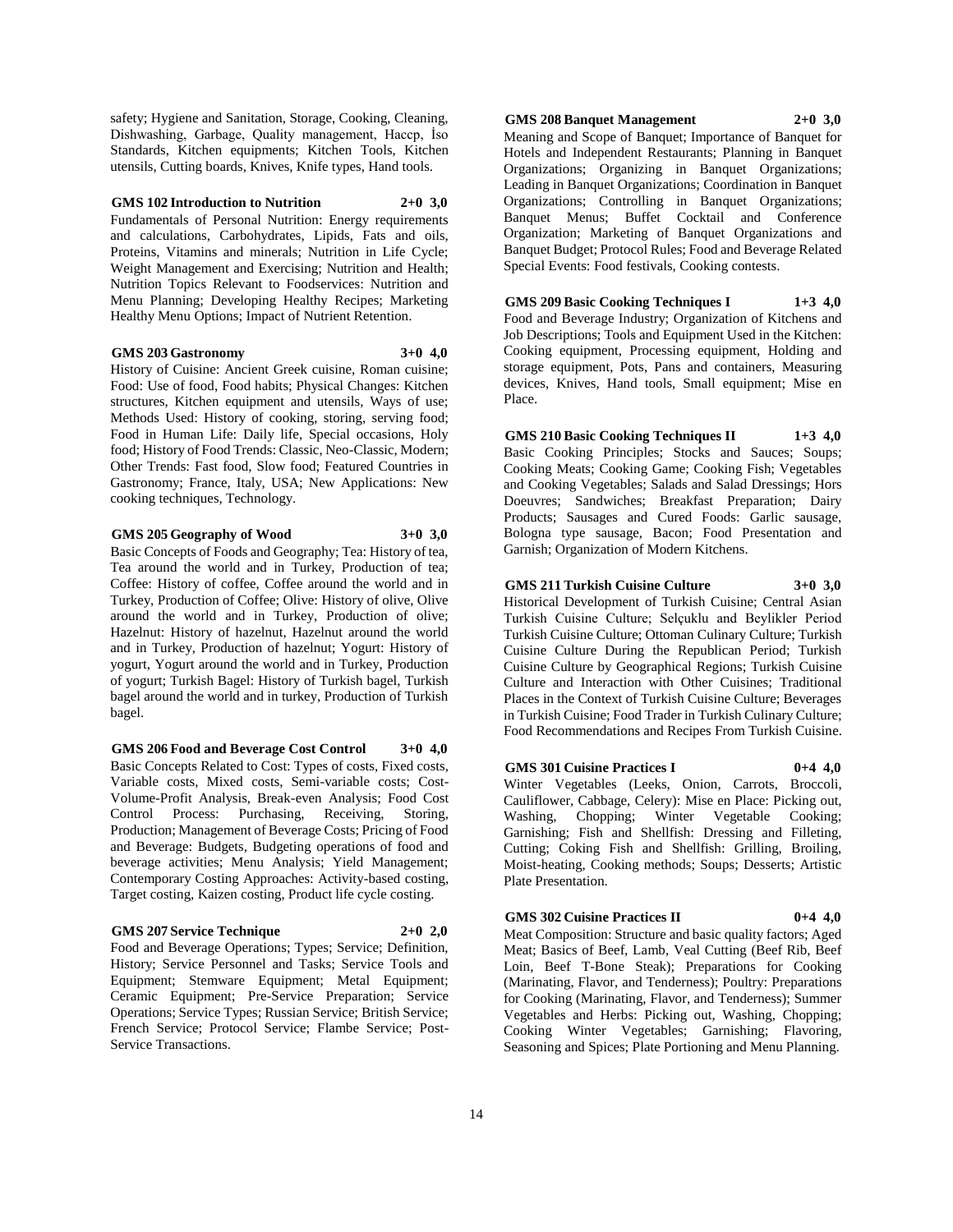**GMS 303 Gastronomy Seminar I 3+0 4,0** Kitchen Planning; Kitchen Management; Regional Cuisines; New Trends in the Kitchen; Food Technologies; Kitchen Equipment; Molecular Gastronomy; Fusion Kitchen; Preparing Meat; French Cuisine; Italian Cuisine; Chinese Cuisine; Mexican Cuisine; Spanish Cuisine; Turkish Cuisine; Discussions, Conferences and Seminars Held in

#### **GMS 304 Gastronomy Seminar II 3+0 4,0**

Various Topics of Gastronomy.

Importance of Food & Beverage Department in Hotel Management, Restaurant Management, Bar Management, Fast Food Management, Catering Management, Banquet Organizations; New Trends in Food & Beverage Industry; Interior Design in Restaurants; Wheat Production and Bakery in Turkey; Pulse Regions in Turkey; Types of Milk and Cheese Production in Turkey; Importance of Oils in Diet; Vegetarian Nutrition; Fisheries in Turkey; Use of Game Animals in Hotel Kitchens; Discussions, Conferences and Seminars Held in Various Topics of Gastronomy.

#### **GMS 305 Career Opportunities in Food and Beverage Industry 3+0 4,0**

Definitions of Career-related Concepts: Career, Career management, Career development; Career Approaches and Stages: Traditional perspectives of career, Contemporary perspectives of career: Boundless career, Protean career, Stages of career development; Career Planning: Individual career planning, Organizational career planning; Career Paths; Career Opportunities in Food and Beverage Industry: Career opportunities in caterings and fast foods, Career opportunities in restaurants and bars; Career opportunities in hotel businesses.

#### **GMS 307 Food Technology 3+0 3,0**

Food Technology Definition; Ready Food Technology Raw Materials and Components; Factors and Control of Food Spoilage; Physical Methods of Food Preserving: Cooling, Freezing; Sterilization, Pastörizyon, Radiation, Gas pressure, Vacuuming, Filtration; Chemical Methods of Food Preserving: Salting, Fumigation, Biological methods of food preserving; Grain, Fruit, Vegetable, Meat, Milk, Butter and Quality Control.

## **GMS 309 Food Laws and Regulations 2+0 3,0**

Turkish Food Regulations; Turkish Food Codex Regulation: Food additives and ingredients, Flavorings, Leftovers, Rules related to food processing, Control of food-production areas, Qualifications of production companies, Packaging and labeling; Different Regulations in the World: FDA, European Union, Other codes.

## **GMS 310 Food Chemistry 3+0 3,0**

Chemical Composition of Food: Water, Carbohydrates, Proteins, Lipids, Vitamins, Minerals, Pigments; Chemical Transformations of Food; Transformation Products: Qualitative and quantitative analysis of carbohydrates, proteins and fats; Principles of Quality Controls of Food; Quality Control Analysis of Various Foods.

## **GMS 352 Creative Kitchen Practices 2+2 4,0**

Creative process stages of the cooks; Motivation; Job features; Satisfaction of the employee; Stress at work; Creativity in the kitchen; The first superstar chefs; Da Vinci Kitchen; Extraordinary banquets; "Şakşuka" [a kind of vegetable fries] and "barbunya pilaki" [a kind of kidney bean stewing] in the context of creativity; "Acılı ezme" [a kind of vegetable salad] and "cevizli kadayıf dolması" [a kind of special dessert with walnuts] in the context of creativity; "Sebze mücveri" [a kind of vegetable patties] and "mercimek köftesi" [a kind of lentil patties] in the context of creativity; "Patlıcan salatası" [Eggplant salad] and "sigara böreği" [a kind of pastry] in the context of creativity; "Yaprak sarması" [a kind of wrappng food] and "biber dolması" [a kind of suffed food] in the context of creativity

## **GMS 353 Distilled Drink 3+0 4,0**

Cachaça; Liquors.

The Concept of Alcohol: Definition, History of alcohol: Alcohol Production in the Ancient Times, Alcohol Production in the middle ages; Alcohol Production After Industrial Revolution; Alcohol Production in Modern Era; Distillation; Definition, Process, Tools, Distile drinks; Vodka Production; Rum; Types, Zones, Production; Whiskey; Types, Zones, Production, Whiskey taste; Other Grain Based Drinks; Gin Production; Raki Production; Tequila Production; Other Distile Drinks; Absinthe;

## **GMS 354 Ergonomical Restaurant Design and Safety 3+0 3,0**

Definition, Content and Purpose of Ergonomics; History of Ergonomics; Improvement of Ergonomics in Turkey; Regulations of the Ergonomic Work Place; Ergonomic Criteria in Design; The Importance of the Ergonomic Restaurant Design; Significant Things in the Restaurant Design; Basic Rules in the Kitchen Design; Restaurant Safety; Lightening of the Kitchen; Factors of the Climate; Noise; The Factors of the Health of Labors and Cause of Occupation Diseases; Dusts; Fire; Reasons of Work Accident and First Aid; Occupation Diseases; Purpose of First Aid; Steps of First Aid.

## **GMS 356 Gastronomic Writing 2+1 3,0**

Principles of writing: Drafting, Specifying deadline, Preliminary study, Word choice, Theme, Language use and styles; Writing genres: concrete and abstract topics, Social and personal issues, global issues, science, art and culture issues; Writing strategies: Explanatory, Narrative, Descriptive, Argumentive, Criticism; Impressing and describing; Writing process; Descriptive writing; Enterprise and product description implementing; Writing criticism; Enterprise and product critique implementing; Expository writing: Research, study and writing; Journal, social media and blog authorship; Gastronomy literature and difficulties.

## **GMS 357 Regional Cuisines I 1+3 4,0**

Dishes of Marmara Region: Soups, Salads, Pickles and mezze, Egg dishes, Seafood, Meat dishes, Offal dishes, Meatball dishes, Fowl and ground game animals, Vegetable dishes, Pilafs, Pastries and breads, Compotes, Sherbets and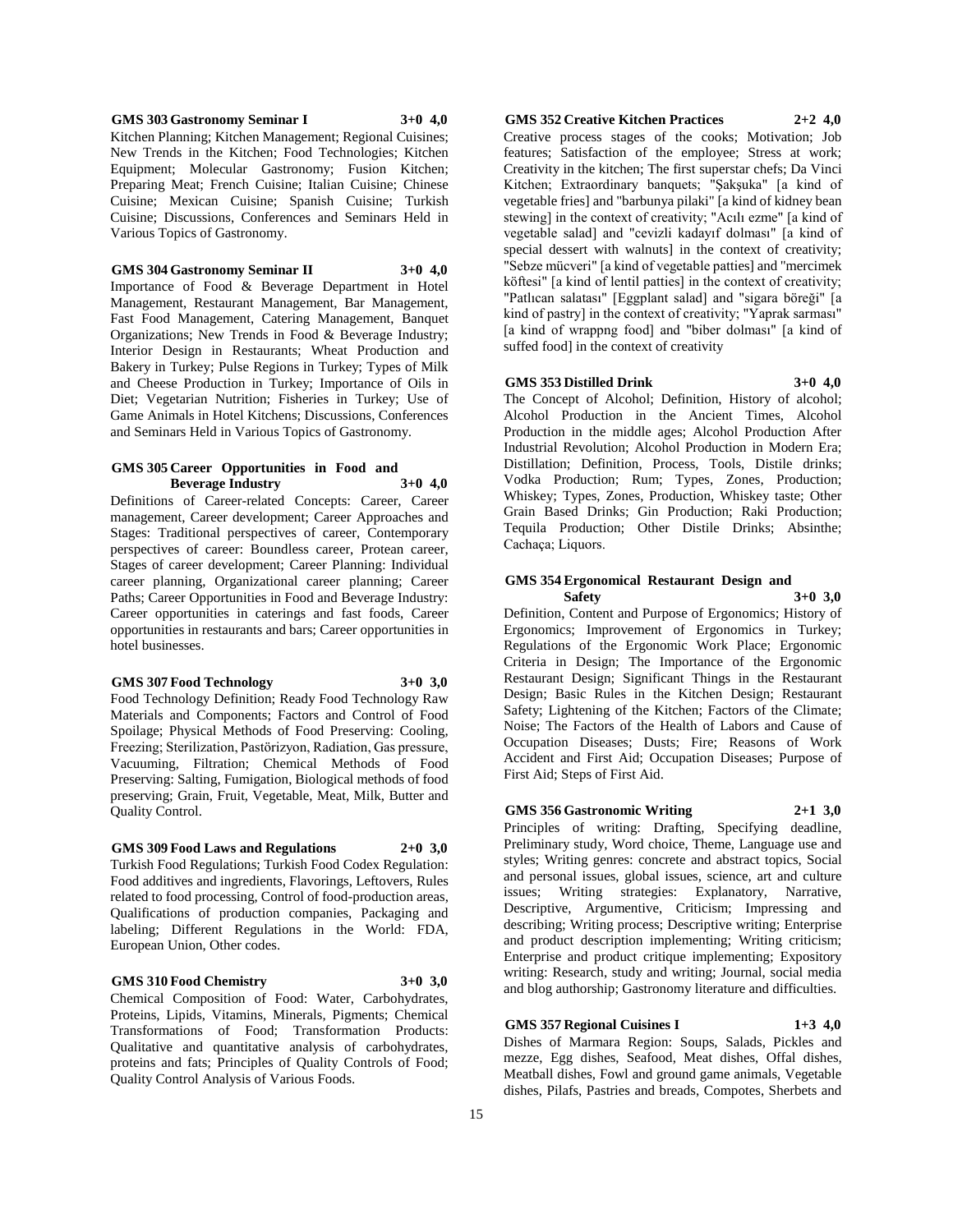jams, Desserts; Dishes of Central Anatolia Region: Soups, Salads, Pickles and mezze, Egg dishes, Seafood, Meat dishes, Offal dishes, Meatball dishes, Fowl and ground game animals, Vegetable dishes, Pilafs, Pastries and breads, Compotes Sherbets and jams, Desserts; Aegean Dishes; Mediterranean Dishes.

## **GMS 358 Regional Cuisines II 1+3 4,0**

Dishes of Western Black Sea Region: Soups, Salads, Pickles and mezze, Egg dishes, Seafood, Meat dishes, Offal dishes, Meatball dishes, Fowl and ground game animals, Vegetable dishes, Pilafs, Pastries and breads, Compotes, Sherbets and jams, desserts; Dishes of Eastern Black Sea Region: Soups, Salads, Pickles and mezze, Egg dishes, Seafood, Meat dishes, Offal dishes, Meatball dishes, Fowl and ground game animals, Vegetable dishes, Pilafs, Pastries and breads, Compotes, sherbets and jams, Desserts; Eastern Anatolian Dishes; Southeastern Anatolian Dishes.

## **GMS 359 Technical of Dough Shaping I 1+3 4,0**

Ceramic Shaping Technique; Types of Dough, Abstractionsimplification-deformation; Open-Closed Composition Works; Free Composition Sketches and Evaluation of Skecthes: Sketches; Preparing, Solving and testing; Design and Application: Practice of the model with materials; Practicing Sketches; Making Design with Rules and Apply to Product; Knowledge about Materials to be used in Moulding and Casting: Moulding and casting; General Principles of Perspective: The schema, Visual scale; Expression of Light with Dots and Lines as Basic Elements of Visual Expression.

## **GMS 360 Technical of Dough Shaping II 1+3 4,0**

Introduction to Ceramic and Dough Shaping Methods; Using the Pinch Method on the Ceramic Clay; Using the Coaling Method on the Ceramic Clay; Shaped Plates with the Slab Method; Applying the Techniques Learned on the Sugar Paste; Applying the Techniques of the Cookie Leaven with Cookies Practice; Decoration Works: Chocolate, Sugar and dough I; Decoration work: Chocolate, Sugar and dough II; Decoration work: Chocolate, Sugar and dough III.

## **GMS 362 Industrial Kitchen Planning 3+0 3,0**

Types of Industrial Kitchens: Design and design standards for kitchens of Schools, Hospitals, Hotels, Governments, Cafe-Restaurant by purpose and capacities; Goods Acceptance Dry and Cold Storage Standards; Cooking, Preparation, Ergonomy and production standards in dishwasher design; Ergonomic and Production Standards in Service Lines; Sanitary and Mechanical Installation, Fire extinguishing, Installation details; Ergonomics; Ergonomics for Industrial Kitchen Equipments and Kitchen Auxiliary Tools, Analysis of user interface designs of machines based on user effects; Design and Design Thinking; Innovation.

## **GMS 364 Menu Planning 3+0 4,0**

Food and Beverage Industry: Historical development, Classification, Development; The Concept of Menu; Definition, Development, Functions, Structure, Types of menus; The planning and Improving Menu; Definition of

Menu Planning, Menu planning process; Front Services and Back Services of Menu Planning; Menu Pricing, Subjective methods, Objective methods; Menu Representation; Menu Cards, Menu notes, Menu cover, Menu graphics; Menu Analysis.

**GMS 366 Fermanted Drinks 3+0 3,0**

Fermentation; Definition, Process, Content, Alcoholic fermentation, Malolicious fermentation, Aseptic and other fermentations; Fermented Beverages; Wine; Definition, History, Species, Types of grape; Wine Production; Red Wine Production, White wine production, Sparkling wine production; The Wine Industry; Wine Produced Regions; New World Countries and Old World Countries; Food and Wine Pairing; Wine Tasting; Beer; Definition, Types, History, Production process; Pasteurization, Sterilization, Malt production; Beer Tasting.

## **GMS 401 Human and Taste 2+0 3,0**

Concept of Taste; Definition, Perceptions, Conceptualization, Chemical dimension, Physiological dimension; Sense of taste: Bitter, Sweet, Sour; Psychology of Human Beings; Human Beings and Taste; Food Neophobia; Prejudices; Variety Seeking; Food Addiction; Alcoholism.

## **GMS 408 Culinary Trends 3+0 3,0**

Technological Innovation: Equipment, Material, Automation; Equipment Innovation; Contemporary Cooking Techniques: Cook-chill, Cook-freeze, Sous-vide; New Applications in Menu Design; New Applications in Service and Presentation; Globalization and Localization; New Applications in Restaurants; New Trends: Fusion cuisine, Molecular cuisine; Problems in the New World Cuisine; Future Prospects.

**GMS 410 Food, Culture and Community 3+0 3,0** Food Culture; Social Dimensions of Food Culture; Intercultural Relationships; Food Consumption and Its Interaction with Religious and Cultural Identity; Food Choice and Its Relationships with Cultural and Social Developments; Effects of Technological Developments on Food Production.

## **GMS 451 Green Restaurants 3+0 3,0**

Global scene: Ecological situation in the world, Destruction areas, Revised studies; Legal arrangements: Environmental law and legislation in Turkey, Environment in the constitution; Institutional Sustainability: Sustainable production and consumption, Green business; Green management: Environmental restrains, Awareness; Green marketing: Advertising, labeling and pricing; Green logistics: Green procurement, Green distribution; Environmental accounts; Green consumer; International implications: Going green race; "Green Restaurant" Movement: Green practices; Green strategy: Green star, ISO 14001, Blue flag, White star, Green pine; Green Cuisines of Future.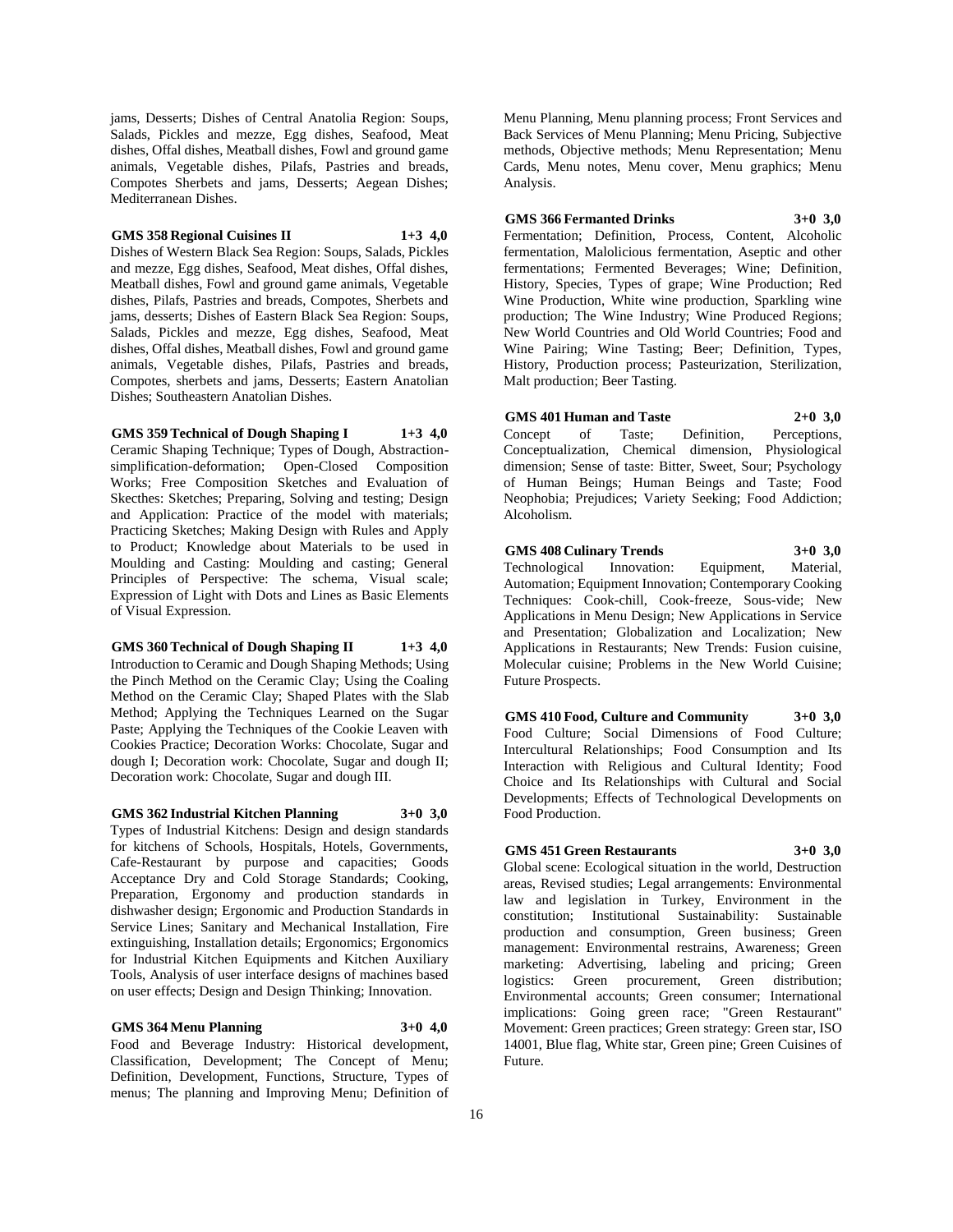## **GMS 452 Ottoman Culinary 1+3 4,0**

Definition of Food Technology, Raw Materials and and Components in Convenience Food Technology; Factors and Control of Food Spoilage; Physical Methods of Food Preserving: Cooling, Freezing, Sterilization, Pasteurization, Radiation, Gas pressure, Vacuuming, Filtration; Chemical Methods of Food Preserving: Salting, Fumigation; Biological Methods of Food Preserving; Quality Control Principles for Grain, Fruit, Vegetable, Meat, Milk, Butter and convenience food.

**GMS 453 Culinary Arts of World I 1+3 4,0**

Culinary History of Turkey; Dishes in Turkish Cuisine: Soups, Vegetables with olive oil and meze, Kebabs, Dolmas, Mantı and other pasta dishes, Desserts; Culinary History of France; Dishes in French Cuisine: Soups; Cold starters, Hot starters, Main courses, Desserts; Culinary History of Italy; Dishes in Italian Cuisine: Soups, Cold starters, Hot starters, Main courses, Desserts; Culinary History of Spain; Dishes in Spanish Cuisine: Soups, Cold starters, Hot starters, Main courses, Desserts; Culinary History of Mexico; Dishes in Mexican Cuisine; Culinary History of British Isles; Dishes in British Isles Cuisine.

**GMS 454 Culinary Arts of World II 1+3 4,0**

Culinary History of Germany; Dishes in German Cuisine: Soups, Cold starters, Hot starters, Main courses, Desserts; Culinary History of Scandinavia; Dishes in Scandinavian Cuisine; Culinary History of Russia and Eastern Europe; Dishes in Russian and Eastern European Cuisine; Culinary History of China; Dishes in Chinese Cuisine; Culinary History of Japan and Korea; Dishes in Japanese and Korean Cuisine; Culinary History of Vietnam, Thailand Indonesia, and Philippines; Dishes in Vietnamese, Thai, Indonesian and Philippine Cuisine; Culinary History of India; Dishes in Indian Cuisine; Culinary History of Portugal; Dishes in Portuguese Cuisine.

#### **GMS 455 Wild Edible Plants 2+0 3,0**

General Properties of Plants; Naming of Plants and Plant Identification; Toxic Plants; Medical and Aromatic Plants; Phytochemical Properties of Plants; Cultivation of Herbs; Basic Principles of Herbs Consumption; Collection of Wild Plants from the Nature; Collection of Wild Herbs from Cultural Areas; Hiding, Packing, Drying of herbs; Herb processing, Consumption preparation vehicle requirements; Traditional Consumption Patterns of wild Plants; Main Wild Herbs as Food.

## **GMS 457 Pastry 1+3 4,0**

Introduction to Pastry; Kitchen Equipment, Purchasing and storing; Knife Handling and Cutting Techniques; The use of Measurement units and Scales; Wheat; Flour; Types of flour; Eggs; Sugar; Oils; Starches; Cooked Sugar Stages; Gelling Elements; Savory Cookie Making and Varieties; Sweet Cookie Making and Varieties; Types of Pie Crusts-II; Types of Pie Crusts -II; Types of Cake Batter-I; Types of Cake Batter-II; Cupcakes (plain and with filling) Production & Decoration; Meringue Making and Varieties-I; Meringue Making and Varieties-II; Macaroon Making and Varieties;

Milk and Egg Dessert Making and Varieties-I; Milk and Egg Dessert Making and Varieties-II; Sponge Cake and Cake Making; Current Flow in a Cake-Making Techniques (Mirror Glaze, Naked Cake); The Sharp Edge Plastering of the Cake; Crème Patisserie, Ganage and Fillings Used in Pastry Products.

## **GMS 458 Bread Making 1+3 4,0**

Basic Components in Bread Production; Bread and History of Bread; Turkish Food Codex on Bread and Bread Varietyies; Bread in Terms of Human Nutrition; Features of Basic Components in Bread Production; Flour; Water; Salt; Yeast; Supplementary components in Bread Production; Calculation and Preparation of Components According to Formulation; Bread Dough; Bread Production Flow Chart; Dough Processing; Islanka; Dough Cutting and Weighing; Purchase of Dough Gas; Grain and Control; Cutting Methods; Pasa/Intermediate Recreation; Forming; Shaping Methods; Manual Shaping; Shaping With Machine; Dough Shapes; Machinery and Equipment Used; Cutting Weighing Machines; Formers; Fermentation Equipment; Usage and Settings; Cleaning and Care; To Pan; Final Fermentation.

## **GMS 459 Mixology 2+0 3,0**

Mixology; Definition, History, Taste categories, Measurements; Mixing Methods; Mixing Preparation Equipments; Metal Equipment, Glass equipment; Mixture Types; Collins, Coolers, pousse cafés, Sours, Tropical drinks, Shots, Shooters; Molecular Mixology; Non-Alcoholic Mixtures; Beverage Menu Preparation; Creating Special Mixtures.

#### **GMS 460 Banquet Practices 1+1 3,0**

Concepts of Banquet; Types of Banquets: Individual purposes banquets, Business purposes banquets, Other types of banquets; Banquets Service Staff and Roles: Banquet manager, Banqueting head waiter; Sales and Marketing Manager Banqueting Service Waiter; Banquet Administration: Location and contact details, Booking, Food and beverage requirements, Service methods, Table seating plans, Provision for guests with special needs; Mise en Place

## **GMS 462 Coffee Industry 2+0 3,0**

Coffee; Definition and History, Coffee bean; Cultivation, Growing regions; Central America, South America; Africa; Asia, Ideal climate conditions, Harvest, Coffee bean production; Coffee Processing Methods; Wet Process; Semi Wet Process, Dry process; Coffee Roasting Methods; Dosing; Coffee Utensils and Preparation Stages; Espresso Machine; V60, Chemex, Turkish coffee; Coffee Service Stages; Preparing Coffee Samples; Breast Tasting and Tasting Protocol.

of Banquet Organization; Banquet Kitchen; Banquet Halls.

## **GRA 208 Web Design 2+2 4,0**

Basic Concepts of Web Design; Webpage-Website Architecture: Principles of web design, Web design browsers, Web development tools; HTML: Structure of HTML, Programming, HTML and page configuration, HTML tags: Use of Text, Table, Color, Form, Frame, Link,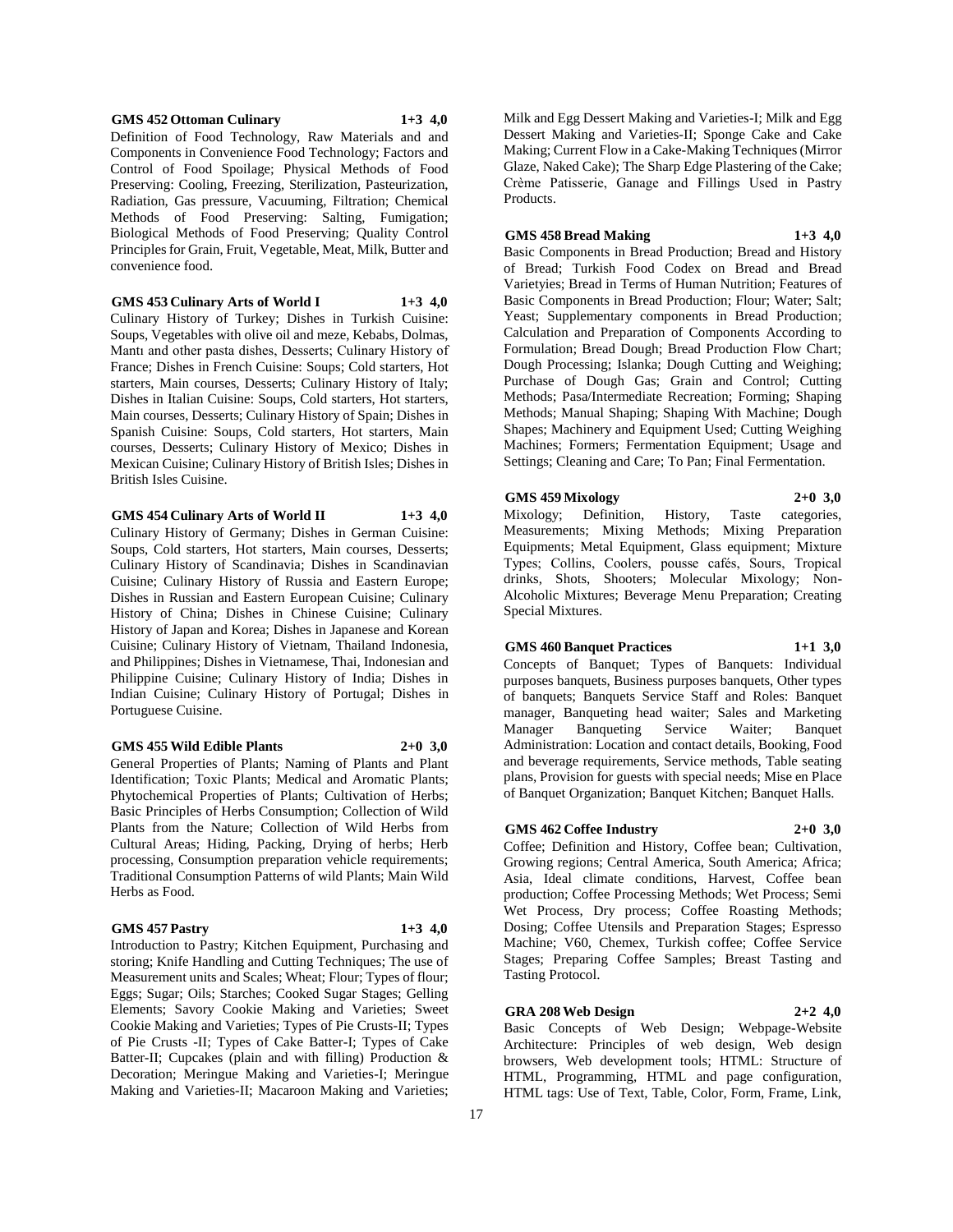Banner; CSS: Structure and programming of CSS, Page configuration with CSS; Editor Programs: Frontpage, Dreamweaver, Webpage Maker, Web Templates; Web Page Hosting: Domain, Hosting, File transfer protocol, Updating.

**HUK 151 Fundamental Concepts of Law 3+0 4,5** Rules of Social Order and the Law; Rules of Law and Sanctions; Sources of Law; Statutes, Regulations, By-laws; Types of Legal Rules; Precedent Law; Turkish Judicial Systems; Branches Law: Public law; Private Law; Branches of Private Law; Branches of Public Law; Implementation and interpretation of Law; Concept of Legal Relationship and the Parties; Concept and Types of Rights; Persons: Real Persons, Legal Persons; Acquiring, Losing and Protection of Rights.

**HUK 356 Labor and Social Security Law 3+0 4,0** Labor Law: Its subject; Fundamental principles; Fields of Application of Labor Law: Employment contract; Debt emerging from employment contracts; Paying off debts; Arranging the work in terms of time; Wages and vacation; Security and Health of Laborers; Law of Unions: Collective agreement; Law of strike and lockout.

**HYO 332 Airline Management 2+0 3,0** Introducing Transportation System and its Elements; History of Civil Aviation; Deregulation; General Characteristics of Air Transport Industry; Classification of Airline Business; Airline Economics; Airline Management and Marketing; Airport Industry; Air Transportation Worldwide; Air Transport in Turkey; Current Challenges in Air Transport, Tourism and airline industry.

**İKT 120 Introduction to Economy 3+0 4,0** Economics Science and Main Concepts of Economics; Generation and Historical Evolution of Economics Science; Relations with Other Sciences and Importance in Everyday Life; Economic Organization and Basic Economic Systems; Supply and Demand Concepts in Macroeconomics; Factors Effecting Supply and Demand; Elasticity of Supply and Demand; Market Concept: Components, Types and competitive market; Utility; Consumer Equity; Identity Curve Analysis and Budget Line; Production Factors; Production Function Analysis and Cost Analysis; Pricing of Production Factors from Production Interest and Income Distribution; National Income from Macroeconomics Approach: calculating national iIncome; Money and Characteristics: Money types, Functions and policies of money; Economic Instabilities; Inflation; Unemployment and Cyclical Fluctuations; Growing and Development of an Economy; Panel Decisions and Applications.

#### $\textbf{i}$ KT 221 Economics and Tourism  $3+0$  3.0

Economics and Tourism: Basic economic theories; Introduction to Microeconomics: Tourism product, Tourism supply and characteristics, Tourism demand and characteristics; Equilibrium in Tourism Market: Partial equilibrium, Factors affecting equilibrium; Introduction to Macroeconomics: International tourism, National economy and tourism; Economic Impacts of Tourism: Tourism and

foreign exchange earnings, Impact on the balance of payments, Impact on public revenues and expenses, Impact on prices of goods and services; Real Economic Impacts of Tourism; Measuring Economic Impacts of Tourism: Multiplier effect of tourism revenues.

## **İKT 351 Tourism Economics 3+0 4,0**

Economics and Tourism: Basic economic theories; Tourism Product; International Tourism; Tourism Supply: Tourism supply and its characteristics; Tourism Demand: Tourism demand and its characteristics; Equilibrium in Tourism Market: Partial equilibrium, Factors affecting equilibrium; Development of Tourism and National Economies: National economy and tourism, Economic results of tourism; Monetary Economic Effects of Tourism; Tourism and Foreign Exchange Income; Effects on External Payment Equilibrium; Effects on Public Income and Expenses; Effects on Product and Service Prices; Real Economic Effects of Tourism; Measuring Economic Effects of Tourism: Multiple effects of tourism income, Input-output analysis.

## **İKT 351 Tourism Economics 3+0 4,0**

Economics and Tourism: Basic economic theories; Tourism Product; International Tourism; Tourism Supply: Tourism supply and its characteristics; Tourism Demand: Tourism demand and its characteristics; Equilibrium in Tourism Market: Partial equilibrium, Factors affecting equilibrium; Development of Tourism and National Economies: National economy and tourism, Economic results of tourism; Monetary Economic Effects of Tourism; Tourism and Foreign Exchange Income; Effects on External Payment Equilibrium; Effects on Public Income and Expenses; Effects on Product and Service Prices; Real Economic Effects of Tourism; Measuring Economic Effects of Tourism: Multiple effects of tourism income, Input-output analysis.

## **İKT 470 Experience Economy 2+0 3,0**

Development of Economic Theory: First and second waves, Third wave; Concepts of Experience: Dimensions, Features, Related factors; Concept of Experience Economy: Experience economy in company and human dimensions; Experience Marketing and Development; Information Technology and Experience: Examples for experience economy; Transformation in Production Processes: Coproduction, Co-creation; Globalization, Glocalization and search for authenticity; McDonaldization and Disneyification; Experience and Entrepreneurship; Experience and Specialized Services; Experience, Creativity and innovation; Experience Stories: Personal experience, Company experience, Destination experience.

**İLT 107 Introduction to Communication 3+0 3,5** Defining communication; The place and importance of communication in social life; Development of communication as a science; The process of communication and its elements: Source, message, channel, receiver, encoding-decoding, framework of reference, feedback, noise, feedforward, and selective perception; System approach to the process of communication; Types of communication; Comparison of various kinds of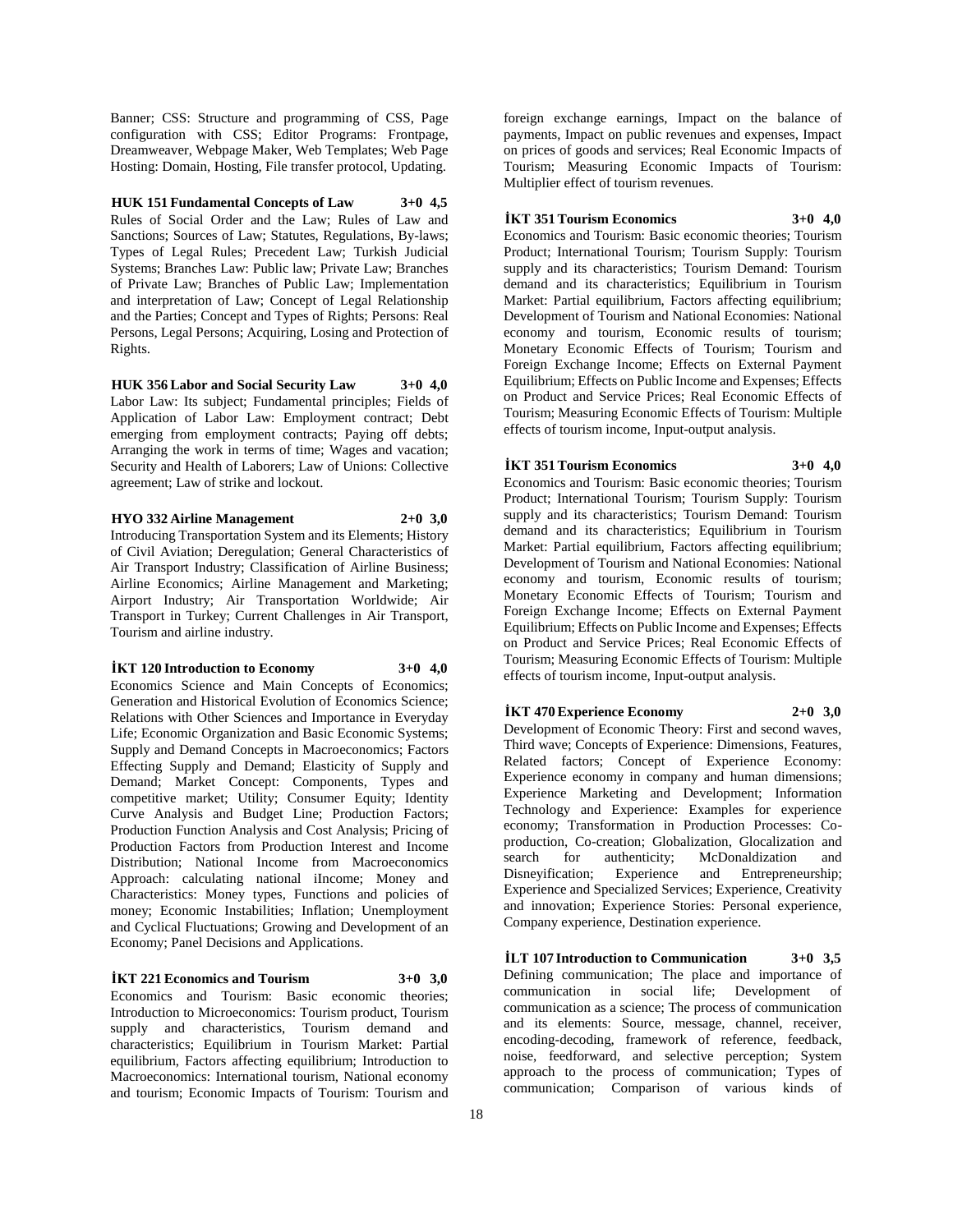communication; Communication models in general; Basic communication skills; Contemporary theoretical approaches communication.

## **İLT 114 Rhetoric 1+1 2,0**

Communication and Tourism; The Concept of Rhetoric: The relationship between communication-language-rhetoric; The Basic Elements of Speech: Sound, Formation of sound and speech organs, Quality of voice; Thought and Speaking: The oral and written expression in communication; Diction: Tone and intonation I; Diction: Tone and intonation II; Accentuation and Pause; Body Language; The Pronunciation Rules and the Failures in Pronunciation; Oral incoherency; The Importance of Speech in Tourism: Tourist and employee relations, The formal and informal speech.

**İLT 213 Effective Communication Techniques 2+0 3,0** Basic Concepts: Communication and communication functions; Types of Communication: Written communication, Verbal communication; The Basic Elements of Speech: Diction and oratory; Verbal Communication: Body language, Gestures and facial expressions; Public Speaking: Types of speech, Planning of speech, Presentation; Communication Conflicts: Empathy, ?I? or ?you?; Convincing at Interpersonal Communication: The importance of listening and active listening.

## **İNG 133 English I 3+0 3,0**

Understanding the Basics of a Conversation When a Clear and Standard Language is used; Understanding Texts on Daily Life or Professional Language; Describing Experiences, Events or Dreams, Hopes, Purposes; Speaking Using Simple and Connected Sentences; Writing Simple and Cohesive Texts on Personal Interests.

## **İNG 134 English II 3+0 3,0**

Understanding Basic Information in Radio and Television Programs About Daily Life, Occupation and interests; Understanding the Content of Private Letters; Participating in Spontaneous Conversations on Personal Interests; Explaining and Justifying Thoughts and Plans Shortly; Narrating a Story; Explaining the Content of a Book or a Movie and Describing Own Reactions; Writing Letters About Experiences and Impressions.

## **İNG 147 English I 6+0 6,0**

Understanding the Basics of a Conversation on Business, School, Free Time Activities etc. When a Clear and Standard Language is used; Understanding Texts on Daily Life or Professional Language; Coping with Situations on Vacations to the Origin of tne Language; Describing Experiences, Events or Dreams, Hopes, Purposes; Speaking Using Simple and Connected Sentences; Writing Simple and Cohesive Texts on Personal Interests.

## **İNG 148 English II 6+0 6,0**

Understanding Basic Information in Radio and Television Programs About Daily Life, Occupation and Interests if the Conversation is Slow and Clear; Understanding Private Letters Mentioning Events, Emotions, Requests; Participating in Spontaneous Conversations on Family, Hobbies, Occupation, Vacation and Daily Life Related with Personal Interests; Explaining and Justifying Thoughts and Plans Shortly; Narrating a Story; Explaining the Content of a book or a Movie and Describing Own Reactions; Writing Letters about experiences and Impressions.

## **İNG 187 English I 3+0 3,0**

Using Personal Pronouns and Possessive Adjectives; Using to be in Present Tense; Using Singular and Plural Nouns; Using Basic Language Related to Food and Drink; Using "There is-there are" in sentences; Using "have got"; Asking "yes-no" Questions and Giving Short Answers to Them; Talking about Daily and Weekly Routines; Talking about Likes and Dislikes; Talking about Sports and Hobbies; Talking about Abilities by Using "can", "can't"; Using Adjectives that Describe People; Talking about Appearance, Personality and Feelings of People; Talking about Clothes and Colours; Talking about Shopping and Prices; Using Present Continuous Tense.

## **İNG 188 English II 3+0 3,0**

Using Simple Present Tense; Comparing Simple Present and Present Continuous Tenses; Using Prepositions of Time and Place; Giving Directions, Making Reservations; Using "to be" in Past Tense; Using Regular and Irregular Verbs in Simple Past Tense; Using Comparative and Superlative Form of Adjectives; Using Modals to Give Advice; Suggestions and Obligations; Using Future Tense: Making Sentences Using "going to" and "will"; Using If Clauses Type 0 and 1.

## **İNG 233 English III 3+0 3,0**

Preparing Long Texts and Presentations; Understanding Complex Justifications; Reading and Understanding Articles and Reports About Daily Problems; Expressing Oneself Fluently While Talking to a Native Speaker; Presenting About Subject of Own Interests Clearly in Detail; Writing Clear and Detailed Texts About Many Subjects.

#### **İNG 234 English IV 3+0 3,0**

Understanding News Reports and Current Discussions; Understanding Movies When Standard Language is Used; Understanding Contemporary Literary Texts; Joining Discussions, Defending opinions on accustomed occasions; Explaining an Opinion About a Current Question; Giving Information in a Text or a Report; Offering Supporting or Opposite Justification on a Specific Opinion; Writing Letters.

## **İNG 247 English III 6+0 6,0**

Preparing Long Texts and Presentations on a Well-known Subject; Understanding Complex Justifications About a Subject; Reading and Understanding Articles and Reports About Daily Problems Where Authors Exhibit a Specific Attitude or a Position; Expressing Oneself Immediately and Fluently While Talking to a Native Speaker; Presenting About Subject of Own Interests Clearly in Detail; Writing Clear and Detailed Texts About Many Subjects of Interest.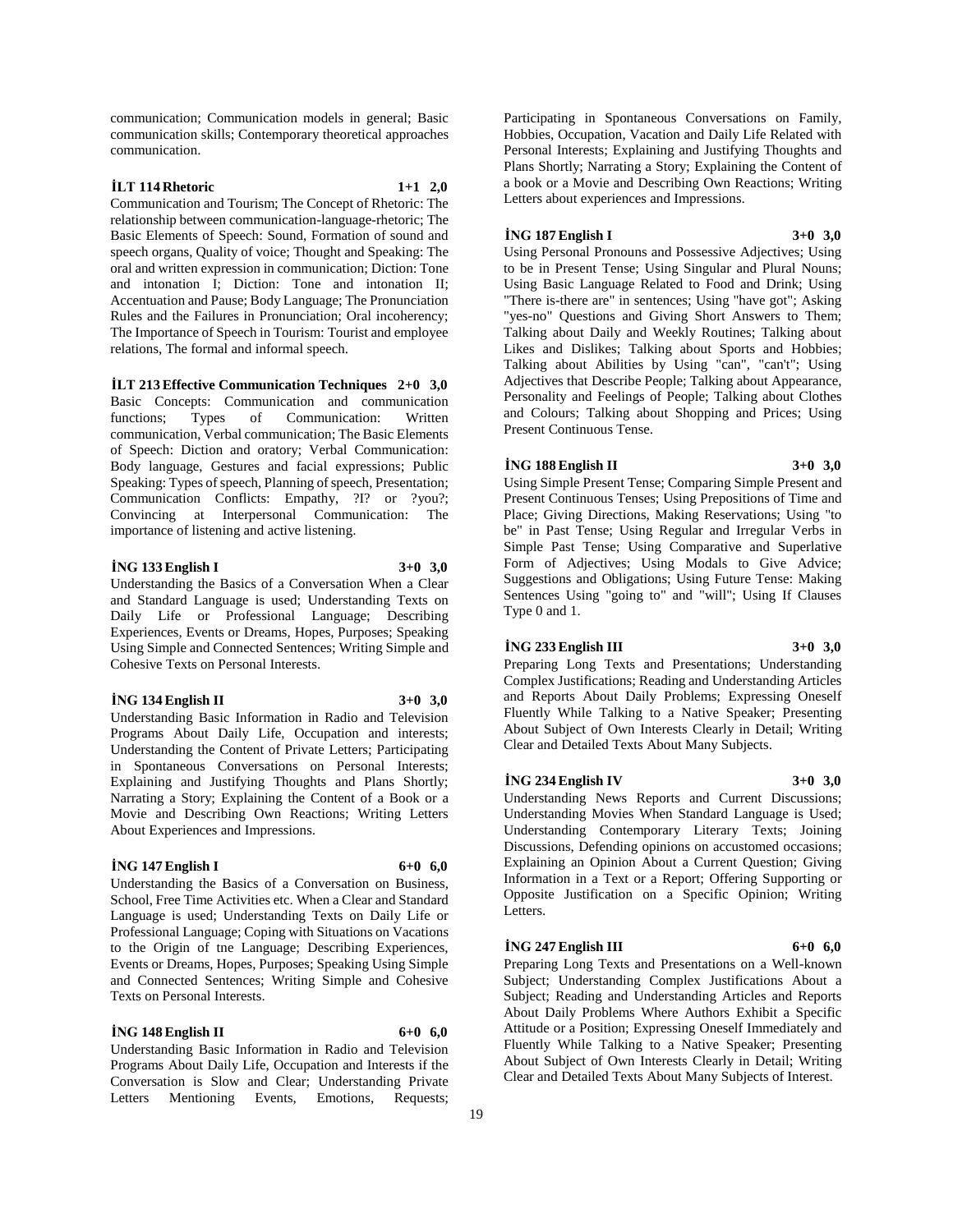## **İNG 248 English IV 6+0 6,0**

Understanding News Reports and Current Discussions on Television; Understanding Movies When Standard Language is Used; Understanding Contemporary Literary Texts; Joining Discussions, Justifying and Defending Opinions on Accustomed Occasions; Explaining an Opinion About a Current Question; Specifying Benefits and Losses of Different Opportunities; Giving Information in a Text or a Report; Offering Supporting or Opposite Justification on a Specific Opinion; Writing Letters Emphasizing Personal Importance of Events and Experiences.

#### **İNG 325 Academic English III 3+0 3,0**

Reading Skills for Academic Study: Developing reading fluency, Adapting reading style to different text types, Practicing critical reading skills; Listening Skills for Academic Study: Listening to longer texts, Listening to short authentic texts, Recognizing stress and intonation; Speaking Skills for Academic Study: Asking for clarification, Asking for confirmation, Giving reasons and explanations, Giving short presentations on familiar topics; Writing Skills for Academic Study: Identifying different styles of paragraphs, Paraphrasing ideas in short texts, writing academic paragraphs, Writing formal and informal academic texts, Writing summaries.

## **İNG 326 Academic English IV 3+0 3,0**

Reading Skills for Academic Study: Adjusting speed and reading style to different genres and tasks, Reviewing and analyzing material, Focusing on critical reading skills, Recognizing biases in written works; Listening skills for academic study: Listening to longer authentic texts, Taking notes, Distinguishing facts from opinions, Drawing inferences; Speaking Skills for Academic Study: Participating in group discussions, Expanding opinions, Giving longer presentations on familiar topics; Writing skills for academic study: Expressing opinions in well-organized academic essays, paraphrasing ideas in texts, writing summaries of longer texts.

## **İNG 333 English V 3+0 3,0**

Following Long Conversations; Understanding Long and Complex Literary Texts; Expressing Oneself Fluently and Naturally; Using the Language Flexibly and Effectively; Explaining Complex Situations Combining Subtopics in Detail Clearly; Concluding a Conversation by Expressing a Specific Point of View; Expressing Oneself in a Clear way in Writing; Explaining an Opinion in Detail.

## **İNG 334 English VI 3+0 3,0**

Understanding Television Broadcasts and Movies Easily; Perceiving Stylistic Differences; Understanding Articles and Technical Information About a Specialty; Explaining Thoughts and Opinions Clearly and Exactly; Writing Letters, Essays and Reports on Complex Subjects; Selecting a Proper Style of Speech for an Audience in Written Texts.

## **İNG 347 English V 3+0 3,0**

Following Long Conversations Even They are not Clearly Structured; Understanding Long and Complex Literary Texts; Expressing Oneself Fluently and Naturally without Thinking About Vocabulary; Using the Language Flexibly and Effectively in Religious, Social and Professional Life; Explaining Complex Situations Combining Subtopics in Detail Clearly; Concluding a Conversation Properly by Expressing a Specific Point of View; Expressing Oneself in a Clear and Well-structured way in Writing; Explaining an Opinion in Detail.

## **İNG 348 English VI 3+0 3,0**

Understanding Television Broadcasts and Movies Without Difficulty; Perceiving Stylistic Differences; Understanding Articles and Technical Information About a Specialty Outside Personal Interests; Explaining Thoughts and Opinions Clearly and Exactly and Associating Them with Others' Conversations; Writing Letters, Essays and Reports on Complex Subjects by Putting Important Subjects Forward; Selecting a Proper Style of Speechfor a Specific Audience in Written Texts.

## **İNG 433 English VII 3+0 3,0**

Understanding the Fluently Spoken Language; Participating in Every Type of Conversation; Understanding Idioms; Explaining and Expressing Subjects in a Clear and Fluent Style; Writing Texts with a Clear and Fluent Style; Writing Summaries About Professional Texts.

## **İNG 434 English VIII 3+0 3,0**

Expressing Meaning Details Clearly; Re-Handling and Reexpressing Subjects During Difficulty of Expression; Speaking Logically to Ease the Audience in order to Perceive Important Points of the Subject; Writing Well-structured and Clear Letters, Complex Reports or Articles.

#### **İNG 447 English VII 3+0 3,0**

Understanding the Fluently Spoken Language; Participating in Every Type of Conversation Without Any Difficulties; Understanding Idioms Including Daily Language; Explaining and Expressing Subjects in a Clear and Fluent Style Suiting Every Occasion; Writing Relevant Texts with a Clear and Fluent Style; Writing Summaries and Reviews About Professional Texts and Literary Works.

## **İNG 448 English VIII 3+0 3,0**

Speaking Fluently and Expressing Meaning Details Clearly; Re-Handling and Re-expressing Subjects During Difficulty of Expression without notifying; Speaking Logically to Ease the Audience in order to Distinguish and Perceive Important Points of the Subject; Writing Well-structured and Clear Letters, Complex Reports or Articles to Ease the Audience to Understand Important Points of the Subject Matter.

## **İSN 102 Public Relations 3+0 3,0**

Fundamentals of Public Relations; Historical Development of Public Relations in Turkey and in the World; Development of Public Relations in Private and Public Sector; Career Development in Public Relations; Place of Public Relations Department in an Organization; Interdepartmental Public Relations; Research in Public Relations; Planning a Public Relations Campaign: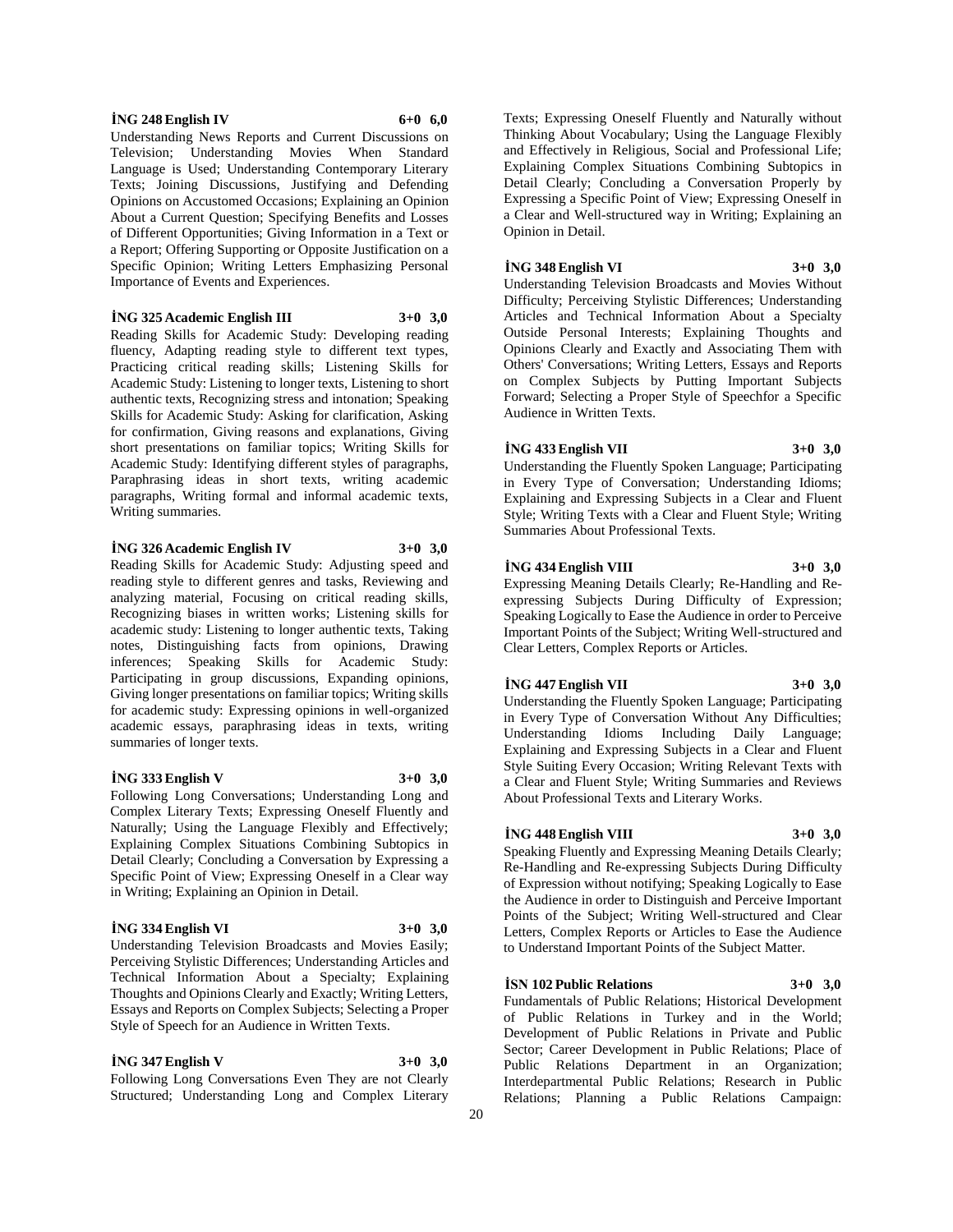Identifying problems, Determining objectives, Application and evaluation; Materials Used in Public Relations: Written, Audio-visual and other materials.

## **İSP 151 Spanish I 4+0 4,0**

Introduction: Greeting, Giving information; Gender in Nouns and Adjectives; Verbs in the Present Tense; Demonstrative Adjectives and Pronouns; Plural Forms of Nouns and Adjectives; Description: House, Objects, Numbers; Asking Questions; Asking for Directions and the Time; Verbs in the Present Progressive Tense; At a Restaurant: Ordering, Asking for the Bill, Talking about Preferences; Describing People; Reflexive Verbs; Shopping: Cost, Likes and Dislikes, Quantity; Invitation: Accepting, Refusing; Gerunds; Seasons.

## **İSP 152 Spanish II 4+0 4,0**

The Past: Near and remote past, Prepositions, Indefinite pronouns; The Future: Future plans, Making a phone call, Comparison; The Future Perfect Tense; Habits in the Past; Regular and Irregular Verbs; Senses; Some Grammar Rules: Obligation, Personal pronouns, Passive construction, conjunctions; Reading Texts: Biography, Narration, Picture stories.

## **İST 245 Statistics 2+0 3,0**

What is Statistics: History, importance and usage areas of statistics; The Basic Concepts of Statistics: Functions, Unit and its types, Variable and its types, The concept of population and its types, Sample and sampling; Data Collection: Classification of data and measurement of variables; Series: Serial types, single-variable series, A multivariate series; Graphical representation of the series and graphic types; Measures of Central Tendency; Sensitive Averages: Mean and geometric averages, Harmonic and square averages; Insensitive Averages: Median and mode, applications; Variability Measures: Variation range, Standard deviation, Variance, Coefficient of variation, Concentration coefficient and curve of concentration, Symmetry and kurtosis, Applications; Regression and Correlation: What is Regression, Definition of dependent, Independent variable, Least squares estimation, Correlation and coefficient of determination and applications.

**İST 320 Statistics with Computer Applications 1+2 4,0** Introduction to SPSS: Introducing SPSS menus, Data entries and definitons; Data Transfering Form Excel to SPSS; Transfering Excel Tables to SPSS; Creating Tables and Graphs Using SPSS; Calculating and Interpreting Descriptive Statistics: Calculating descriptive statistics using SPSS; Data Creation and Using Original Data; Data Analysis Using SPSS: Normality test and missing value analysis; Parametric Tests: Single sample t test, Independent binary sample t test: One way variance analysis and multiple comparison tests; Non-Parametric Test: Chi-Square test, Kruskal-Wallis H test, Wilcoxon test; Man Whitney U Test; Single and Multiple Linear Regression; Factor Analysis; Reliablility Analysis; Group Studies.

## **İŞL 103 Business Management 3+0 3,5**

Management: Basic Concepts, Significance of Management for Business Enterprises; Comparison of Management with Similar Concepts; Development of Management Science: Classical, Behavioral, and Modern Theories; Management System: Fundamentals and Significance of Management System for Business Enterprises; Planning and Decision Making: Planing process , Types of Plans; Organization: Fundamentals, Organization Process, Comparison of organization and planning processes; Authority and Power: Characteristics and Importance of Authority and Power, Delegation of Authority; Controlling: Characteristics, Controlling process.

## **İŞL 115 Introduction to Business 2+0 2,0**

Basic Concepts: Goals and types of businesses, Business systems and external environment; Foundation of Businesses: Pre- foundation efforts, Foundation stages, Feasibility decision; Legal Structure of Businesses: Private enterprises, Public enterprises, Foreign invested enterprises, Global businesses, Global businesses; Functions of Businesses: Management, Marketing, Finance, Human Resources, Accounting, Public relations, Research and development; Numeric Decision Models in Businesses: Types of Decision, Decision environment, Basic types of quantitative decision.

## **İŞL 151 Introduction to Business 3+0 3,0**

Characteristics of Business Administration; Aims; Economic Systems; Demand, Property And Service; Consumption And Consumer; Enterprise And Entrepreneur; Executive; Private Enterprise; Basic And Private Aims of Business Enterprises; Functions And Classification of Business Enterprises; Business Enterprises Based on Products And Service Types; Business Enterprises Based Production Aims; Business Enterprises Based on their Legal Structure; Business Enterprises According To Nationality; Founding of Business Enterprises; Development of Enterprises; Labor Ethics And Social Responsibility; Concept of Ethics; Questionable or Unethical Acts ; Social Responsibility And Ethics; Classification of Ethical Behavior; Management in Enterprises; Management Concept; Planning; Organizing; Supervision; Management of Human Sources; Marketing Functions; Marketing Concept; Marketing Functions; Product Concept; Classification of Products; Founding And Administering Production Systems; Marketing Channels;

## **İŞL 151 Introduction to Business 3+0 3,0**

Characteristics of Business Administration; Aims; Economic Systems; Demand, Property And Service; Consumption And Consumer; Enterprise And Entrepreneur; Executive; Private Enterprise; Basic And Private Aims of Business Enterprises; Functions And Classification of Business Enterprises; Business Enterprises Based on Products And Service Types; Business Enterprises Based Production Aims; Business Enterprises Based on their Legal Structure; Business Enterprises According To Nationality; Founding of Business Enterprises; Development of Enterprises; Labor Ethics And Social Responsibility; Concept of Ethics; Questionable or Unethical Acts ; Social Responsibility And Ethics;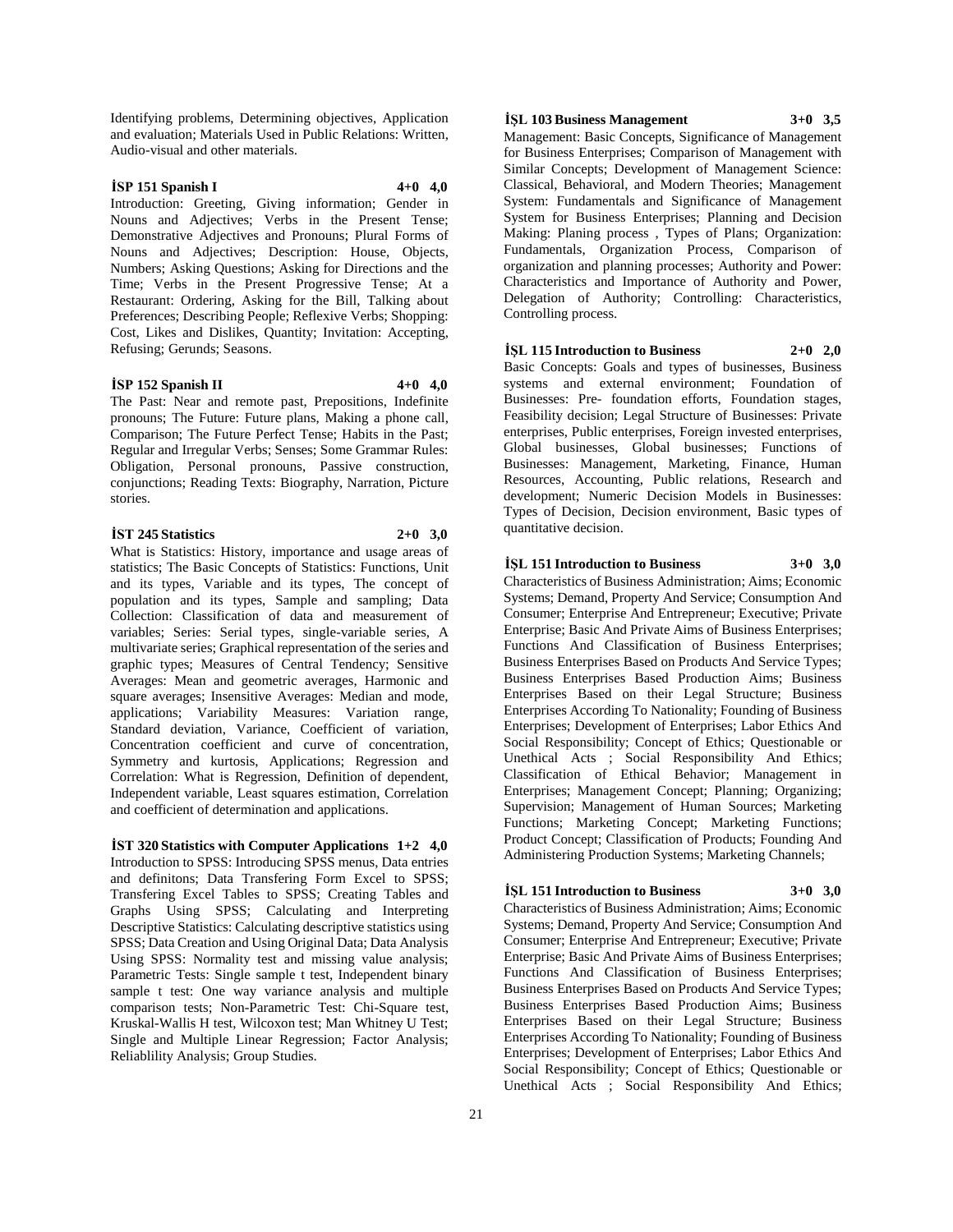Classification of Ethical Behavior; Management in Enterprises; Management Concept; Planning; Organizing; Supervision; Management of Human Sources; Marketing Functions; Marketing Concept; Marketing Functions; Product Concept; Classification of Products; Founding And Administering Production Systems; Marketing Channels;

## **İŞL 230 Life Style Entrepreneurship 0+2 3,0**

Characteristics of Entrepreneurship; Lifestyle Entrepreneurship; Motivations and Constraints for Entrepreneurship; Characteristics of Lifestyle Entrepreneurship; Small Scale Entrepreneurship; Local Entrepreneurship; Innovation-Based Entrepreneurship; Seminar: Guest speaker; Social Capital Based Entrepreneurship; Success Factors for Entrepreneurship.

**İŞL 301 Human Resources Management 3+0 4,0** Human Resources Management: Development, Goals and Principles; Functions of Human Resources Management: Human resources planning; Recruitment, Performance Appraisal, Training, Orientation and Development; Wage and Salary Administration; Career Management; International Human Resources Management; Technology in Human Resources Management.

**İŞL 301 Human Resources Management 3+0 4,0** Human Resources Management: Development, Goals and Principles; Functions of Human Resources Management: Human resources planning; Recruitment, Performance Appraisal, Training, Orientation and Development; Wage and Salary Administration; Career Management; International Human Resources Management; Technology in Human Resources Management.

**İŞL 315 Strategic Management 3+0 5,0** Environmental Analysis; SWOT Analysis; Business Valuation; Analysis of Robustness and Weaknesses; Strategic Alternatives for Businesses or Strategic Business Units (SBUs); Business or SBU Strategies; Selection Analysis; Selecting Strategies in Diversified Businesses: Strategic utility and portfolio analyses; Functional Level Strategies and Policies; Globalization and Global Strategies; Strategy Implementation; Organizational Structure and Distribution of Resources; Organizational Culture and Leadership; Assessment and Control of Strategies.

## **İŞL 421 Entrepreneurship 2+0 3,0**

Importance and Evolution of Entrepreneurship: Entrepreneurship within the framework of Manager, Concepts of Entrepreneur, Employer, Boss and Investor; Leadership in Entrepreneurship and Importance of Management Characteristics; Characteristics of Entrepreneurship; Changing Views of Entrepreneurship; General Evaluation of Entrepreneurship in Turkey: Change and Entrepreneurship; Entrepreneurship before and after the Republic; Female Entrepreneurs.

**İŞL 433 Restaurant Management Issues 3+0 3,0** Restaurants: Restaurant history, restaurant classifications; Restaurant operations of the globe and Turkey: Examples;

Restaurant management and management issues: Decisional problems, Directing problems, Crisis management, Leadership; HR issues: Employment issues, Hiring the wrong person, Employee training issues, Lack of employee motivation: Finance and investment issues; Production problems; Marketing problems: Lack of market research, Incorrect market analysis; Accounting issues; Improvement and development errors; Accreditation issues: Prevalent in standards, Defining professional competence; Ethic problems; Solution proposals.

## **İŞL 435 Yield Management 3+0 4,0**

Basic Concepts: Yield Management, Short History; Components Of Yield Management; Preparation For Yield Management: Creation Of Yield Management Strategy Supply, Demand And Competitive Analysis: SWOT Analysis; Demand Resources and Reservation; Market Segmentation; Monitoring Of Demand and Operations Management: Demand Level Prediction; Monitoring Of Regional Demand; Capacity and Price Regulations; Managing the Daily Operations; Audit and Evaluation.

## **İTA 151 Italian I 4+0 5,0**

Italian Alphabet; Italian Sound System; Masculine and Feminine Definite Articles; Masculine and Feminine Indefinite Articles; Feminine and Masculine Singular and Plural Forms of Nouns; Subjective Pronouns; Present Tense; Conjugation of Regular and Irregular Verbs In 'Are' 'Ere' 'Ire'; Use and Conjugation Of Verbs 'Essere' and 'Avere' Cardinal and Ordinal Numbers; Modal Auxiliaries; Interrogatives; Negative Expressions and Qualitative Adjectives.

#### **İTA 152 Italian II 4+0 5,0**

Characteristic Of Verbs 'Conoscere' and 'Spare'; Idiomatic Expressions of Verbs 'Avare', 'Fare' , 'Dare' , 'Stare' ; Reflexive and Reciprocal Verbs; Simple and Articulated Prepositions; Passato Prossimo (Present Perfect) and The Conjugation of Regular and Irregular Verbs in This Tense ; Days Of Week; Months; Years; Asking Time; Characteristics Of Verbs 'Dire' 'Raccontare' 'Parlare'; Narration Of Past Events.

#### **İTA 255 Italian I 3+0 4,0**

Sounds in Italian; Masculine and Feminine Definite Articles; Personal and Demonstrative Pronouns; Use and Conjugation of Verbs 'Essere? and 'Avere?; Introducing Oneself; Improving Reading Comprehension by means of Dialogs ; Describing People ; Days ; Months ; Years ; Asking the Time ; Ordinal and Cardinal Numbers.

#### **İTA 256 Italian II 3+0 4,0**

Simple and Compound Prepositions; Past Tense and Conjugation of Verbs in this Tense; Transitive and Intransitive Verbs in Past Tense; Improving Reading Skills; Analyzing Paragraphs and Texts; Interrogatives: Asking Questions; Introduction to Italian Culture and Daily Language.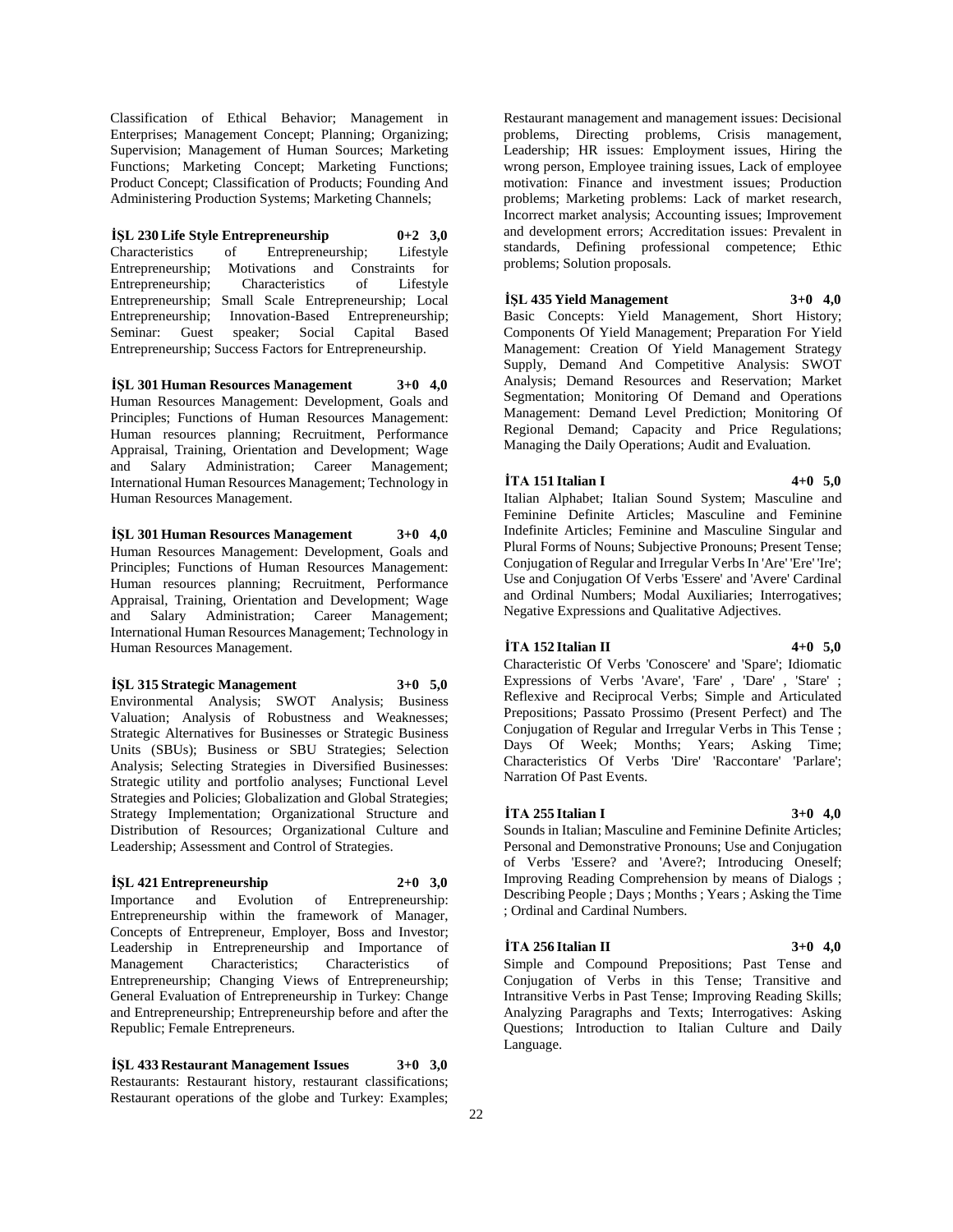Perfect Tense and the Conjugation of Verbs in this Tense.

**KON 204 Bar Management 1+2 3,0** The Definition of a Bar; The History of Bar and Bar Concept; Bar Organization Techniques; Specification of Bars; Stocks of Bar; The Equipment and Tools Used in a Bar; The Construction of a Bar in Hospitality Businesses; Staff at a Bar: Job descriptions; Types of Bars; The Mise En Place of Bar Operations; Regulations at a Bar; Beer Making: Beer ingredients, History of beer, Types of beer, Serving beer; Wine Making: Wine ingredients, History of wine, Types of wine, Serving wine; Wine Production in Turkey; Types of Grapes Used in Wine Making; Making of Gin and Vodka; Types of Gin and Vodka; Mixes with Gin and Vodka; How to Serve Raki, Rum and Tequila; Raki , Rum and Tequila Making; Types Mixes with Raki, Rum and Tequila; Liqueurs and Serving Liqueurs; Non-Alcoholic Beverages in The Bar.

**KON 211 Aliment Security and Hygiene 3+0 3,0** Hygiene; Definition and Importance; Nutrition: Aliment Materials, Causes of food poisoning, Nutritional materials, Nutrition elements; Nutriment Contaminations; Substances Hazardous to Human Health: Microbiological parasites, Biological materials; Aliment hygiene, Toxic and chemical materials that contaminate Food; Food Degeneration; Kitchen Hygiene; Staff Hygiene; Disinfectants; Hygiene control and Management.

**KON 301 Cuisine Management 3+0 4,0** Kitchen Organization; Kitchen Culture; Kitchen Staff; Kitchen Set; Kitchen Equipment; Security In Kitchen; Kitchen Organization: Purchasing And Storage; Planning Work Process; Kitchen Planning; Functional Relations In Kitchen; Physical Characteristics of Kitchen; Main Functions.

#### **KON 411 Hotel Management 3+0 3,0**

Hotel Administration: Description of hotel administration, Development of hotel administration, Site selection for the hotel investment, Classification of hotels; Hotel Management: Concept of management, Description of hotel manager and responsibilities, Management theories, Functions of management; Hotel Organization: Structure and analysis of organization; Management of Front Office Operations; Management of Housekeeping Operations; Service Management; Accounting; Marketing Management; Human Resources Management in Hotels.

## **KÜL 101 History of Culture 2+0 3,5**

Concept of Culture: Etymology and origin; Methodology of Cultural History Research; Culture and Civilization; History of Culture as a Science; Culture and Society; Concept of Culture and Social Development; Culture and Thought; Critical Thinking in the Intellect of the Middle Ages; Renaissance in the Cultural History; The Age of Enlightenment; The West and Ottoman/Turkish World in the 19th Century; Enlightenment in Turkish Cultural History; Mile Stones in Transition from Ottoman to the Turkish Republic; History of Modern Turkish Culture; Education and Culture in the Turkish Republic.

## **KÜL 199 Cultural Activities 0+2 2,0**

Participating Actively or as a Spectator in Sports Activities; Participating in Activities Arranged by the Counseling Center; Participating in Workshops in Art; Education on Museums; Participating in Art Trips; Participating in Cultural Trips; Participating in and Taking Duty in activities such as Cinema, theatre, scientific Meeting etc.; Taking duty in Clubs; Being a Student Representative and Participating in Environmental Activities.

## **KÜL 402 Culture - Art Management 2+0 3,0** Basic Concepts: Culture, Art, The culture and art

commodities; The Culture-and-Art-Based Economies: Experience economy, The macro socio-economic and cultural conditions, The state and the state interventions and regulations; Cultural Capital: The Formation of Culture, Art and Appreciation, the Economic, Social, and Political Capital, Cultural heritage and heritage usage; The Micro Approaches to Culture and Art Management, Culture and art work as an asset; The Frankfurt School and Culture Industry; The Culture and Art Management and the Worldwide Practices; Culture and Art Oriented Tourism: Cultural hegemony, Culture and art marketing, Examinining culture and organizations via actor/structure context.

#### **MAT 136 Mathematics 3+0 4,5**

Numbers: Numbers, Arithmetic operations; Number Systems: Decimal numbers, Decimal numbers and decimal expansion of rational numbers; Root and Exponents: Number of transactions related to root, Exponential number of related transactions; Absolute Value Concept; Ratio and Proportion: Percentage calculations; One Unknowns in the First Degree Equations and Inequalities; Rational Equations; First Degree Equations for Two and Three; Rational Expressions: The process of rational expressions; Equations and Inequalities: Equation systems and solutions; Functions: Concept, Resultant and inverse function of the concept; Reverse Function; Graphing: Some special function graphs.

## **MAT 164 Basic Mathematics 2+0 2,0**

Sets and Numbers; Identity; Transactions with Equations and Inequalities; Coordinate Plane; Line and Parabola Equations; Functions; Limits and Continuity; Derivative; Derivative Applications; Exponential and logarithmic functions; Indefinite Integral; Definite Integral and Applications; Linear Equation Systems; Matrices; Determinants; Linear Programming; Multivariate Functions.

**İTA 357 Italian III 3+0 4,0**

Imperfect Tense and Conjugation of Verbs in this Tense; Prepositions; Double Object Pronouns; Possessive Pronouns; The Use of Partitives 'Ci? and 'Ne?; Construction of Passive with 'Si!?.

Future Tense; Future Perfect Tense and the Conjugation of Verbs in this Tense; Demonstrative Pronouns; Adverbs; Past

## **İTA 358 Italian IV 3+0 4,0**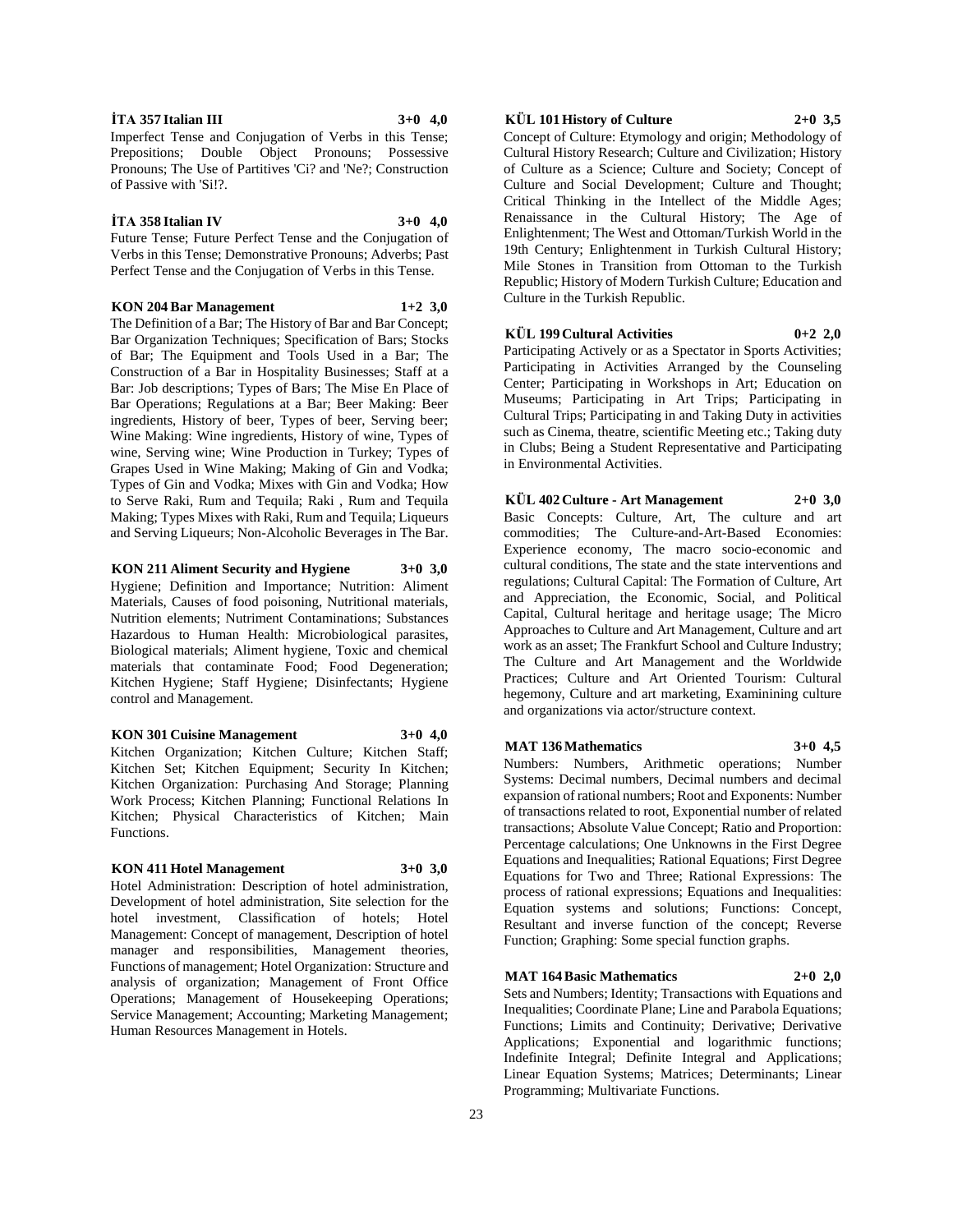**MİT 309 Ancient Greek and Roman Mythology 3+0 4,0** Basic Concepts: Mythology, Notion of religion in Ancient Greek and Roman Empire; Genesis: Creation of gods and the universe, Creation of man; Recognition of Mutual Myths in the Frame of Cultural Heritage: Heroes and regional myths and legends; Ancient Greek Theogony: 12 Olympians and related terms; Ancient Greek and Roman Empire: Society, civilization; Ancient Greek Heroes: Perseus, Theseus, Hercules and Dodekathloi; Trojan Wars and Its Heroes: Aineas, Odysseus, Achilles, Agamemnon, Argonauts: Eason and Medea.

**MİT 314 Anatolian and Turkish Mythology 3+0 4,0** Sumerian Mythology: Gilgamish, Mythological Flood, Effects of Sumerian mythology on Western mythology; Anatolian mythology: Mother goddess, its contribution to Anatolian culture; Hittite mythology: Religion of Hittites Huri and Sumer mythology interactions; Lydia and Lycia mythology: Lydians religion, Lycian religions, Mytologic hereos; Phrygian mythology, Phrygian religion, Phrygians interaction with various myths, Its contribution to Anatolia; Turkish Mytology; Shamanism: definition of the word "Shaman" and historical progress of shamanism; Ancient Turkish legends: Saka legends, Alpher-Tunga and Shu legends.

**MUH 151 Introduction to Accounting 3+0 4,5**

Concepts of Business and Accounting; Financial Transactions; Balance of Assets-Liabilities; Balance Sheet and Income Statement; Accounts: Concept of account, Types of accounts, Account chart; Document and Books; Accounting Process; Follow up Goods Transactions: Inventories and transactions of the purchase and sale of goods, Periodic inventory system, Perpetual inventory system; Liquid Assets: Cash, Banks, Checkups; Marketable Securities: Share certificates, Bonds; Receivables: Trade receivable, Other receivable; Long Term Assets; Liabilities; Shareholders Equity; Transactions of Income and Expenses; End of Period Transactions; Preparing Financial Statements and Closing Transactions.

## **MUH 239 Cost Accounting 3+0 4,0**

Introduction to Cost Accounting; Raw Material Cost; Labor Cost; Overhead Cost; Distribution of Costs, First and Second Distribution; Activity-Based Costing and Distribution of Joint Cost; Job Order Costing System; Calculating Product Cost in Process Costing: Single operation, Multiple operations; Determining Production Losses and Accounting Procedures; Cost - Volume Profit Analysis; Budgets as a Tool of Planning and Controlling; Controlling of Costs and Variance Analysis; Using Standard Costs; Usage of Cost Data in Evaluation of Decision Alternatives; Controlling of Responsibility Centers.

**MUH 311 Auditing and Financial Analysis 3+0 4,0** Reliability of Information and Independent External Auditing; Generally Accepted Auditing Standards; Materiality; Audit Risk, Audit Evidence and Working Papers; Internal Control, Types of Audit Tests and Audit Planning; Auditing Balance Sheet Items and Income

Statement Items; Sampling in Accounting Auditing; Completing the Audit and Reporting on Audited Financial Statements; Financial Statements and Financial Analysis; Horizontal Analysis; Vertical Analysis; Trend Analyses; Fund Flows Analysis and Fund Flows Statement; Adjusting the Financial Statements by Inflation.

## **MUH 419 Financial Accounting 3+0 4,0**

Business Enterprise and Classification of Business Enterprises; Accounting and Stakeholders; Balance Sheet Equation; Financial Transactions and Sample Transactions on Balance Sheet Equation; Documents: Recording procedures; Uniform System of Accounts and Classification of Accounts; Recording Financial Transactions; Trial Balance; Connection Between In-Term and Term-End Transactions; Valuation Criteria Within the Frame of Legal Regulations; Term-end Transactions; Integrated Examples of Term-End Transactions.

## **MÜZ 151 Short History of Music 2+0 3,0**

Mile Stones in the History of Music; Music of the Antique Period; Music of Far East; Music of Anatolia; Music of the Middle Ages: Gregorian Chants; Music of Renaissance: Bach and Handel; Music of the Classical Age; Pianoforte in the Classical Age; Romantic Age; Nationalist Movement; Contemporary Music; Nationalism and Universality.

**PSİ 104 Social Psychology 3+0 3,0**

Theory and Research in Social Psychology; Interpersonal Influence and Social Power; Collective Influence on Individual Behavior; Lonely Individual; Attribution Theory; Social Perception; Attitudes and Attitude Change; Interpersonal Attraction; Social Influence and Conformity; Helping Behavior: Hostility and aggression; Group Dynamics and Leadership; Effects of Social and Physical Environment on Behavior; Human Sexuality.

## **PZL 210 Customer Relations 2+0 3,0**

Concept of Customer Relations Management; Customer Value and Customer Classification; Customer Relations Process; Customer Services Quality and Control; Customer Complaints; Customer Loyalty: Reaching customers and customer retention programs; Role of information technology: Using information, Database marketing, Sale force automation; Customer Relations Management and Internet; Analysis and Planning Process in Customer Relations Management; Integrating Customer Relations Management and Company Strategies; Management of Customer Oriented Change.

**PZL 251 Tourism Marketing 3+0 3,0** Concept of Tourism Marketing; Tourism Markets; Differences Between Tourism Marketing and Service Marketing; Similarities and Differences Between Tourism Marketing and Service Marketing; Fundamentals of Tourism Marketing; Purpose of Tourism Marketing; Pricing in Tourism Marketing; Distribution Channels in Tourism Enterprises; Sales Promotion Decisions in Tourism Enterprises; Market Research in Tourism Marketing.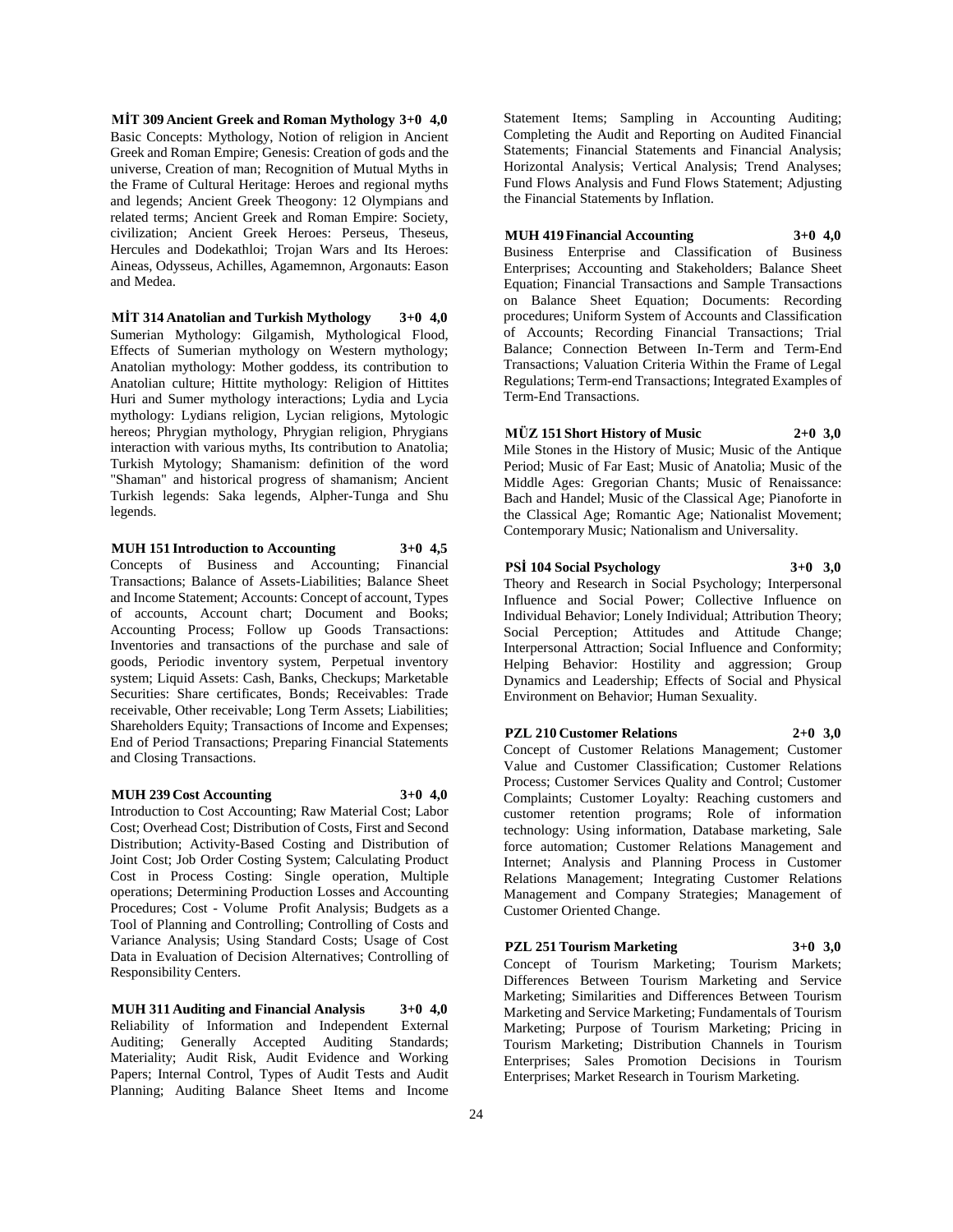## **PZL 251 Tourism Marketing 3+0 3,0**

Concept of Tourism Marketing; Tourism Markets; Differences Between Tourism Marketing and Service Marketing; Similarities and Differences Between Tourism Marketing and Service Marketing; Fundamentals of Tourism Marketing; Purpose of Tourism Marketing; Pricing in Tourism Marketing; Distribution Channels in Tourism Enterprises; Sales Promotion Decisions in Tourism Enterprises; Market Research in Tourism Marketing.

## **PZL 256 F&B Marketing 3+0 4,0**

Marketing Function and Management in Food and Beverage Sector; Marketing-related Concepts; Approaches to Marketing Problems; Markets and Consumer Behaviors; Uses and Limitations of Various Promotional Forces such as Advertising; Merchandising and Sales Promotion in F&B Sector; Importance of Menu as a Marketing Tool; Case Studies in Food and Beverage Business.

## **PZL 306 Consumer Behavior 2+0 3,0**

Introduction to Consumer Behavior; Concept of Consumer; Social Factors Effecting Consumer Behavior: Culture and subcultures, Social class, Social Groups, Family; Psychological Factors Effecting Consumer Behavior: Personality and self-concept, Motivation, Learning, Perception Attitude, Beliefs; Consumer Decision Process; Consumerism.

## **PZL 306 Consumer Behavior 2+0 3,0**

Introduction to Consumer Behavior; Concept of Consumer; Social Factors Effecting Consumer Behavior: Culture and subcultures, Social class, Social Groups, Family; Psychological Factors Effecting Consumer Behavior: Personality and self-concept, Motivation, Learning, Perception Attitude, Beliefs; Consumer Decision Process; Consumerism.

## **PZL 320 Event Marketing 3+0 4,0**

Describing and Classifying Events; The Characteristics of Event Products; Stakeholders of Events; Event Marketing Plans and Strategies; Marketing Information Systems in Events; Event Product; Event Distribution; Pricing in Events; Event Promotion; People Consumer, Volunteer and staff in Events; Event Process; Physical Evidence; Consumer Behavior in Events; Impacts of Events.

#### **REK 218 Recreation Leadership 2+0 3,0**

Basic Concepts Related to Leadership; Structure of Leadership; Natural Structure of leadership; Definition of Leadership; Leadership in Hierarchical Levels; Approaches to Leadership, Trait Approaches; Behavioral Approaches; Conditional Approaches; Leadership Functions; Basic Requirements for Leadership; Variables of Leadership; Recreational Leadership: Work fields of recreational leaders, Responsibilities of the recreational leaders.

**REK 412 Recreation Management 3+0 5,0** Concept of Leisure and Recreation; Leisure and Recreation Industry; Relationship between Recreation and

Management; Place and Importance of Management in Recreation Services; Description of Recreation Management; Requirement of Recreation Management; Functions of Recreation Management: Planning, Organizing, Coordinating, Directing, Controlling; Leadership in Recreation Management; Human Resources Management in Recreation; Leisure and Recreation Marketing; Service Management in Recreation; Contemporary Trends in Recreation Management.

## **REK 421 Orienteering 1+2 3,5**

The Definition, Aim and Content of Orienteering; The Teaching of Orienteering in Elementary School, Teaching In Tourism, Mapping; Characteristics of IOF Maps, Learning Maps; Using Orienteering Compass; Definition of Course For Competition, Preparing Course Principles; Characteristics of Control Points; Orienteering Competition; Land Workings; Team Equipments, Characteristics of Competitor, Referee knowledge; Land Working.

## **REK 423 Recration in Disabled Group 3+0 3,0**

The Meaning and Importance of Recreation for Disabled; Variety, Reasons and Classification of Disabled; The Effects of Recreative Activities on Disabled Persons; Recreative Activities: Health related physical fitness, Rhythmic movement and dance, Aquatics, Educational games, Winter activities, Adventure and outdoor activities; Modifying Movement Experiences: Modifications for intellectual, orthopedic, visual, deaf and hard-of-hearing disabilities; Programming Recreative Activities for Disabled: Programming for intellectual, orthopedic, visual, deaf and hard-of-hearing disabilities; General Program Evaluation.

#### **REK 429 Adventure Recreation 3+0 4,0**

Scope and Fundamental Concepts of Adventure Recreation; Place and important of Adventure Recreation; Types of Adventure Recreations; Adventure Tourism: Being developed of adventure as tourism products, The relationship with adventure recreations of adventure tourism and risk, Adventure tourism activities, New concepts and extended scope of adventure tourism, Industrial size of adventure tourism; Adventure Recreation Education: Recreation programs in adventure and nature education, Sample applications in adventure and nature education programs, Responsibilities of adventure and nature education programs, Adventure and nature education applications in schools.

#### **REK 435 Therapeutic Recreation 0+2 3,0**

Therapeutic Recreation: Definition, Purpose and importance, History of therapeutic recreaton; Philosophy of Therapeutic Recreation; The Benefits of Therapeutic Recreation: Physical, Cognitive, Emotional and social, The therapeutic recreation process: Assessment, Planning, Implementation and evaluation, The applicability of the method for specific groups: Places, Models and modalities of practice, Program design for therapeutic recreation: Treatment and evaluation program, Leadership in therapeutic recreation.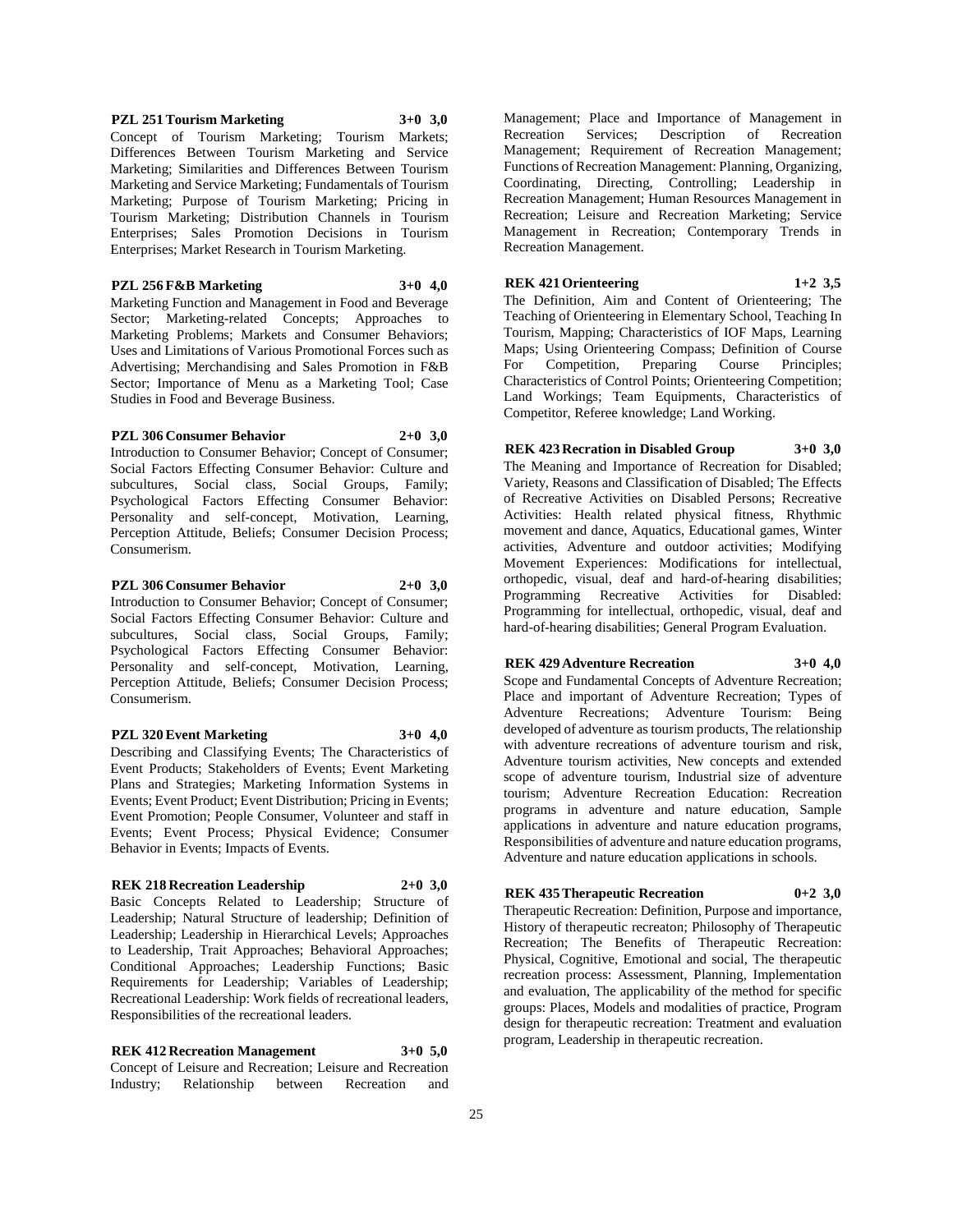## **RUS 147 Russian I 6+0 6,0**

Recognition of the Russian Language Alphabets: Phonetic Perception; Attachments of Nouns; Meeting: Handwriting, Highlighting, Phonetic Studies; Construction of Plurals, Possessive Nouns; Tense Patterns; Plurals of Nouns; Registration Forms; Task List; Conjugation; Past Tense; Using Imperative; Using Future Tense; Introduction to Adjectives; Telephone Conversation Patterns.

### **RUS 148 Russian II 6+0 6,0**

Using Possesive Patterns; Meeting Using Complex Sentences; Building Complex Sentences Using the Verbs ??????, ????, ??????, ?????? Ordering Dialogues in Restaurants; Using Action Verbs; Specifying Size and Quantity; Specifying Time;"-??" Suffix Verbs; Calendar: Days, Months, Seasons; Meals: Breakfast, Lunch, Dinner; Directions; Telephone Conversation Patterns; Language Exercises.

## **RUS 151 Russian I 4+0 4,0**

Russian Alphabet; Phonetic Trancription of Russian Sounds; Russian Ortography; Phonetic Perception of Sounds, Consonants; Intonation and Stress, Nouns; Greeting Structures; Asking for Directions; Introducing Oneself and Introducing Other People; Telling the Time, Shopping; Patterns Used in Phone Calls, Adjectives; Numbers; Verbs: Types and Conjugation of Verbs, Infinitives; Tenses: Present Continuous Tense, Past Tense, Future Tenses, Action Verbs.

## **RUS 152 Russian II 4+0 4,0**

Verbs; Modal Verbs; Prepositions, Conjunctions; Days, Months and Seasons; Russian Culture: Russian People; Russian Regime; Time-Zone Differences in Russia; Adverbs; Pronouns; Punctuation Marks; Sentence Formation in Russian; Comparatives; Reading Comprehension and Writing Exercises; Narration; Stress and Intonation; Directions; Russian Cultures; Country and Nationality Names; Working on Russian Grammar on Different Texts; Improving Listening Comprehension Skills Via Audio-Visual Materials, Listening and Note Taking; Speaking Activities.

#### **RUS 247 Russian III 6+0 6,0**

Exercises: Airports and Airport services; Possessive Construction; Offering Assistance to People Who Need Help About Their Complaints and Problems; Health-related Questions; Forms of Names: Accusative case, Locative case, Ablative case; Possessive Adjectives and Pronouns; "????, ?????" Verbs; Short Adjectives; Demonstrative Prepositions and Nouns; Passive Expression; Passive Sentences; Reading, understanding and telling stories; Direct and Indirect Speech; Execises.

#### **RUS 248 Russian IV 6+0 6,0**

Giving Directions; "?????-??????, ?????-??????" Verbs; Hotel Related Dialogues; Taking Care of Medical Problems and First Aid; General Reflexive Verbs; Roof Reciprocal Verbs; Using Reflexive Verbs; Complete and Incomplete Verbs; Weather Forecasts; Compound Sentences; Using Imperatives in Sentences; Getting Prepared for Traveling;

Reading, Understanding and Telling Stories; Direct and Indirect Speech.

## **RUS 347 Russian V 3+0 3,0**

To Communicate with The Guests; Taking Reservations; Travel Agents: Transportation, Ticket purchasing-booking; Currency Exchange; Delivery of Luggage; Customs and Passport Control; Problems May Arise During Travel; Things to Do in An Emergency; Forms of Tourism; Application; Scrutinising Texts; Oral and Writing Performances; Job Opportunities in Tourism Realm: Writing a letter for job application, Responding to job advertisements.

#### **RUS 348 Russian VI 3+0 3,0**

Wonders of the Ancient World; New Seven Wonders of the World; Russia: Official symbols, Physical structure, Population, Political structure, Economic structure and resources; Religion, Official and religious holidays; Great Names in History; Igor I. (Great Knez Kiev), Vladimir I. (Kiev Great Knez), the Baptism of Rus; Aleksander Nevski IV. Ivan (Russia), Ivan Susanin; Peter I. (Russia), II. Katerina; Aleksandr Suvorov and Mikhail kutuzovrus-Byzantine War (941); Baptism of Russia; Ottoman-Russian War in the 18th Century; The Russian Revolution (1917).

## **RUS 447 Russian VII 3+0 3,0**

Russia tours: Moscow, St. Peterburg, Novgorod, Russia's Golden Ring, Artek and Crimea, Kazan, Siberia, Baikal, Kamchatka, Karelia, Solovki; Heroes of Russian Fairy Tales; Russian Literature; Russian Painters, Russian Composers, Russian Architects; Local Cuisine; Russian Tradition; Hand Arts; Mikrominyat and Foberj Museums; Sergey Dyagilev; System of Stanislavski; Baykanu Cosmodrome; Yuriy Gagarin; Famous Russian Scientists; Russian Sports.

## **RUS 448 Russian VIII 3+0 3,0**

Turkey: Official symbols, Physical structure, Population, Political structure, Economic structure, Energy and resources, Islam, Official and religious holidays; Summer and Winter Tourism in Turkey; Istanbul Tour: Miniaturk, Hagia Sophia, Blue Mosque, Kariye Museum, Basilica Cistern, Topkapi Palace, Dolmabahce Palace, the Egyptian and Grand Bazaar, the Golden Horn and the Bosphorus, the daughter and the Galata Tower; Great Names in History; Turkish Tradition; Gastronomic Tourism in Turkey; Local Cuisine; Turkish Coffee and Tea; Hand Arts; Folk Songs; Heroes of Turkish Epics and Tales, Shadow Play; Ancestors' Sports.

## **SAĞ 408 Basic Health Information and First**

**Aid 1+1 3,0** Basics of First Aid; Patient, Injury and On-Site evaluation; Basic Life Support; First Aid for Bleeding; First Aid for Injuries; First Aid in Burning, Freezing and Hot Shocks; First Aid in Fractures, Dislocations and Sprains; First Aid in Consciousness Disorder; First Aid in Poisoning; First Aid in Animal Bites; First Aid in Case of Foreign Bodies in Ear, Eye and Nose; First Aid in Drowning; Transportation of Patients and Injured Persons.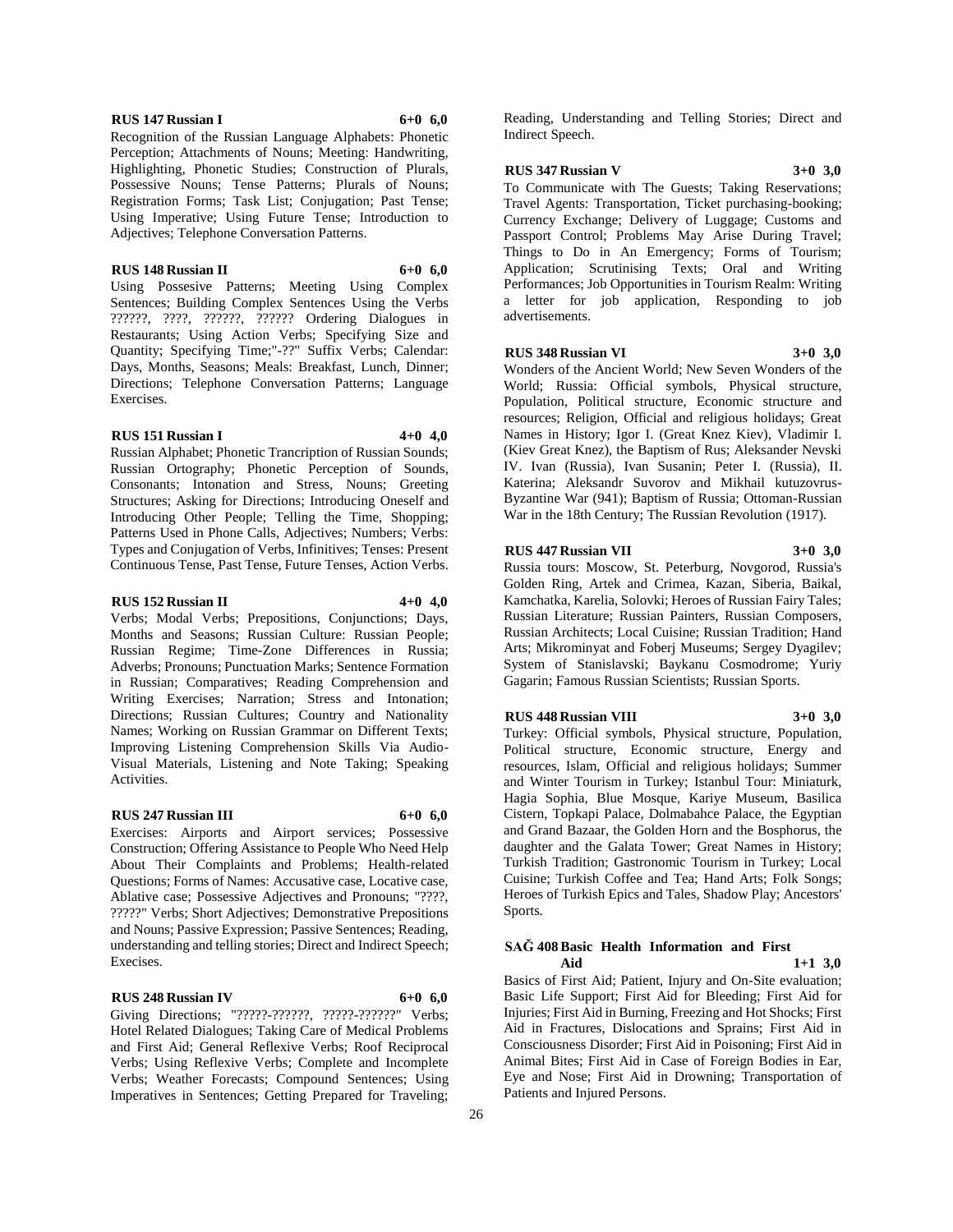## **SAN 155 Hall Dances 0+2 2,0**

Basic concepts. The ethics of dance, Dance Nights, Dance Costumes, National International Competitions and rules/grading, Basic Definitions, Classifications of Dances: Social Dances; Salsa, Cha Cha, Samba, Mambo, Jive, Rock'n Roll, Jazz, Merenge; Flamenko, Rumba, Passa -Doble, Argentina tango, Vals, Disco, Quickstep, Foxtrot, Bolero, European Tango: Ballroom Dances; Sportive Dances; Latin American Dances; Samba, Rumba, Jive, Passa-Doble, Cha Cha, Standart Dances; European Tango, Slow vals (English), Viyana vals, Slow foxtrot, Quickstep.

**SAN 213 Argentine Tango 1+2 4,0**

Foundation and history of Argentine Tango; General information about the music and its types; Culture of milonga; Tourism of tango and festivals; History of Tango in Turkey and its evaluation. Introduction to dance of Tango: General information about dance; Posture, embrace, balance; Exercises; Change of weight; Walking (solo and couple); Energy transfer; Stopping; Parallel system; Cross system; Forward-Back-Lateral Step Exercises; Basic 8 steps; Alternatives for entrence and exits to basic 8 steps; Pivots; Forward and Back ochos; Block; Sandwich; Gancho.

**SAN 216 Recreation and Dance 0+2 3,0**

Description of Rhytm and Dance: Historical development and classification of dance. Studying different stepping forms; Walks by Diverting, Studying of movements suitable to music, using different stepping forms, Studying arm positions amongst the basic dance positions; Suitable Music Choice for Dance; Hops, Gallop movements by using the space; Attacks, Flexibilities and different stepping forms; Jumps, Hops, Twists; Connection Movements; Creating Composition Individually; Floor Movements and Rowing Types; Such as Waltz, Mambo, Cha cha and their steppings; Creating Figures by Dual and Quartet; Creating a Composition Together with Group; Rowing Methods and Studying Composition as a Group.

**SAN 402 Byzantyne Iconography 1+1 2,0**

Basic Concepts in Iconography; Iconography: Issues and techniques; Christian Art: The birth of Christian art; The Bible: Virgin Mary, St. John the Baptist, the Twelve Apostles, and the life of Jesus; Byzantine Art: Similarities and differences in works of art with religious themes in Early, Middle and Late Byzantine ages; Iconographic Examples: Gabriels annunciation to Mary about Jesusbirth, Birth of Jesus, Baptism of Jesus, Overview of Byzantine iconography in the Cappadocia region, Istanbul; Councils: Christian councils and II. Council of Nicaea.

## **SAN 408 Creativity 3+0 3,0**

Concept of Creativity; Concepts Related to Creativity; Innovation and Change; Creativity Processes; Creative Intelligence; Creative Activity; Personal Creativity; Creativity Conditions; Characteristics of Creative Individuals; Relationships Between Art and Creativity; Organizational Creativity; Creativity Management.

## **SHU 210 Ticketing 5+0 5,0**

Planning a Journey; Ticket Concept; Setting and Application of Local Fares; Mile Plus Applications; Mile Reduction Applications; Characteristics of Round-trip Fares; Mile Calculating Systems of Round-trip Travels; Ticketing Systems: SITI fare System, SOTI fare system, SOTO fare system, SITO fare system; Determination of Special Fares; Mix Fare Class Passengers and Determining of Their Fares.

## **SNT 104 Introduction to Art History 3+0 4,0**

Concept of Art History: Definition and Types; Art History Terminology: Architecture, Painting, Sculpture and Craftwork; Islamic Art: Birth of Islam and Umayyad Dynasty; Turkish Architecture: Mosques, Madrasahs, Caravanserais, Mausoleums, Palaces and other masterpieces of Kara-Khanid, Ghaznavid and Great Seljuqs; Antique Art: Archaic, Classical and Hellenistic era Ancient Greek architecture: Painting, Sculpture and Small arts; Sultanate of Seljuq Architecture: Mosques, madrasahs and masjids; Ottoman Empire Architecture: Mosques, masjids and madrasahs; Classical Ottoman Era Architecture: Baroque and Empirical style.

### **SNT 155 History of Art 2+0 2,0**

History of Civilization and Evolution of Art: Prehistory to Present; Concepts and Terminology in Art with Samples; Interrelation among Art-Religion and Society; Effects of Religion on Artistic Development; Reflections and Interpretations of Judaism, Christianity and Islam on Art; Renaissance: Emergence, Effects, Artists, Works of Art; Architecture and Plastic Arts; Art in the 19th and 20th Centuries: Relevanceof the main historical events of the period.

#### **SNT 201 Islamic Art 2+0 3,5**

The Concept of Islamic Art: The Problem of the Geographical and Cultural Environment; Historical Period and Changes; Early Islamic Tradition; Urbanisation and Architecture; Changing Geography and the Influence of Architectural Traditions; Religion and Art, Government and Art, Dogmatism and Living Art, Examples of Umayyad and Abbasid Art, Interpretation of Architecture and Iconography; Islamic Architecture in North Africa; Architecture of the Tolun Dyansty, Fatimi, Eyyubi and Mamelukes.

## **SNT 205 Byzantine Art I 2+0 5,0**

Foundation of Eastern Roman Empire; Historical Geography and Transformation from pre-Byzantine cultures to Byzantine Civilization (Historical, Political and Cultural Heritage); Establishment of Constantinople; Monuments, Squares and Buildings; Political, Religious, and Social Characteristics of Byzantine Art.

#### **SNT 206 Byzantine Art II 2+0 5,0**

Byzantine Art in Anatolia; Local Forms; Chronological Classification; Characteristics of Byzantine Architecture: Social, military and religious buildings; Samples of Art from Anatolia and out of the Anatolia; Descriptive Studies of Buildings and Sites; Formal, Historical and Aesthetic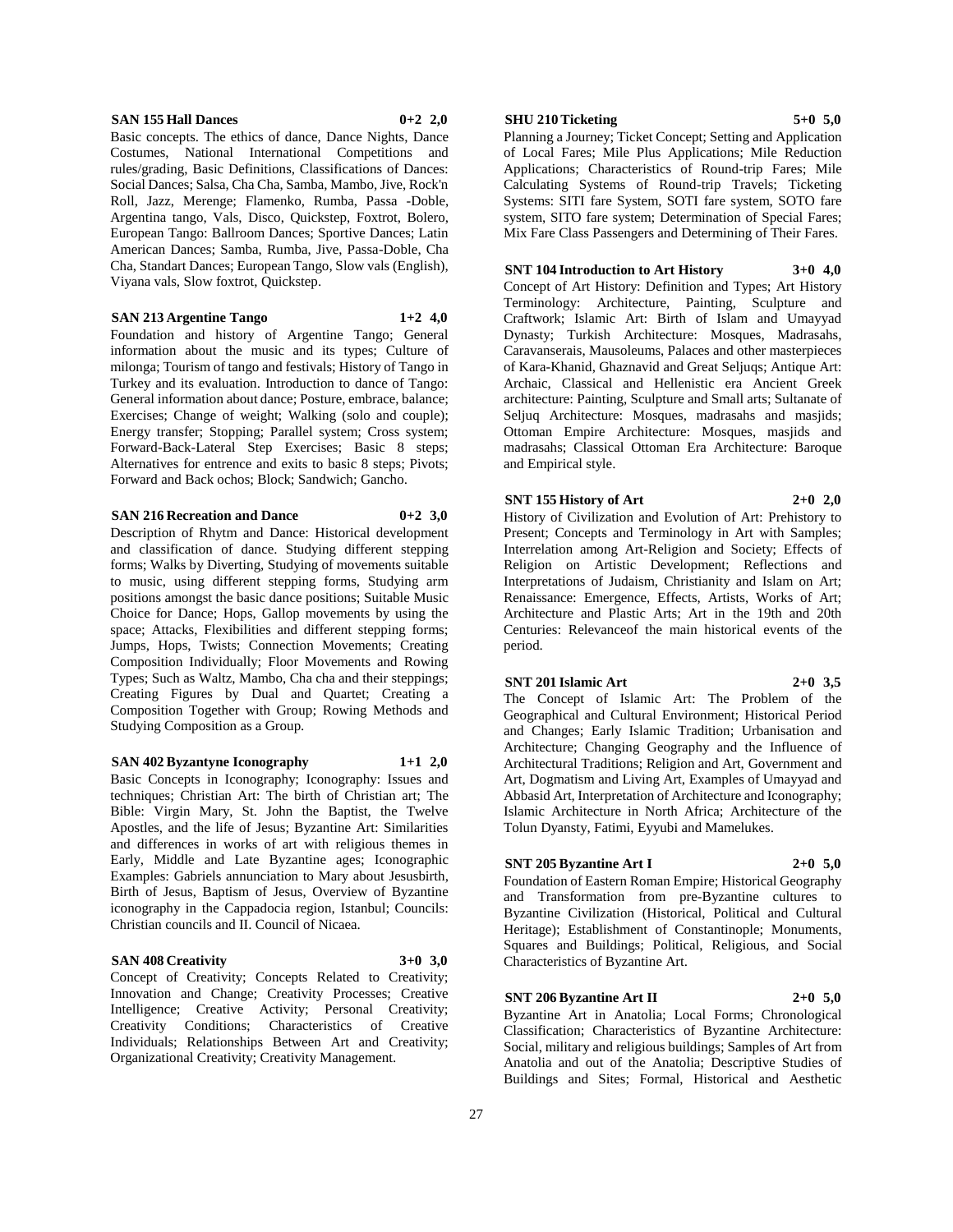Comparisons among Local, Metropolitan, European and Mediterranean Byzantine Architecture.

## **SNT 218 Classic Otoman Architecture and Mimar Sinan 2+0 4,5**

Description and Concepts; Historical Frame and Classic Otoman Geography; towns in Classic Otoman Period: capital and country; Period of Fatih Architecture; Period of Bayezıd II Architecture; Period of Selim I Architecture and Introduction Period of Kanuni Sultan Architecture; Hassa Mimarlar Ocağı and Architect Sinan; Period of Selim II Architecture; Period of Murat III Architecture; Otoman Architecture and Architect Sinan Until Westernization.

## **SNT 301 Art of Anatolian Seljukid I 2+0 3,0**

Development Period of Architecture of Anatolian Seljukid, Study of Anatolian Seljukid Art (From the Beginning to the Period of Seljukids) According Architectural Characteristics Domestic and Foreign Factors Playing Role in Formation of this Art; Comperative Study of Historical Periods of Anatolia; Study of Architectural Forms of Anatolian Seljukid Art by Comparing Areas, Sources, Materials and Technical Characteristics.

**SNT 302 Art of Anatolian Seljukid II 2+0 3,0** Development Period of Decorating Art of Anatolian Seljukid, Study of Domestic and Foreign Factors Playing Role in Formation of Decorating Art: Study of Historical Periods of Anatolia Comprative (From the beginning to the Period of Seljukid) regard to the Decorating Art of Anatolian Seljukid According to its Areas, Sources, Form, Material and Technical Characteristics.

#### **SNT 311 Turkish Handcraft I 2+0 3,0**

Defining Turkish Handicrafts (Ceramics, Tiles and Metals Artwork); Functions of Works and the Nature of the Places they Were Used; Explanation, with the Help of Written Sources, of the Historical Background to Works which Emerged from Surface Research and Scientific Excavations; Development of these Branches of Art in Anatolia, Use of Materials, Production Techniques and Analysing Elements of Decorative; Examining Works Held in National and International Museums and Private Collections.

## **SNT 312 Turkish Handcraft II 2+0 3,0**

Defining Turkish Handicrafts (Carpets, Kilims and Textiles); Functions of Works, and the Nature of the Places Where They Used; Explanation, with the Help of Written Sources, of the Historical Background to Works which Emerged from Surface Research and Scientific Excavations; Development of these Branches of Art in Anatolia, Use of Materials, Production Techniques, and Analysing Elements of Ornaments; Examining Works Held in National and International Museums and Private Collections.

## **SNT 335 Ottoman Art I 2+0 4,5**

Introduction to 14th Century Ottoman - Turkish architecture: Early constructions and their comparison with those of 14th century; 15th Century Ottoman Architecture; Anatolian and Non-Anatolian Samples; Ottoman Religious, Military and Civil architecture; Types of Functional Plans of the Constructions; 16th Century Turkish Architecture: Classical period architecture, Mimar Sinan and his works, Ornamentation in the 14th and 16th Century Ottoman Architecture; Stone, Wood, Earth ware and Samples; Turkish Hand Crasfts: Carpets, Miniature, Glass work, Tiles and Pottery.

## **SNT 336 Ottoman Art II 2+0 4,5**

17ty 18th Century Ottoman Architecture: Development after Mimar Sinan; Style of the 18th Century; Turkish Baroque and Rococo; 19th Century and Late Ottoman Architecture: Samples of Empire and Neo gothic style, Mosques, Tombs, Madrasas, Fountains, Caravanserai, Turkish baths, Palaces; Plan and Plastic Character of Turkish Houses: Istanbul-Anatolian samples, Wall pictures with western influences in Ottoman constructions, Embroidery; Samples of Turkish handwork; Carpets, Miniatures, tiles and pottery.

**SNT 339 Early Ottoman Architecture 2+0 4,5** Description and Concepts; Historical Frame and Early Otoman Geography; Citizens and Nomads in Early Otoman Period; Period of Osman Gazi; Dervish Lodges and Mosques with Dervish Lodge; Period of Orhan Gazi Architecture; Period of Murat I Architecture; Period of Yıldırım Beyazid Architecture; Period of Interregnum Age and Çelebi Mehmet Architecture; Period of Murat II Architecture; Centralization and Transformation of Otoman State.

## **SNT 353 Early Christian and Byzantine Architecture I 2+0 4,5**

Late Classical Art; First centuries of the Christianity and early domus ecclesias; Evolution of the basilical plan-type; Early Christian Period churches in Italy; Holy Land and Anatolia; Monuments of the new capital of the Byzantine Empire; Regional (Bithynia, Ionia, Lycia-Pamphylia, Cilicia and Isauria) features of religious architecture of the Early Byzantine Period in Anatolia; Byzantine Architecture of Justinianic Period; Important buildings dating to Justinianic Period in Constantinople and throughout Anatolia; The churchesin the 6th century in Syria, Italy and Greece.

## **SNT 354 Early Christian and Byzantine Architecture II 2+0 4,5**

Byzantine Architecture from the period of Emperor Justinianus untill the Middle Byzantine Period; Church architecture of (7th -8th centuries) Dark Ages and the evolution of the cruciform plan; Causes and the results of the Iconoclasm; Architecture of Komnenos Dynasty in Constantinople and Anatolia; Origin and the evolution of the cross in square plan type; Architecture of Palailogos Period in Constantinople and Anatolia; Monumental sculptures and architectural decoration in the Middle and the Late Byzantine Architecture.

**SOS 128 Introduction to Behavioral Sciences 3+0 4,0** Introduction to Sociology and the Methodology; Emergence of Science of Sociology and Sociological Theories; Society and Social Structure; Culture; Socialization; Social Groups; The Family; Social Stratification and Social Change;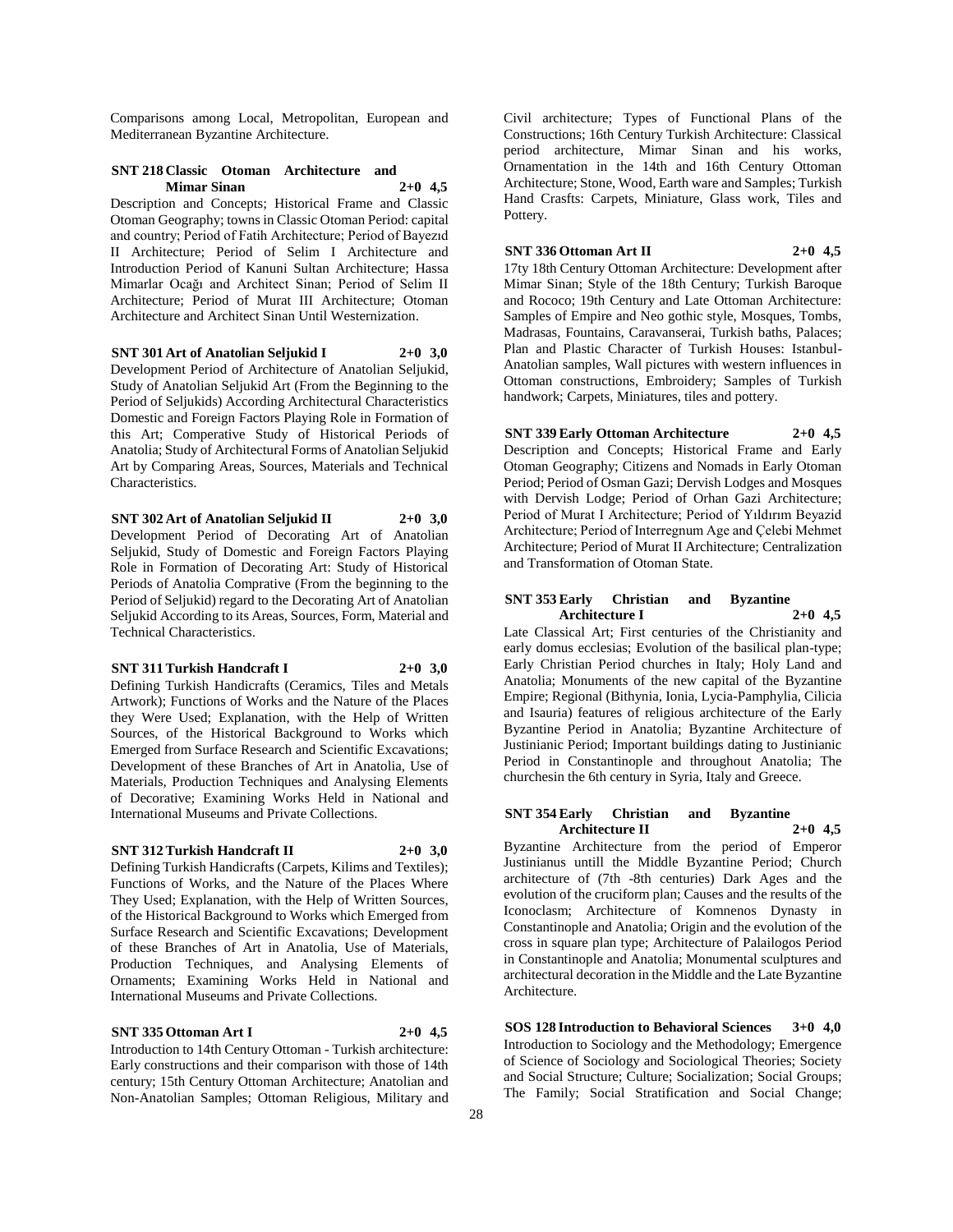Introduction to Psychology; Psychology of Lifelong Development; Motives and Emotions; Sensation and Perception; Learning; Psychology of Personality Theories; Social Effects on Behavior and Attitudes.

## **SOS 129 Leisure Time 2+0 2,0**

Etymologic Roots of Leisure; The changes in the concept of leisure in the historical process; Leisure in Different Disciplines; The Theories of Leisure; Leisure in the Postmodern World; Class and Leisure; The Meanings of Leisure; Leisure, Self and identity; Leisure, Life quality, Life satisfaction; The Role of Leisure in Community; Leisure and Community Development; Leisure and Tourism.

## **SOS 155 Folkdance 2+0 2,0**

Dance in Primitive Cultures; Dance in Earlier Civilizations; Dance in the Middle Age and Renaissance; Dance in the 18th and 19th Centuries; Dances of the 20th Century; Ballet; Turkish Dances; Emergence of Folkdance; Anatolian Folkdance: Classification, Accompanying instruments; Methods and Techniques of Collecting Folkdance; Problems in Collecting Folkdance; Teaching of Folkdance; Adapting Folkdance for Stage: Stage, Stage aesthetics and Choreography, Orientation and choreography.

## **SOS 217 Introduction to Sociology 3+0 3,0**

Introduction to Sociology; Sociological Research Techniques and Methods; History of Sociology; Culture; Socialization; Institution of Family and Kinship Relations; The Institution of Education; Political Institutions; Population; Community Groups; Social Stratification and Change; Industrialization; Social Development and Post-Industrial Knowledge Society; Crime and Society; Gender; Media Institutions; Social Inequality and Poverty.

## **SOS 225 Critical Thinking 2+0 2,0**

Introduction to Critical Thinking: Reasoning and scientific thinking, Identifying arguments and evaluating; The Construction of Fake Scientific Arguments; Self and Awareness: What is Real/True; The Methods of Knowing and Thinking; Language, Thinking and logic: Failure of thinking, Induction and Deduction; Usage of Resource and Examining of Resource Reliability; Tourism and Critical Thinking; The Theory of Critical Thinking; The Relationship Between Critical Thinking and Tourism.

## **SOS 312 Organizational Behavior 3+0 4,5**

Fundamentals of Organizational Behavior; Historical Perspective; Research Techniques; Individual Organizations and Personality; Attitudes and Job Satisfaction; Personal characteristics, Abilities, Learning; Organizational Culture; Social Groups and Group Dynamics in Organizations; Participative Management; Motivation Process and Theories of Motivation; Leadership and Leadership Theories in Organizations; Conflict in Organizations; Stress and Stress Management; Organization, Environment and Technology; Organizational Change; Organizational Development; Team Work in Organizations; Power and Politics.

## **SOS 336 Folklore 2+0 3,0**

Terms: Folk, Culture, Tradition, Anonymous; History: First studies in Europe, First studies in Turkey; Multiculturalism: Political approach, Cultural hybridization, Acculturation process; Elements of Folk Culture: Classification of the elements; Oral Culture Elements: Legend, Folk tale; Material Culture Elements: Hand crafts, Folk architecture; Folk Knowledge: Food Culture; Social Practices: Festivals and ceremonies; Intangible Cultural Heritage: Definition, Introduction of intangible cultural heritage elements.

**SOS 437 Social Behaviours and Protocol Rules 0+2 2,0** Basic Concepts: Protocol, Manners; Behavior Basics: Breeding, Courtesy; Protocol Rules: Meaning and importance of protocol, Fundamental principles of protocol, History, Legislation; Protocol in Social Life and Business Environment: Protocol and rules of conduct, Respect rules; Protocol Types: Ceremonial protocols, National holidays, Corporate ceremonies; Corporate Protocol Events: Meeting, Transportation, Flag; Guest and Visiting: Invitation protocols, Banquet protocols; Types of Protocol in Official Correspondence: Protocol rules, Official letter writing.

## Introduction to Intercultural Communication; Importance of Intercultural Communication; Cultural System's on Intercultural Communication; Impact of Intercultural Communication; Values and Intercultural Communication; Intercultural Communication and Language; Intercultural

**STV 404 Intercultural Communication 3+0 4,0**

Communication and Mass Media; Intercultural Communication and Nonverbal Messages; Intercultural Communication and Culture Shock; Intercultural Communication and Communicator; Intercultural Communication and Opinion Leadership; Innovation and Change.

## **STV 404 Intercultural Communication 3+0 4,0**

Introduction to Intercultural Communication; Importance of Intercultural Communication; Cultural System's on Intercultural Communication; Impact of Intercultural Communication; Values and Intercultural Communication; Intercultural Communication and Language; Intercultural Communication and Mass Media; Intercultural Communication and Nonverbal Messages; Intercultural Communication and Culture Shock; Intercultural Communication and Communicator; Intercultural Communication and Opinion Leadership; Innovation and Change.

## **TAR 106 History of Islam 4+0 6,0**

Subject of Islamic History and Islamic Historiography; Semitic Races, Arabs and Southern Arabic States: Political, Social, Economic, Cultural and Religious Situation of Southern Arabic States; Northern Arabic States before Islam: Political, Social, Economic, Cultural and Religious Situation of Northern Arabic States; Political, Social, Economic, Cultural and Religious Situation of Hijaz Area before Islam; Monotheistic Faith in Hijaz before Islam; Birth and Spread of Islam: Period of Mohammed; Situation of Neighbors of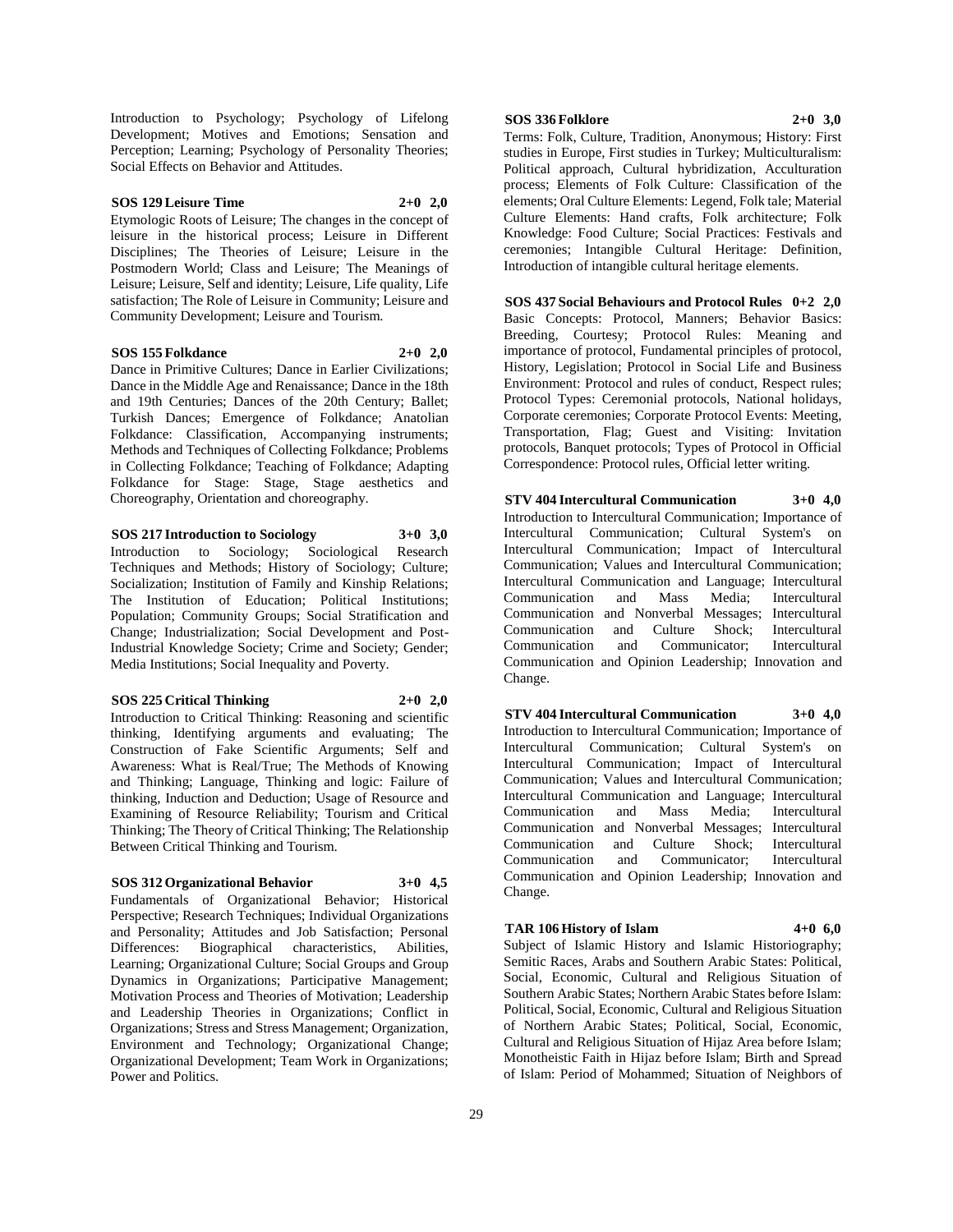Arabs During the Spreading of Islam; Spreading of Islam out of Arabia.

**TAR 114 Phrygian Civilisation 2+0 4,0** Phrygian Kingdom and Civilization: Phrygian Area and Geography, Political History of Phrygians, the Origin of Phrygians, the Foundation of Phrygian Kingdom, Expansion of Phrygian State, the Fall of Phrygian Kingdom; Phrygian Civilization: The Social Structure of the Phrygians, the Phrygian Religion, the Phrygian Language and Writing, Phrygian Architecture, Phrygian Pottery, Phrygian Metal Works and Phrygian Handcrafts; Relation Between Phrygians and Western Anatolia, Hellas and Mesopotamian States.

## **TAR 165 Atatürk's Principles and History of Turkish Revolution I 2+0 2,0**

Reform efforts of Ottoman State, General glance to the stagnation period, Reform searching in Turkey, Tanzimat Ferman and its bringing, The Era of Constitutional Monarchy in Turkey, Policy making during the era of first Constitutional Monarchy, Europe and Turkey, 1838-1914, Europe from imperialism to World War I, Turkey from Mudros to Lausanne, Carrying out of Eastern Question, Turkish Grand National Assembly and Political construction 1920-1923, Economic developments from Ottomans to Republic, The Proclamation of New Turkish State, from Lausanne to Republic.

#### **TAR 166 Atatürk's Principles and History of Turkish Revolution II 2+0 2,0**

The Restructuring Period; The Emergence of the fundamental policies in the Republic of Turkey (1923-1938 Period); Atatürk's Principles, and Studies on Language, History and Culture in the period of Atatürk; Turkish Foreign Policy and Application Principles in the period of Atatürk; Economic Developments from 1938 to 2002; 1938-2002 Period in Turkish Foreign Policy; Turkey after Atatürk's period; Social, Cultural and Artistic Changes and Developments from 1938 to Present.

## **TAR 203 Byzantine History 3+0 5,0**

Early Byzantine State (324-610): Imperium Romanun Christianised, Migration of Germans and Period of Sectarian Wars; Failure of Iustinianus I; Heraklios Dynasty and Renovation Efforts of the Byzantine (610-717); Period of Macedonian Dynasty (843-1025); Iconoclasm Era (711- 843); Period of Officials Nobility Class of Capital (1025- 1081); Falling of Administrative System of the Middle Byzantine State: Michael VIII and Reviving of the Empire; Byzantine as a little State; Period of Serbian Sovereignty and Civil Wars; Conquest of Balkans by the Ottomans and Vassalage of Byzantine; Collapse of State.

## **TAR 205 History of Religion 2+0 4,0**

Primitive Religions: Dinka, Maori, Ga, Ainu; Chinese Religions: Confucianism, Taoism, Buddhism; Indian Religions: Hinduism, Buddhism, Jainism, Persianism, Sikh; Judaism; Christianity; Islam; Other Faiths: Batınilik, Brahmanism, Dineveriyye, Karmatılik, Kerramis,

Manicheanism, Mecusilik, Nasturilik, Milkailik, Jacubilik, Arianism, Paganism, Sabiilik, Samirilik, Sufilik, Shamanism, Shiizm, Alevilik, Bektashilik, Vishnuism, Zoroastrianism.

## **TAR 206 History of Ottoman Empire (1300-**

**1520) 4+0 5,0** Establishment of Ottoman State: Osman Ghazi, Orhan Ghazi, Murad I., Sultan Bayezid the Thunder and Unification of Anatolia; Civil disorder after defeat in Ankara War, struggles, Mehmed Celebi. Düzmece Mustafa rebellion, Sheikh Bedreddin, kadı of Simavna, rebellion; Sultan Murad II., Ottoman States in Anatolia and of İstanbul, war of Cosova 2nd; Mehmed the Conquerer: Conquest of Istanbul and results, Policies of Mehmet the Conquerer, for the western fields and the Black see; The period of Sultan Bayezid, II: Cem's rebellion and Sultan Bayezid Period of Sultan Selim the Grim.

## **TAR 211 Roman History 3+0 5,0**

Sources of the Roman History; Geographical and Chronological Boundaries; Etruscans and the Kingdom Period; Sociopolitical and Socioeconomic Structure; Res Publicae; Rome as a Mediterranean Power; Diplomacy and the Army; Struggle of Patricii and Plebs, the Roman Law; New Social and Economic Structure; Fall of the Roman Republic; Age of Augustus and Pax Romana, Cult of Emperor; Consolidation of the Roman Empire and the Cities; Social, Economic and Cultural Life in Rome, Latin Literature, Architecture and Engineering, Philosophy; Transformation of the Empire, From the Pagan Society to the Christian Empire; Decline and Fall Period; Heritage of Rome

#### **TAR 218 Religion of the Turks 2+0 4,0**

Central Asian Pagan Cults; Turkish Life Styles and Folklore; Religion of the Turks before Islam: Shamanism and Turkish Culture, Buddhism; Chinese Mythology: Chinese Philosophy; Indian-Tibetian Buddhism; Zoroastrianism, Manicheanism; Judaism; Christianity; Turks and Islam: Turkish Geography, Culture and Faiths of Turks During the Spreading of Islam, Orthodox Islam and its point of view for Turks, Alevis and Bektashis.

## **TAR 232 History of Civilzation 2+0 3,0**

Generation of the World and Prehistoric Ages; Paleolithic Era; Mesolithic Era; Neolithic Era; Chalcolithic Era; Birth of Civilization; Ancient Mesopotamian Civilization and History; Ancient Egyptian Civilization and History; Ancient Anatolian Civilizations; Middle Asia and Iran; Ancient Greek Civilization and History: Minos civilization, Myken civilization; Roman Civilization and History; Roman Imperialism and Republic Era; Roman Empire; Roman Culture and Civilization.

#### **TAR 303 History of Ottoman Empire (1520- 1730) 4+0 5,0**

Ascendancy of Süleyman the Magnificient to throne: Conquest of Belgrade and Rhodes, Campaigns to Hungary, the first Siege of Vienna, Pact with Austria; Commercial concessions given to France, relations with Persia: Pact of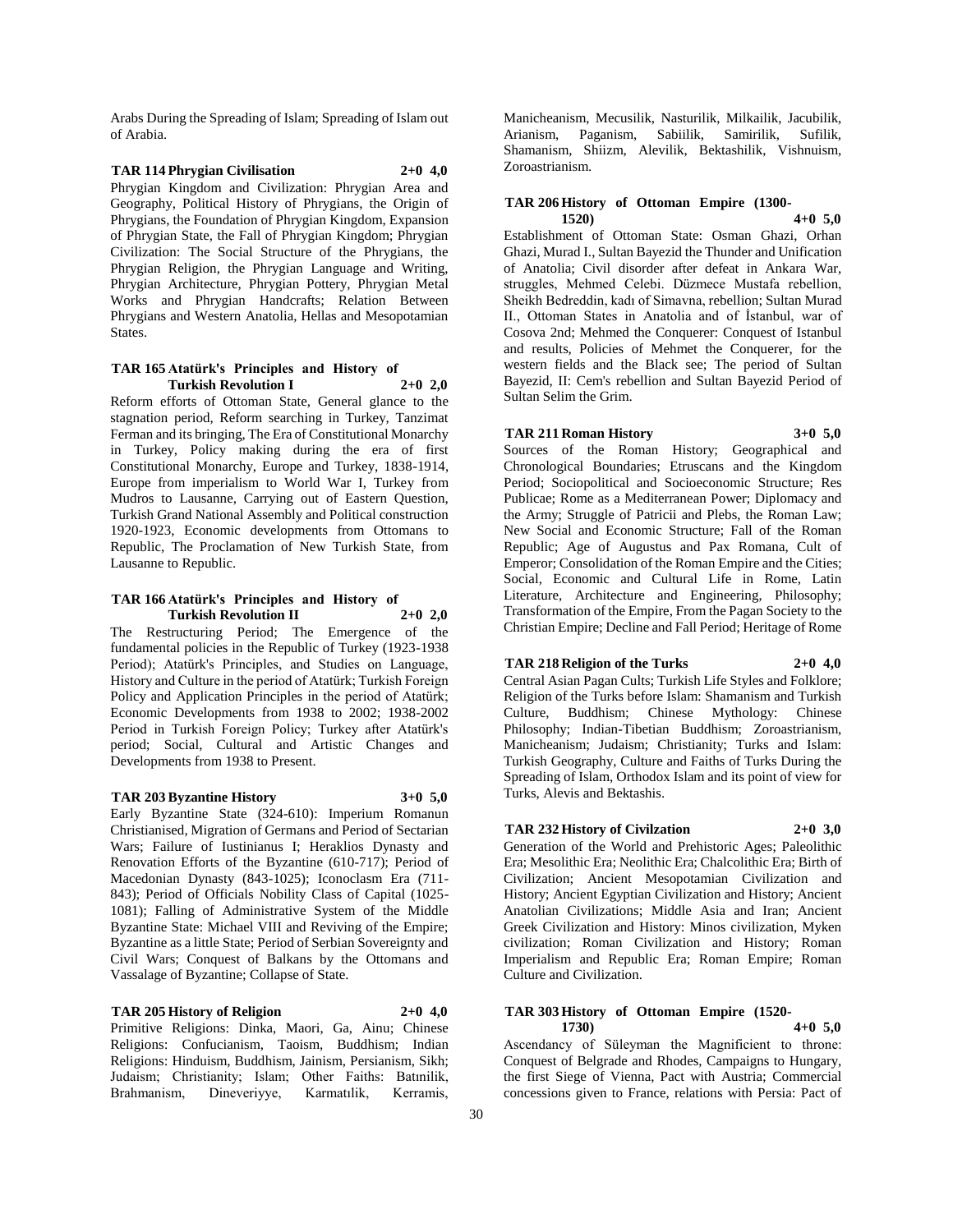Safevis, Relations with Portugal and campaign of İndia; Period of Selim II: Sokollu Mehmed Paşa and Channel Project, Conquest of Cyprus, defeating in İnebahtı, reestablishment of Naval Army; Period of Murad III: Campaigns of Egri and Hacova, Reasons of decline of Ottoman Empire.

**TAR 304 Ottoman History (1730-1908) 4+0 5,0** Political events in Selim III is period: Egypt Question, relations between Ottoman and English and relations between Ottomans and French, Political events in Mahmut II's time; The treaty of Bucarest, War with Russia, the treaty of Edirne, Relations between Ottomans and French, Egypt Question (Mohammad Ali Revolt) Political events in Tanzimat Period: relations between Ottoman and Europe: The Refugee problem, the Crimean War and the Peace of Paris, Crisis in the Lebanon, the Revolt in Crete, Political events in Constitutional Monarchy Period, War with Russia and the Treaty of Ayestefanos and Berlin.

## **THU 203 Community Services 0+2 3,0**

Various Community Projects: Helping young students during their study periods or after school study sessions, Aiding the elderly in nursing homes, helping disabled individuals with various tasks, helping social services and aiding children with their education etc., take part in the projects which raise environmental awareness, Integrating with the community and enabling use of knowledge accumulated in the courses.

#### **TİY 308 Republic Era Turkish Theatre 2+0 3,0**

Republic Era Turkish Theatre: Political, Social, Cultural Art Life; Theatre Concepts; Western Theatre; Theatre Perception; Effects of Western Theatre on Turkish Theatre; Dramatic Types; Acting Methods, Directing, Playwriting, Dramatic Styles; Theatre Buildings; Directing Techniques; Analyzing Developments of Theatre; Theatre Education; State Theatres; Private Theatre Companies.

## **TİY 423 Drama 1+1 2,0**

Drama as a Means of Creativity: Drama techniques and uses of drama; Harmony and Trust; Imaginative Thinking and Expression; Development of Verbal and Non-verbal Communication Skills; Development of Social Awareness; Teamwork Planning: Decision making with the group, Problem solving with the group; Social Development and Improvement of Teamwork Skills; Improvisation; Animation; Group Exercises and Practices.

## **TKY 305 Oulity Management 3+0 4,0**

Concept of Quality: Definition, Objectives and features; Historical Development of Quality; Total Quality Management: Definition, Objectives and features; Quality Circles; Concept of Service and Services Quality: Characteristics of service, Service sector; Dimensions of Service Quality; Measurement of Service Quality; Quality Management Systems: TSE, ISO 9001 Quality management system, ISO 22000 Food safety management systems, ISO 14001 Environmental management systems.

#### **TRR 104 Introduction to Tour Guidance and Professional Ethics 3+0 3,0**

Development of Travel and Tour Guidance; Classification of Tours; Tour Management: Planning, Pricing; Tour Staff; Tourist Guidance: Professional issues, Role of tourist guides; Qualifications of Tour Guides: Leadership, Social and communication skills; Institutions of Tour Guidance; Ethical Principles and Types; Ethical Factors; Ethical Issues; Consumer Rights in Tourism Industry.

**TRR 301 Tour Planning and Management 3+0 4,0** Basic Concepts in Tour Planning; Types and Characteristics of Tours: Inclusive tour, Types and characteristics of inclusive tours; Characteristics of Tour Demand: Tourism demand and inclusive tour demand; Agreements with Suppliers: Decision-making processes and Models of industrial buying; Tour Operations: Operation processes of different tour types; Tour Costs: Factors affecting costs in tour operations, Cost elements, Cost calculation; Pricing of Tours: Pricing methods, Cost-based pricing; Marketing of Tours: Market research, Market segmentation and target market selection, Positioning.

**TRR 301 Tour Planning and Management 3+0 4,0** Basic Concepts in Tour Planning; Types and Characteristics of Tours: Inclusive tour, Types and characteristics of inclusive tours; Characteristics of Tour Demand: Tourism demand and inclusive tour demand; Agreements with Suppliers: Decision-making processes and Models of industrial buying; Tour Operations: Operation processes of different tour types; Tour Costs: Factors affecting costs in tour operations, Cost elements, Cost calculation; Pricing of Tours: Pricing methods, Cost-based pricing; Marketing of Tours: Market research, Market segmentation and target market selection, Positioning.

#### **TRR 302 Tour Guiding Seminars 2+0 3,0**

Discussions, Conferences and Seminars on Profession of Tour guidance; Professional Problems of Tour Guides; Specialization at Regional and National Guidance; Professional Ethics and Responsibilities of Guides; Relations between Travel Agencies and Tour Guides; Recreational Leadership of Tour Guides; Structure and Mechanism of Tour Guides Union; Professional Guidance and Similar Subjects.

## **TRR 303 Life in Nature 0+2 2,0**

Basic Rules of Life in Nature; Orientation of Basic Equipment Used in Nature; Selection and Use of Personal Equipment; Housing (Camping); Feeding; Outfits; Techniques of Trekking in Nature; Wild and Poisonous Animals; Navigation; Navigation Methods in Nature; Route Planning; Emergency and First Aid Principles; Team Work and Rules; Social Values to be Considered in Nature; Gaining Leadership Abilities; Self-sufficiency in Nature; Horse Behavior in Nature; Vital Signs of Horses; Horse Riding Rules in the Field; Selection and Use of Appropriate Materials for Horse-Riding in the Field.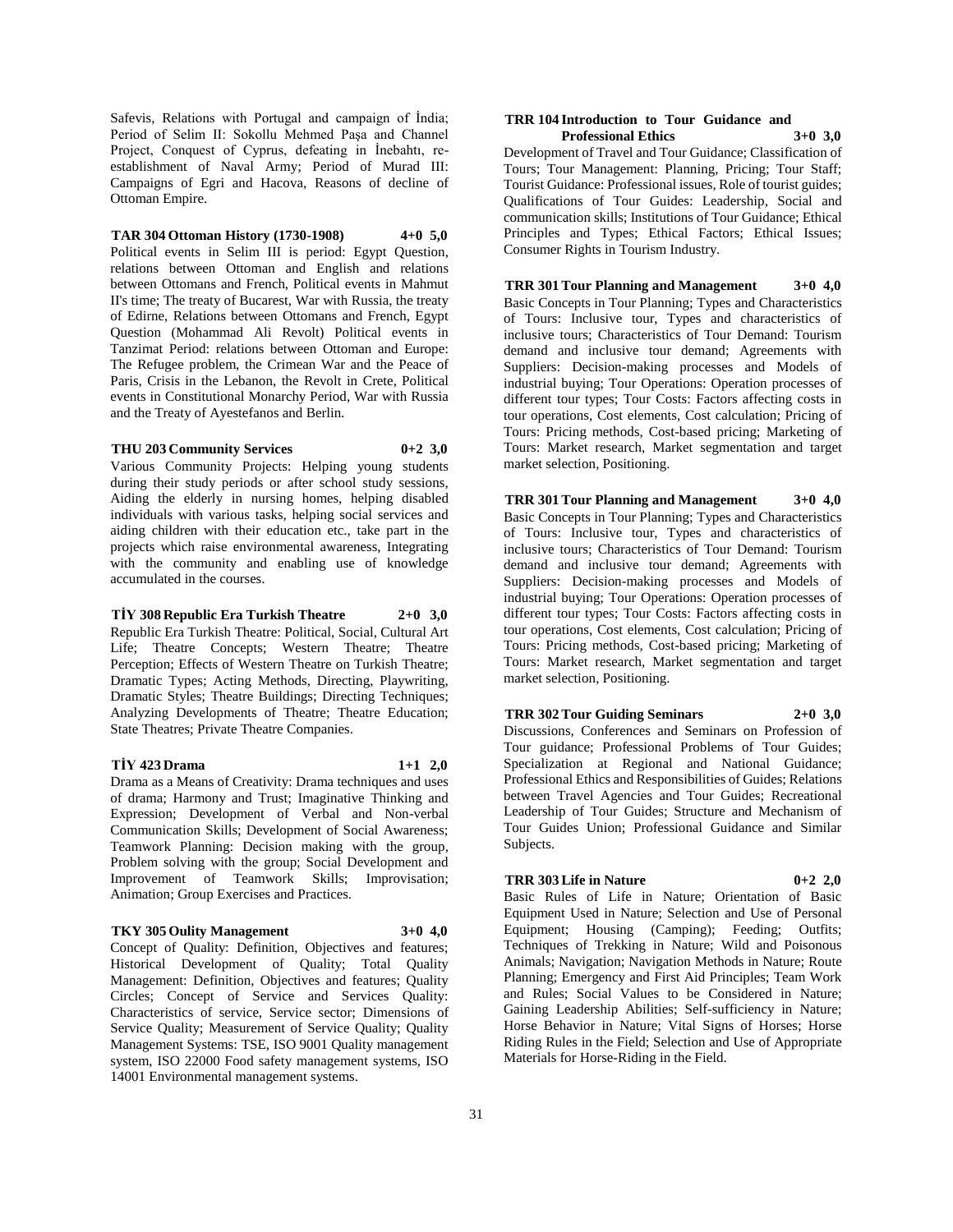## **TRR 304 Campus Tour Guiding 0+2 3,0**

Drama education; Diaphragm and diction training; Social behavior and protocol training; Training about Yunus Emre Campus; Training about İki Eylul Campus; Training about the University; Preparation of campus tour promotional materials; Preparation of Promotional Texts and Presentations About Anadolu University; Preparation of Introductory Texts and Presentations about the Faculties.

#### **TRR 306 Horse and Stable Care 0+3 3,0**

Introduction to Maintenance of Horses and Stables: Basic concepts; Description of Equestrian facilities: Work order in the facility, Rules to be followed in the facility, Rules for approaching to horses; The Physical Control of Horses: Evaluation of horses' health, Basic first aid and dressing for horses; Misbehavior of Horses and Causes; Basic Care of Horses (Grooming): Hosting horses before practice, Hosting horses after practice.

## **TRR 308 Horseback-Riding 0+6 6,0**

Necessary Characteristics of Safari Horses; Practice Areas for Horses and Features; Apparel and Equipment: Equipments required for horses and riders, Apparel for horses and riders; Horse Equinism; Aids Applied for Horses in Equestrianism; Equestrianism: Balance, harmony and flexibility; Managing horses in a balanced manner and improving the equestrian mentality.

## **TRR 405 Museum and Historical Sites in Turkey 2+1 4,0**

Establishment of Museums and Private Collections; Museology in Turkey; Osman Hamdi Bey Period; Museology in the Republic Period; Types of the Museums; Designs of Museums and Galleries; Management of Museums and Staff; Exhibition and Storage Conditions in Museums; Preparation of Inventory Records; Environmental Exposure of Archaeological Findings; Visit to the Archaeology Museum in Eskişehir; Problems of Museology in Turkey.

**TRR 406 Graduation Thesis in Tour Guiding 2+4 8,0** Developing scientific thinking and research skills to prepare a graduation thesis on the issues of Tour Guiding; Relations between Tourism Enterprises and Guides; Country Orientation; Promotion of The Tourist Destinations and Increasing Their Attractiveness; Cultural Tourism; The Agenda of Tourist Guides; International Tourism and Roles of Tourist Guides; Domestic Tourism and Roles of Tourist Guides; Diversification of Tourism and Specialization of Tourist Guides and so forth.

**TRR 407 Quality Management in Service Sector 3+0 4,0** Concept of Service: Characteristics of service, Classification of service, Service sector; Accommodation Services; Food and Beverage Services; Concept of Quality: Definition, features and importance of quality, Factors affecting quality; Total Quality Management: Definition, objectives and features; Quality Circles: Objectives and features; Measurement of Service Quality in Tourism: Service quality, Dimensions, Measurement of service quality, International

Quality Management Systems: ISO 9001 Quality management system, ISO 22000 Food safety management systems, ISO 14001 Environmental management systems.

## **TRZ 101 Introduction to Tourism 3+0 3,0**

The Terms 'Tourism? and 'Tourist?; Definition of Tourism; Basic Approaches in Tourism Research; Types of Tourism; Factors Affecting Tourism Development; Tourism Industry; Tourism Supply and Demand; Tourism Product and Its Components; Interrelation of Tourism with Economy; Social and Physical Environments; Tourism in Turkey; Trends in Tourism.

## **TRZ 101 Introduction to Tourism 3+0 3,0** The Terms 'Tourism? and 'Tourist?; Definition of Tourism; Basic Approaches in Tourism Research; Types of Tourism; Factors Affecting Tourism Development; Tourism Industry; Tourism Supply and Demand; Tourism Product and Its Components; Interrelation of Tourism with Economy; Social and Physical Environments; Tourism in Turkey; Trends in Tourism.

**TRZ 106 Food and Beverage Management 3+0 4,0** Significance of Food and Beverage Departments in Hospitality Industry; Organizational Structure of Food and Beverage Departments; Budgeting; Menu Planning and Pricing; Kitchen planning; Cost Control in Food and Beverage; Labor Organization and Costs in Food and Beverage; Banquet Organization.

## **TRZ 139 Technical English I 2+0 3,0**

Developing Use of English in Different Sectors of Tourism Industry such as Travel Agencies and Hotels: Reading, Understanding and Writing Formal Letters, Booking, Making Different Kinds of Calls, Check-in and Check-out Procedures, Note Taking, Replying to Orders and Request Orally, Guiding Visitors to Different Kinds of Appealing Places and Activities, Giving Advice.

## **TRZ 140 Technical English II 2+0 3,0**

Developing Use of English in Different Sectors of Tourism Industry such as Travel Agencies and Hotels: Applying Effective Reading Strategies to Analyze Texts About Tourism Industry, Writing Effectively and Accurately in Social and Academic Contexts About Tourism Industry, Participating More Confidently and Effectively in Situations in Tourism Industry; Using Fluent and Accurate Language and Making Presentations.

#### **TRZ 143 Accessible Tourism 3+0 4,0**

Accessible Tourism: The Concept; Updates In Accessible Tourism; Norms And Regulations Related To Accessibility; Analyzing The Needs of Customer With Disabilities; Serving Customer With Disabilities; The Main Topics of Accessible Tourism Which Divided It From The Other Tourism Types; The Types of Disabilities And Their Needs In Tourism; Urban Development And Town Planning According To Disability Types; Improving The Accessibility of Tourist Resources; The Activities About Accessibility In Hotels; The Activities About Accessibility In Travel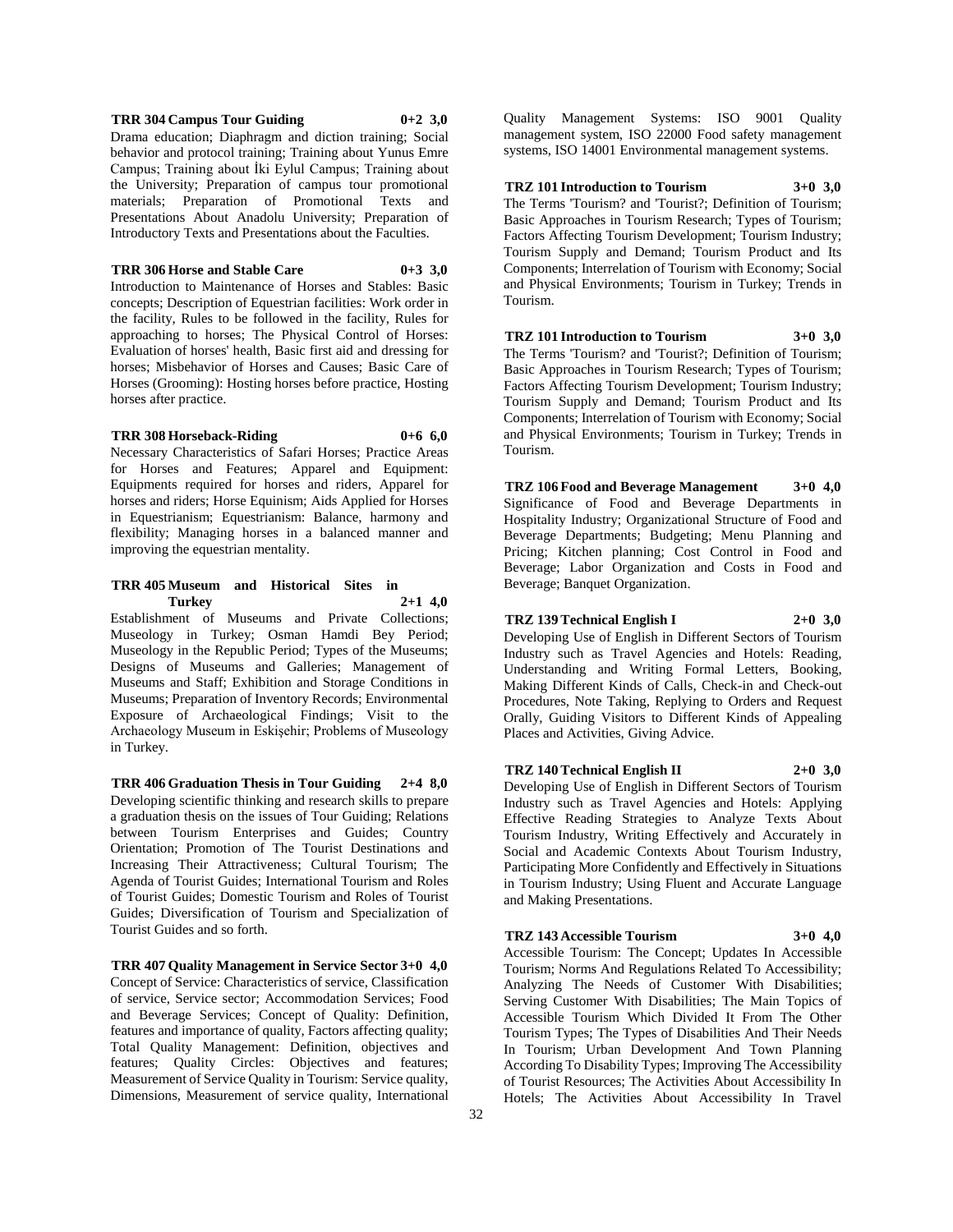Agencies; The Activities About Accessibility In Food And Beverage Enterprises; The Activities About Accessibility In Transportation; Planning Accessible Tourist Activities; Organizing Accessible Tourist Activities; Best Practices For Accessible Tourism Business Administration Research Approaches of Tourism.

## **TRZ 145 Introduction to Tourism 2+0 2,0**

Basic Concepts: Tourism and tourist, Definition of tourism; Types of Tourism: Based on the number of people involved, Based on the age of the participants, Based on the socioeconomic status of the participants, Based on the the purposes of participants; Factors Influencing the Development of Tourism; Tourism Industry: Tourism supply and tourism demand, Elements of tourism product; Links Between Tourism and Economic, Social, Physical Environment; Tourism Industry in Turkey.

## **TRZ 151 Career Development in Tourism Enterprises 2+0 2,0**

Career Development: Career description, Career steps, Career development system; Career Planning: Selfassesment, Career opportunities in travel and tourism services; Career Opportunities in Hotels and Lodging; Career Opportunities in Restaurants and Culinary Arts; Other Career Opportunities; Job Application Process: Preparing resumes, Psychometric tests, Interview techniques; Time Management; Work-Life Balance; Career Management.

## **TRZ 269 Ecology and Tourism 3+0 3,5**

Fundamental Concepts: Ecology, Environment, Community; Ecological Factors: Abiotic and biotic factors; Ecosystem: Biogeochemical cycle, Major ecosystems; Factors Affecting Quality of the Environment: Population, Urbanization, Industrialization, Natural source, Energy, Tourism; Environmental Pollution: Air, water, soil pollution, Global warming, Solid waste; Environmental Protection: Biological Diversity, Protection of wetlands, Conservation areas,<br>Environmental legislation; Ecological Economics: Ecological Economics: Ecological planning, Environmental impact assessment, Ecological design and agriculture, Permaculture, Ecological and carbon footprint; Ecology and Sustainable Tourism: Sustainable development, Ecological approaches to the

#### **TRZ 281 Restaurant Management 3+0 4,0**

tourism industry, Ecotourism.

The Food and Beverage Industry; Organizing of Restaurants in Hospitality Industry; Types of Restaurants; Organizing Restaurants; Staff Uniforms, Staff Characteristics and Behavior; Equipment and Tools in Restaurants; Service Utensils in Restaurants; Mise en Place In Restaurants; Service Methods; Classic and Modern Franch Service and Silver Service; Service Methods; American and Russian Services; Breakfast and Buffet Service; Services Flow in Restaurants; Sanitation and Hygiene in Restaurants.

**TRZ 283 Psychology of Tourism 2+0 2,0** Key Concepts: Tourist psychology, behaviour and experience; Approaches to Tourist Motivation: Historical and Contemporary Approaches to Travel Motivation;

Psychological Aspects of Tourist Behaviour; Psychological Benefits of Tourism; Categories of Tourists; Social Role of the Tourist: The Disengaged, Empathy, Sympathy, The Self, Corrective actions; Social Contact Between Tourists and Hosts: Host Perceptions of Tourists, Tourists' perceptions of the local people; Tourism and Humour.

**TRZ 285 Individual Outdoor Activities 2+2 3,0** Introduction to Individual Outdoor Activities; Motivations for Going to the Nature; Intentions to the Nature; Experience of the Nature; Recreational Leadership; Leader of Bicyle; Leader of Catching and Releasing; Leader of Trekking; Leader of World Travelers; Leader of Climbing; Leader of Diving; Experience Transfer Presentations: Trekking, Bird and botanic observation, Hobby gardens, Mountaineering and speleology, Ar sports, Amateur fishing, Tree and seed planting, Geocaching, Bicycle sports.

**TRZ 294 Thermal and SPA Services 3+0 4,0** Recreation and Healthy Life: Thermal and SPA services in recreation, Motivation, Stress; Scope of Thermal and SPA Services: Definition, Development, Types of SPA, Thermal and SPA trends; Thermal and SPA Tourism in Turkey and Europe; Importance of Thermal and SPA Services in Tourism; Thermal and SPA Services Management: Management functions in thermal and SPA tourism, Quality, Safety; Thermal and SPA Therapies: Concept of therapy, Types of therapies; Thermal and SPA Practices: Bath, Turkish bath, sauna; Massage Practices and Types.

## **TRZ 304 Tourism Policy and Planning 3+0 3,0**

Fundamentals of Tourism; Characteristics and Definition of Tourism Policy: Components of tourism policy, Objectives of tourism policy; Tourism Planning: Objectives of planning, Important components of planning and application phase; Necessities of Being a Tourism City; Life-cycles of Tourism Regions in Terms of Tourism Planning; Investments in Tourism Industry; Legal Regulations about Tourism in Turkey; Tourism Marketing Inclinations for 2000 and beyond; Problems of Policy and Planning in Tourism; Entrance Process into European Union: Its effects on Turkish tourism.

### **TRZ 305 Sociology of Tourism 3+0 3,0**

An Overview of Sociology of Tourism: Emergence, development and main frame of sociology of tourism; Historical Development of Tourism and Holiday; Tourism, Leisure and Recreation; Socio-cultural impacts of the Development of Tourism; Relationship between Tourism and Culture; Labor Market in the Tourism Sector; Globalization and Tourism; Environmental Impacts of the Development of Tourism.

**TRZ 307 Support Services in Hospitality 3+0 4,0** Concept of Support Services; Budgeting: Budget preparation process, Elements of general budget of the hotel administration, Budgetary control; Customer Relations: Customer relations concepts related to management, Customer loyalty, Customer complaints, Customer relations process; Public Relations: Process, Media; Animation: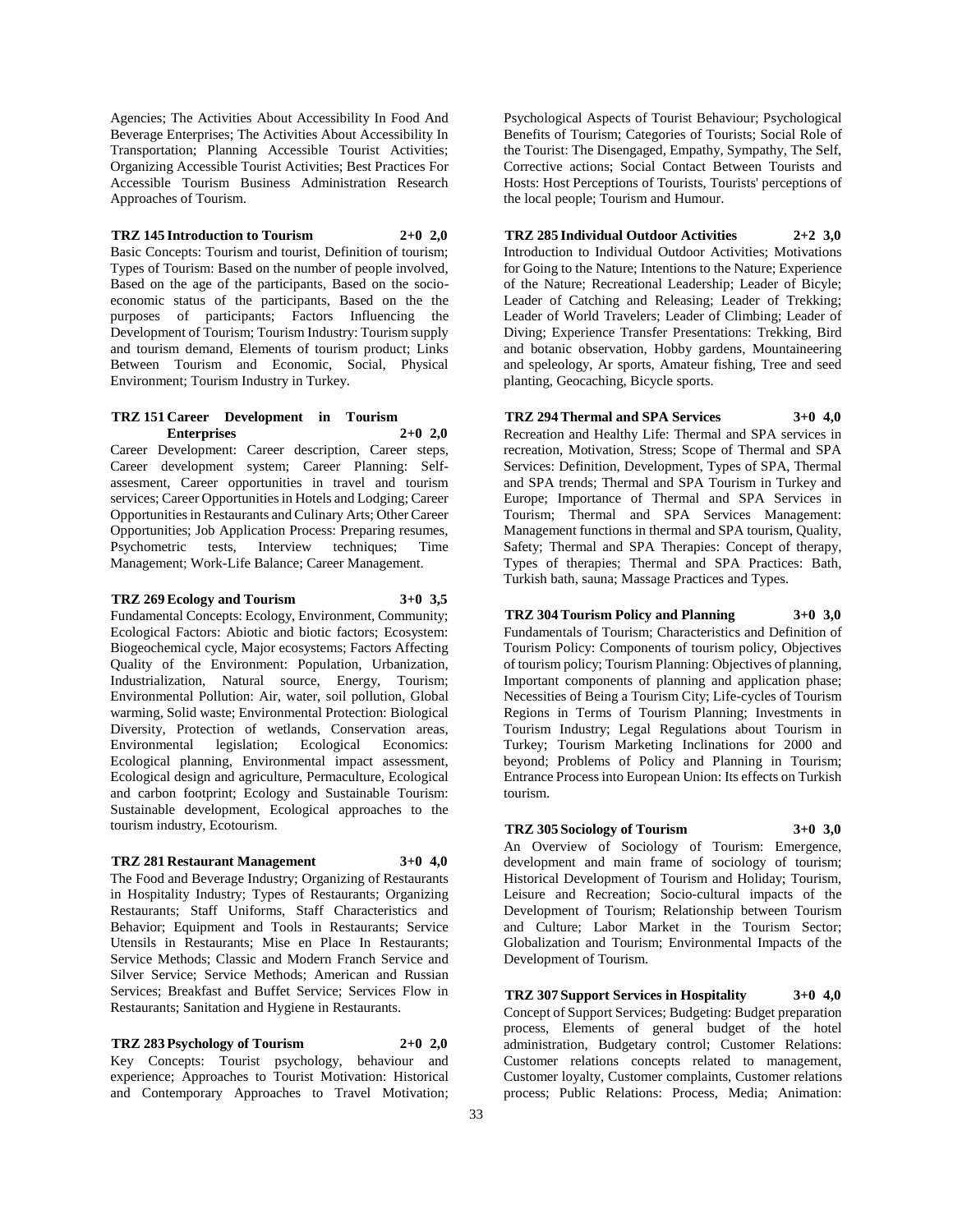Leisure, Recreation, Management of animation services; Security Services: Security equipment, Emergency situations and measures; Banquet Management: Types of banquet, Banquet admission, Preliminary works, Organization, Menu; Laundry: Laundry inventory, Equipment, Laundry operations, Fabric structure, Water quality, Cleaning chemicals, Laundry efficiency and environmental sensitivity.

## **TRZ 308 Travel Management 3+0 3,0**

Travel Industry: History of Travel; Understanding Tourist Motivations; Content of Travel Industry; Tour Operators: Classification of tour operators, Functions of tour operators; Types of Tour and Tour Packages: Independent tours, Hosted tours, Conducted tours, Package tours; Destination Selection by Tour Operators; Tourism Distribution Systems: One-level distribution channels, Two¬-level distribution channels, Three-level distribution channels; Travel Agencies and Other Intermediaries: Activities of travel agencies, Organisation of travel agencies; Travel and Transportation: Land transportation, Sea transportation, Air transportation.

## **TRZ 308 Travel Management 3+0 3,0**

Travel Industry: History of Travel; Understanding Tourist Motivations; Content of Travel Industry; Tour Operators: Classification of tour operators, Functions of tour operators; Types of Tour and Tour Packages: Independent tours, Hosted tours, Conducted tours, Package tours; Destination Selection by Tour Operators; Tourism Distribution Systems: One-level distribution channels, Two¬-level distribution channels, Three-level distribution channels; Travel Agencies and Other Intermediaries: Activities of travel agencies, Organisation of travel agencies; Travel and Transportation: Land transportation, Sea transportation, Air transportation.

## **TRZ 309 Environmental Management in Tourism Businesses 3+0 4,0**

Sustainable Tourism; Sustainable Hotel Construction; Legislations on Environmental Management; Standards of Environmental Management; Volunteer Environmental Management Prizes; Environmental Management and Personnel; Environmental Management and Guests; Establishment of the Environmental Management Policy; Buying; Reducing; Reusing; Recycling; Public and Local Administrations in Environmental Management.

## **TRZ 310 Destination Management 3+0 5,0**

Definition and Features of Destination; Destination Development and Planning: Importance of planning, Carrying capacity, Analysis of touristic attractions and demand; Destination Marketing: Destination marketing strategies, Market segmentation, Marketing mix; Destination Management Organisations: Public organisations, Private sector organisations; Total Quality Management for Destination; Destination Management and Benchmarking; Destination Product Development: Destination product life cycle, New product development; Destination Brand Management: Brand development process, Benefits of branding.

# **TRZ 310 Destination Management 3+0 5,0**

Definition and Features of Destination; Destination Development and Planning: Importance of planning, Carrying capacity, Analysis of touristic attractions and demand; Destination Marketing: Destination marketing strategies, Market segmentation, Marketing mix; Destination Management Organisations: Public organisations, Private sector organisations; Total Quality Management for Destination; Destination Management and Benchmarking; Destination Product Development: Destination product life cycle, New product development; Destination Brand Management: Brand development process, Benefits of branding.

**TRZ 312 Tourism, Media, Communication 3+0 4,0** Basic Concepts: Tourism, media and communication; Mass Communication and Tourism: Mass communication tools, Fundamentals of mass communication; Tourism-related Publishing and Tourism Media: Television, Newspapers, Magazines, Online publishing; Corporate Publishing in Tourism Sector: Publications of association and trade unions, Hotel magazines; Social Media Applications in Tourism: Facebook, Twitter; Communicating in Virtual Communities and Tourism: Travel blogs, Opinion leaders; Message Contents in Tourism Media: News stories, Corner posts, Interviews, Television programs and Other tourism related publications; Tourism Advertising.

**TRZ 314 Investment and Project Analysis 3+0 4,0** Concepts of Investment and Project; Importance of Investment Project in Business Economy and National Economy; Factors That Affect Investment Decision; Process of Preparing an Investment Project; Determination of Fixed Capital Investment Amount and Operational Capital Need; Static and Dynamic Techniques Used in Assessing an Investment Project in Terms of National Economy.

## **TRZ 316 Tourism Law 3+0 4,0**

Introduction to Tourism Law; Liberty of Travel; Law for the Encouragement of Tourism; Regulation on Licensing and Qualifications of Tourism Facilities; Regulation on the Relations of Tourism Establishments with the Ministry of Tourism and with Other Tourism Establishments and Customers; Regulation on the Use of Thermal Bath Sources in Tourism Centers; Regulation on Yacht Tourism; Travel Agencies and Law on the Union of Travel Agencies; Regulation on Travel Agencies; Regulation for Professional Tourist Guides; Law on the Foundation of the Ministry of Culture and Tourism and Related Regulations; Bylaw of World Tourism Organisation.

## **TRZ 352 Tourism Legislation 3+0 4,0**

Regulatory Rules for Communal Living and Travel; Use of Coasts; Incentives in Tourism; Qualifications of Tourism Facilities and Certification; Dealings of Tourism Businesses with Each Other, Guests/Customers and Tourism Ministry; Use of Thermal Waters in Tourism Centres and Areas; Territorial Sea and Sail Rules; Travel Agencies and Association Law; Tourist Guide Law; Hunting Law;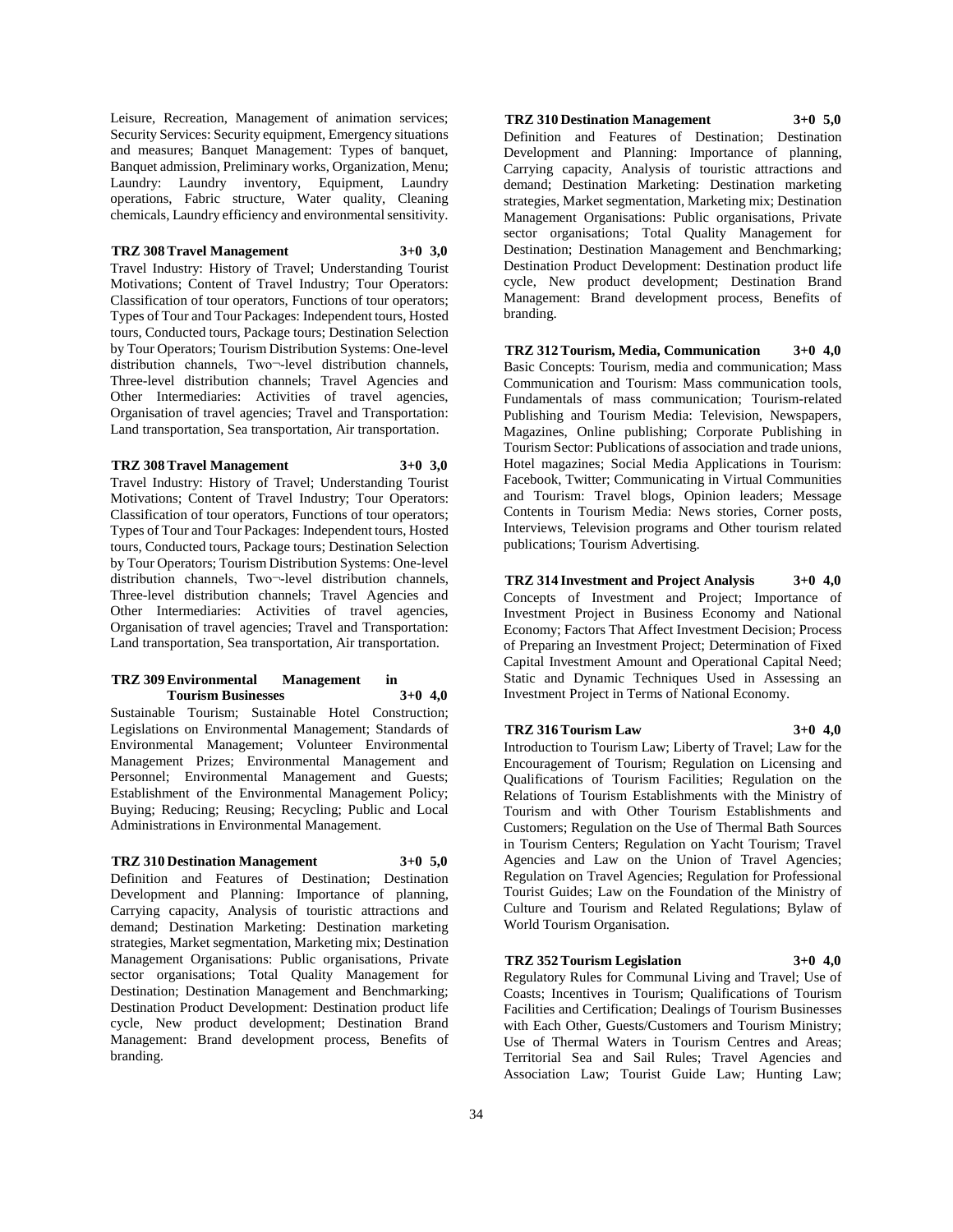Ministry Organization and Duties; Trading and Work Permits; Protection of Consumers.

**TRZ 353 International Tourism Management 3+0 4,0** Basic Concepts: Local, Regional, International, And global; The Development of International Tourism: The periods of globalization: Tourism practices in different continents: Tourism in Asia, Tourism in Europe, And Tourism in America; The Boundaries of İnternational Tourism: Economic, Socio-cultural, And political; The future of International Tourism: The expectations and the policies.

**TRZ 354 Conference and Event Management 3+0 4,0** Introduction to the Congress and Event Management; Meetings, Incentives, Congresses and events; Destination Management; Marketing and Management of International Congresses; Meeting Services in Hotel Businesses; Special Events; Exhibition and Fair Services; Information Technologies and Meeting Management; Meeting Management in Hospitality Businesses; Event Services and Human Resource Management; Future of Meeting Services.

## **TRZ 355 Computerized Front Office Management 2+2 4,0**

Introduction: Hotel business and front office department; Reservation: Market segments and reservation resources, Individual and group reservations; Accommodation: Checkin and in-house services; Guest Accounts: Tracking guest transactions, Billing; Forecasting Available Room Numbers: Calculating room rate; Preparing Forecasted Budget; Selling With Dealers: Selling with agency and operators, Online distribution channels; Hotel Trip With Students; Yield Management; Implementation Levels of Yield Management; Auditing and Evaluating Performance.

## **TRZ 356 Housekeeping Management 2+2 4,0**

Definition and Organization of Housekeeping Management Department; Human Resources Management in Housekeeping; Planning in Housekeeping; Control in Housekeeping; Budgeting and Decoration in Housekeeping; Hygiene and Security in Housekeeping; Tools and Equipment, and Materials used in housekeeping; Room Types; Types of Cleaning and Room Cleaning; Guest Invitation for Presentation of Tools and Equipment Used in Housekeeping; Bathroom Cleaning and General Cleaning; Floor Trolley and Floor Office; Laundry; Computer Applications in Housekeeping; Technical Tour to the Hotel for the Introduction of Housekeeping Department.

#### **TRZ 357 Ergonomics in Tourism 2+0 3,0**

General Concepts: Introduction to ergonomics, Individuals' adaptation to PCs, Machines and Tools, Concept of fatigue concept; Ergonomics in Tourism Businesses: Ergonomics in office, Anthropometry, Ergonometric design in tourism enterprises; Software; Improvement in Office: Problem definition, Improvement in problematic Area, redesign; Team Works; Final Evaluation.

## **TRZ 358 Digital Tourism 2+0 3,0**

Digital Age and Digital Culture; Digital Channels: Communication, Information accessibility; Effects of the Digital Revolution: Effects on enterprises, Effects on consumers; Digital Experience and Innovative Service Design; Evolution of the Internet and Tourism Industry; New Marketing Strategies in Tourism: Internet and social medi; Technology, Production and consumption relationship; Accommodation Companies and Digital Channels; Travel Enterprises and Digital Channels; Trasportation Companies and Digital Channels; Food and Beverage Companies and Digital Channels; Destinations and Digital Channels; Recreative Activities and Digital Channels.

## **TRZ 359 Creative Cities 2+0 3,0**

Defining and Analysis of Creative Cities; Creative Economy; Paradigm of Creative Class; Neo-Liberal Economy and Creative Industries; Classification of Creative Industries; Creative Tourism (Meaning and Roots); Motives and Consumer Behavior in Creative Tourism; Creative Experience Model; Creative Cities and Local Development; Place Spirit; Creative Cities and Livable Community; Clustering, Networks and creativity.

## **TRZ 361 World Culinary Culture 3+0 4,0**

Introduction to Culinary Culture: Concepts of culinary, Characteristics of culinary culture, History of cuisine; Samples From and Features of the Culinary Culture in the World: French cuisine, Italian cuisine, Spanish cuisine, English and Balkan cuisine, Scandinavian and Russian cuisine, Central and North American cuisine, Mexican cuisine, Cuisines of South American countries, Chinese cuisine, Indian cuisine, Japanese cuisine, Korean cuisine, South East Asian cuisine, African cuisine, Middle Eastern cuisine, Turkish cuisine.

## **TRZ 408 Industrial Tourism Project 2+4 8,0** Identifying the Project Topic; Identifying the topic, aim and importance of the project; Identifying the Methodology; Literature Review; Developing the Data Collection

Instrument; Discussing Analysis Techniques; Preliminary Research; Implementation of the Research; Data Collecting; Analysis of Research Results; Interpreting the Findings; Reporting the Research; Submitting the Project.

**TRZ 415 Institutionalization of Tourism 2+0 3,0** Fundamental Concepts; Institution, Institutionalization,<br>Expectations, Consequences, Isomorphism; Expectations, Consequences,<br>Institutionalization Theory: O Institutionalization Theory: Old and modern institutionalization approaches; Institutionalization in Contemporary Approaches; Institutionalization of Tourism Business; Institutionalization Factors of Tourism Businesses: Formalization, Professionalization, Organizational culture, Transparency, Consistency, Social responsibility; Institutionalization Process; Case Examples: Hotel/ Restaurant/ Travel Agencies.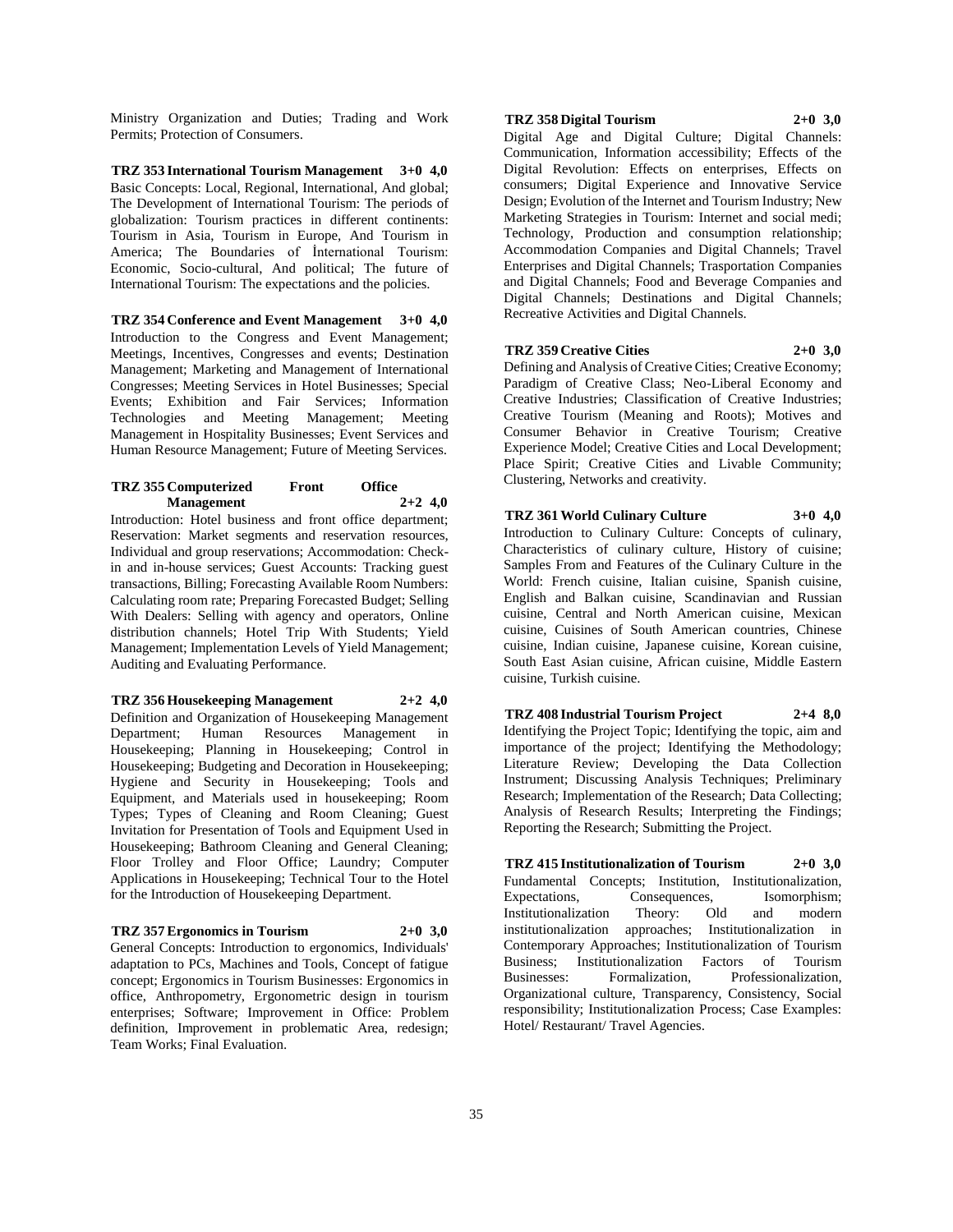#### **TRZ 419 Public Relations Campaigns in Tourism 2+2 5,0**

Public Relations and Marketing Communications: Advertising, Direct marketing; Tourism and Public Relations: Public relations in hospitality and travel sectors; Project I: Project briefs and project groups; Determining Strategies: Determining problem, Situation analysis, Message and media strategies; Planning the Campaign: Execution plans, Measuring; Campaign Presentation: Preparing the campaign report; Project II: Project briefs, Composing project groups; Determining Strategies: Determining problem, Situation analysis, Message and media strategies; Planning the Campaign: Preparing execution plans, Measuring; Presenting the Campaign: Preparing the campaign report.

## **TRZ 420 Mass Food Production 3+0 5,0**

Food and Beverage Industry and Development of Industry; Types of Food and Beverage Business: Concept of Mass Food Production (Catering); Organizations of Mass Food Production; Mass Food Production Business in Turkey: Menu planning, Purchasing, Receiving, Storing and Control; Marketing in Mass Food Production Organizations; Concept of Mass Food Production Systems; Conventional Production Systems: Receiving, Preparing and Cooking, Distributing, Advantages and Disadvantages; Cook-Chill System: Supplying, Preparing and Cooking, Distributing, Chilling, Storing, Advantages and Disadvantages; Cook-Freeze System: Supplying, Preparing and Cooking, Distributing, Freezing, Storing, Advantages and Disadvantages.

## **TRZ 424 Tourism Transportation 3+0 5,0**

Tourism and Transportation; Highway Transportation: Development of highway transportation, Relationship between highway transportation and tourism, Car rental; Railway Transportation: Development of railway transportation: Railway transportation in Turkey, Railway projects in Turkey; Sea Transportation; Yacht Tourism; Airway Transportation; Tour Operators and Transportation; Airway Businesses and Distribution Systems; Airports and Airfields; Future of Transportation Businesses.

## **TRZ 429 Project Management 3+0 4,0**

Phases of project management; Forming the project team: Responsibilities of project leader, Organization of the project, Role distribution, Gathering necessary information, Brainstorming to determine instructional strategies; Developing, distributing and presentation of plans; Preparing and testing blue-print materials; Developing original materials; Work conditions; Work flow; Resources; Internal and external relationships; Production system; Evaluation; Management of distribution and monitoring services.

**TRZ 431 Project Preparation and Management 1+2 4,0** Project Preparation and Basic Concepts; Introduction to Project Managament: Definition of projects, Components of projects; Initiating the Project: Determination of the nature and aim of the project, Cost and budget, Determination of shareholders; Planning the Project: Determining team members, Determining budget, Risk planning;

Implementation of the project and control: Coordination of resources, Monitoring the variables of the project; Closing the Project: Finalization of all activities, Completing project aggrement; Project Examples.

#### **TRZ 433 Operations Management in Tourism Enterprises 3+0 3,0**

Introduction to Operations Management; Production Planning in Tourism Facilities; Inventory Planning in Tourism Facilities; Supply Chain Management in Tourism Facilities; Human Resource Management and Personnel Scheduling in Tourism Facilities; Facility Planning ın Tourism Facilities; Quality Management ın Tourism Facilities; Performance Measurement ın Tourism Operations; Problem Identification ın Tourism Facilities; Problem Solving ın Tourism Facilities; Students' Team Works; Visit to Tourism Enterprise; Students' Team Works.

## **TRZ 457 Ethics in Tourism 3+0 4,0**

Ethics in Tourism; Ethics and Related Concepts; Ethics Theories; Basic Principles of Ethics; Types of Ethics: Individual ethics, Business ethics; World Tourism Organization's Code of Ethics; Ethical Problems in Tourism Organizations; Sources of Ethical Problems; Ethical Problems in Lodging Industry; Ethical Problems in Food & Beverage Organizations; Ethical Problems in Travel Agencies; Ethics and Customer Complaints; Customer Rights in Tourism Sector.

## **TRZ 458 CRS Applications-Amadeus 3+0 5,0**

Encoding/decoding; Tariff Displays; Flight Availability; PNR Optional Fields; Segment Sell; Name; Address Phone; Ticketing; Special Service Requirements; Reservations; Hotel Reservations; Car Availability and Quotes, ; Availability Display; Passenger Ticket Coupons; Reservation Procedures; Seat Availability.

#### **TRZ 461 Processive Drama 0+2 2,0**

Approaches in Drama: Realm of processive drama, Approaches in processive drama, Mantle of the expert, Commission creation; Techniques in Processive Drama: Dull image, Forum theatre, Private property, Diary, In-role writing, Flashbacks, Rituals and ceremonies, Interview; Creative Problem Solving: Problem identification, Life history analysis, Pre-script writing, Identifying heroes, Creating possible solutions, Implementation of the technics, Reporting, Evaluation.

## **TRZ 463 Tourism Field Studies 0+3 4,0**

Giving Information on the Preparation of Reports in the Field of Tourism Management; Determination of Subject; Research on the Topic; Literature Review; Making the Research Plan; Writing the Study: Introduction, Methods, Results, Discussion; Evaluation; Making the Necessary Corrections; Presentation of the Study: Oral presentation, Written presentation.

**TRZ 465 Product Development in Tourism 3+0 4,0** Understanding Consumer Needs and Wants; Methods Used in Determining Consumer Needs and Wants; Products in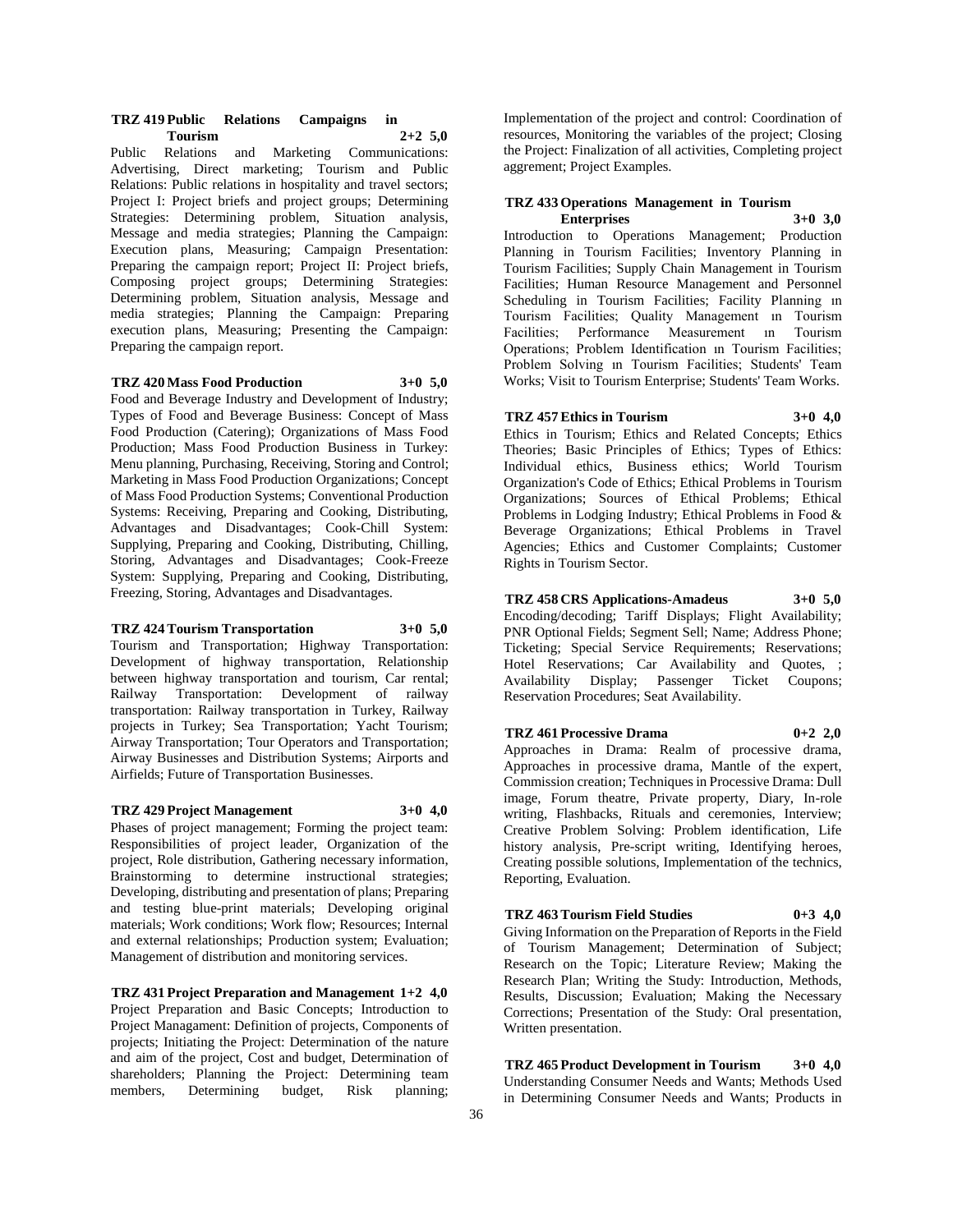Tourism; Classification of Products; Product Life-cycle; Importance of New Product Development; Concept of Innovation; Innovation in Service; Resources of Innovation; Internal and External Factors in Product Development; Process of Product Development: Idea generation, Idea screening, Concept development, Market test, Marketing strategy, Business analysis, Product development and commercialization.

## **TRZ 469 Space and Experience 2+0 3,0**

Place, Space, Usage of Place; Formation of Place, Social construction; Differentation of Place: Urban as architecture and spirit of urban: Public sphere, Private sphere, Places and consumption: Place as a gaze, Place and discipline, place and consumption elements; Re-Production of Place: Gentrification; Place Experience; Place and Emotions: Familiarity, Nostalgia, Authenticity, Uniquness; Place and Tourism: Economical, Geographical, Social and cultural context; Place Identity, Place attachment.

## **TRZ 470 Drama in Tourism 0+2 2,0**

Drama Applications in Tourism: Tourism destinations and drama, Guiding and storytelling, Cultural heritage, tourism and drama, Mythology, tourism and drama, History and drama; Tour Guiding and Drama: Improving narrative skills, Non-verbal improvisation, Verbal improvisation, Tourist's and the guide's dramatization, Promotional material and dramatization, Preparing promotional materials; Improving Talent and Skills: Critical thinking skills, Communication skills, Comprehension and interpretation skills, Ability in understanding different cultures, Problem solving skills, Environmental and social responsibility.

#### **TRZ 471 Productivity Management in Tourism Enterprises 3+0 4,0**

Business Management; Productivity and the Basic Contents of Productivity; Productivity Studies in Tourism Management; Place of Incorporation, Productivity relations in hotel enterprises; Productivity Improvement of Physical Work Studies; Price, Service, Productivity Relations in Accommodation and Food, Beverage departments of hotel enterprises; Productivity Increasing Principles Productivity Improvement in Management of Human Resources; Work Study and Productivity Improvement; Behavioral Techniques to Increasing Productivity; Productivity of Marketing and Sales Services in Hotel Businesses.

#### **TRZ 472 Animation Services Management in Tourism Enterprises 2+0 3,0**

The Relationship Between Recreation and Animation; Historical Development of Recreation Services, Tourismrecreation relationship; Concept and Types of Animation; Animation: Functions and characteristics; Businesses and Animation Costs; Principles of Animation, Management Style, Team creation; Implementation Stages and Preparations of Animation Programs; Organization of Animation Services and Responsibilities of Animation Staff; Execution of Animation Activities, Coordination and supervision of the tourist influence methods of animators; Animation and Traditional Culture; The Economic

Qualification to Traditional Cultural Values; Examples of Animation Games; Implementing Animation Events in the Hotels and Resorts.

## **TRZ 473 Local Authorities and Regional Development 3+0 3,0**

Definition and Types of Regions; Economic Area and the Concept of Triple Region; Distinction of Regions Based on the Degree of Development; Organizational Structure of Regional Development Policies; Regional Planning and Development; Regional Development Models; Regional Inequalities and Tourism; Regional Development Methods and Tourism; Development Agencies and Their Role in Regional Development; Tourism and Regional Development and Planning in Turkey; Regional Policies in the Adaptation Proess to European Union; Relationship Between Local Authorities and Regional Development; Problematic Areas of Local Authorities for Development; Applications of Local Authorities for Development.

## **TRZ 474 Tourism Management Graduation Project 2+4 8,0**

Determining the Subject of the Thesis Project; Collection of Data in Relation With the Project, or Thesis Writing Methodology; Explaining the Writing Methodology; Preparing Final Work in a Field of Interest: In such topics as tourism politics, Marketing destinations, Culture tourism, Hospitality business, Food and beverage business, Travel business, Transportation systems, Customer preferences and behaviour.

**TRZ 475 Innovation in Tourism Enterprises 2+0 3,0** General Concepts: Innovation and related terms with innovation; Innovation in Tourism Businesses: Importance of innovation management, Innovation applications in the tourism sector, Types of innovation; Change in Production and Process; Innovation in a competitive environment: Competitiveness of enterprises and Innovation; Innovation Process: Strategy of innovation, A process of new product design in tourism; Innovative Applications In Tourism: Innovati ve applications in lodging, Innovative applications in marketing, Innovative applications in sales, Innovative applications travel agencies and tour operations, Innovative applications in social media.

**TRZ 476 Simulation Applications in Hotels 1+2 4,0** Introduction: Yield management; Introduction of the Program: Interfaces; The Creation of Working Groups; Market Segmentation: Customer profile analysis, Analysis of reports according to profiles, Room distribution; Analysis of Performance Indicators; Setting Objects: Monthly, Annually; Decision Making: Room allocation, Deciding to hotel properties and activities, Room pricing, Marketing; Debt and Payments; Seminar: Guest speaker; Monitoring Reports: The objective reports, Performance statistics, Revenues, Occupancy, Market share, Demand; Monitoring of Performance Statistics Reports; Evaluation.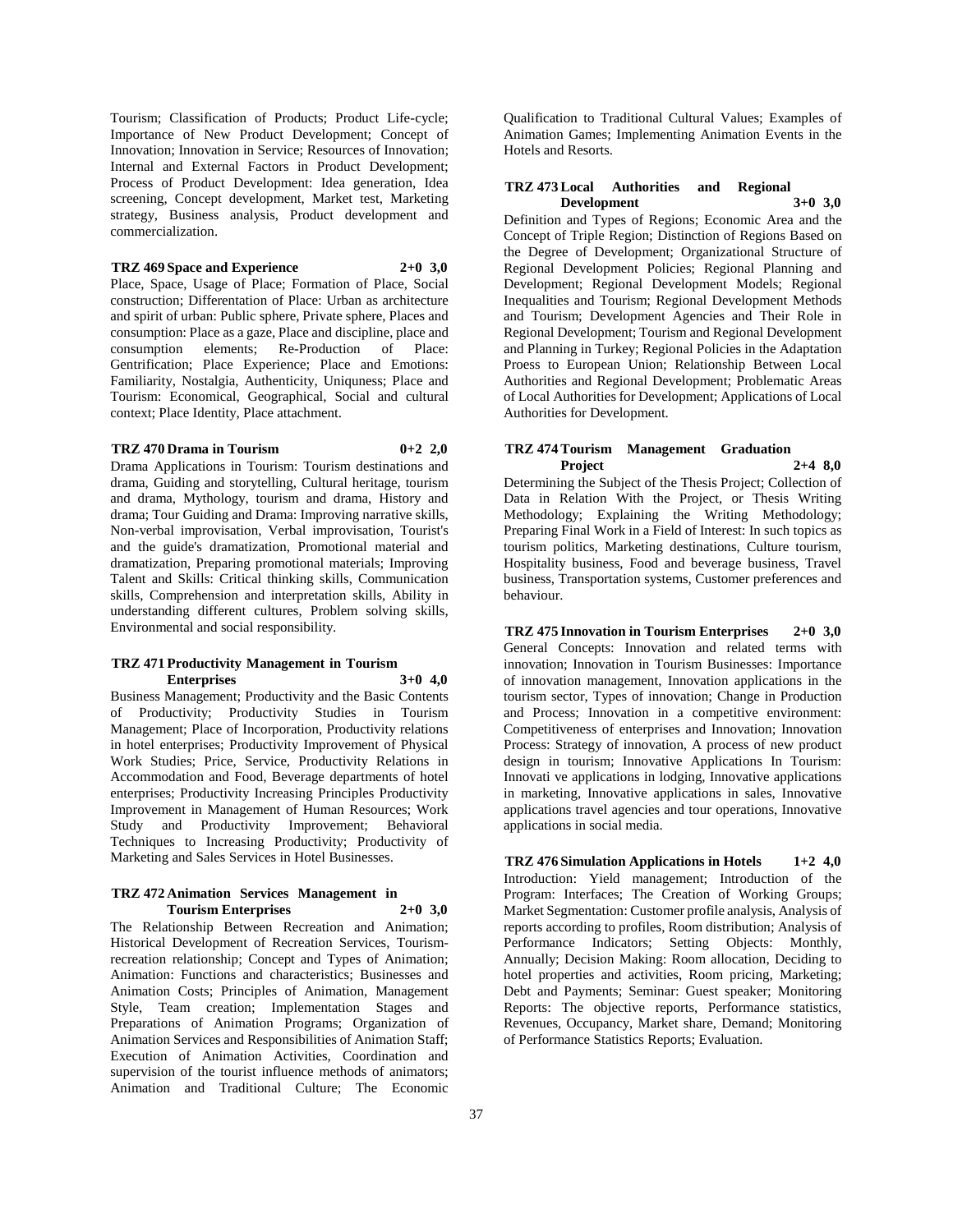**TRZ 477 Practices in Convention Management 0+2 3,0** Activities to be Carried Out Before the Meeting: Determination of the purpose of the meeting, Determination of meeting date and place, Participant and personnel planning for the meeting, activities to be performed during the meeting: Layout of meeting rooms, registration of participants, Coordination of the technological equipment required for the meeting, Exhibition and stand services required for the meeting, Planning of routing signs and plates, Execution of food and beverage services, Arranging trips and tours; Activities to be Performed in the Post-Meeting: Holding the evaluation meeting, Writing an evaluation report, Measuring the effectiveness of the meeting by using various tools.

**TRZ 478 Spatial Design at Touristic Areas 3+0 5,0** Description of the Concept of Space, Tourism and space; Natural Spaces and Humane Spaces; Effects of Tourism on Spaces; Carrying Capacities; Continuity of Settings, Sustainability, Sustainability in tourism; Sustainability Practices in Tourism Settings and Sustainable Model İmplications; Tourism and Spatial Mobility; Bringing Touristic Functions to Natural Spaces, Functional planning in natural spaces; Given Services for Different Visitor Groups in Natural Spaces; Bringing Touristic Functions to Historical Spaces; Bringing Touristic Functions to Cultural Spaces; Spatial Planning of Cities for Touristic Purposes; Accessibility in Tourism Spaces, Travelling as a human right, Structures and means of transportation; A Seminar on the Topic of "Tourism and Accessibility for Everyone".

**TRZ 480 Tour Operation Applications-Sejour 1+2 4,0** Introduction to Sejour Automation; Definitions: Users, Tour operator, Pricelists, Groups; Contracts: Hotel definitions, Hotel contracts, Transportation contracts; Reservation: Reservation definitions, Reservation procedures, Customer procedures; Operation: Operation definitions, Customer traffic, Vehicle management; Tours: Tour definitions, Tour reservation; Billing: Invoice calculation, Billing reports; General menu; Reorganization; Online menu.

## **TRZ 482 Globalization and Competitive Strategies in Tourism 3+0 4,0**

The Definition and History of Globalization; The Definition and Importance of Competition; Global Tourist and Characteristics of Global Tourists; Types of Activities and Organizational Structures of Global Companies; Global Tourism Organizations: World tourism organization, World travel and tourism council, International air transport association; Competitive Strategies in Global Companies; The Development of Competition in the Process of Globalization; The Competitive Five Forces Model in Global Tourism Companies.

**TRZ 484 Customer Relationship Management 2+0 3,0** The Concept of Customer Relations Management: Definition, Scope and importance; Communication with Customers and its Dimensions: The concept of communication and effects of communication; Customer Commitment: Dimensions of customer commitment and

quality; Strategic Approach in Customer Relationship: The concept of strategy and its dimensions; The Process of Planning and Adopting Customer Relationship; Organizational Culture and Customer Relationship; Customer Loyalty: Dimensions of customer loyalty and its effects; Methods of Customer Relationship Management; Problems in Customer Relationship Management; Measuring Customer Relationship Management.

## **TRZ 486 Contemporary Issues in Tourism 3+0 4,0**

The Impacts of Single Currency (Euro) Application for Tourism Industry; The Impacts of Euro to European Holiday and Circuit Tourism Market; The Situation of Former Eastern European (FEE) Countries Integrated in EU; General Effects of FEE Countries to European Tourism Industry; The Operations of Multinational Tourism Companies in FEE Countries; The Importance of Russia and Turkic Republics (RTR) for the Countries Operating in Holiday Tourism Market; The EU Laws for Russian Made Planes; The Dependence Relation of Turkey and North African Countries with RTR Market; The Impacts of Natural Disasters to Far East Holiday Tourism Market; The Greatest Producer, China, and Holiday Necessity of Chinese Citizens; The Global Leadership and EU Relationship; The Competition of Tourism Companies Operating in EU Market; Global and Multinational Growth Strategies.

**TRZ 801 Types of Tourism I 2+0 3,0** Tourism Product and Tourism Product Diversification; Alternative Tourism; Rural Tourism; Plateau Tourism; Eco-Tourism; Botanical Tourism; Cave Tourism; Birding; Hunting; Sports Tourism: Air sports tourism, Water sports tourism; Winter Mountain Sports and Tourism; Adventure Tourism; Golf Tourism, Camping and caravan tourism.

## **TRZ 802 Types of Tourism II 2+0 3,0**

Yacht Tourism; Cruise Tourism; Third Age Tourism; Youth Tourism; Cultural Tourism; Ethnic Tourism; Event Tourism; Sadness Tourism; Religious Tourism; Gastronomic Tourism; Wine Tourism; Gambling Tourism; Shopping Tourism; Mice; Leisure Tourism; Health Tourism; Space Tourism; Festival Tourism.

## **TÜR 120 Turkish Sign Language 3+0 3,0**

Overview of Sign Language: Characteristics of sign language; History of Sign Language in the World: Emergence of language and sign language, Verbal education and approaches to sign language; History of Turkish Sign Language: Early period, Ottoman period, Period of the Republic of Turkey; Introduction to Turkish Sign Language: Finger alphabet, Pronouns, Introducing oneself and family, Greetings, Meeting, Relationship words; Showing Basic Words: Adjectives: Adjectives of quality, Adjectives of quantity; Verbs: Present tense, Past tense, Future tense, Time adverbs, Antonyms; Healthy Living: Expression of healthrelated problems, Sports terms, Expressing requirements; In a Bank: Expressions required to carry out basic procedures in a bank; Vacation: Basic words about vacation.